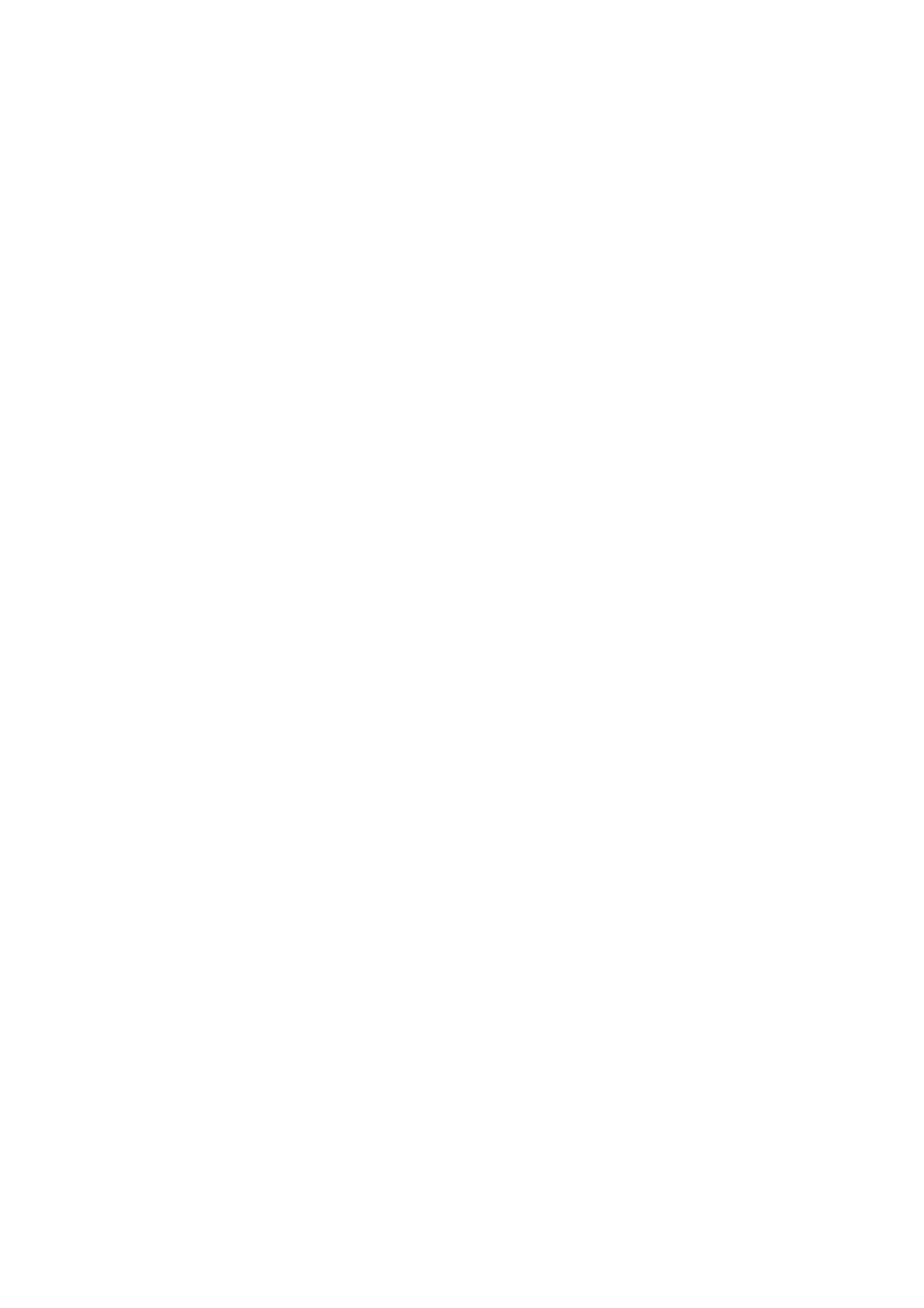#### **UNECE/EMEP TASK FORCE ON EMISSION INVENTORIES AND PROJECTIONS**

30 September 2003

Dear Colleague

It gives us great pleasure to introduce the September 2003 Update to the third edition of the joint EMEP/CORINAIR Atmospheric Emission Inventory Guidebook, which has undergone minor revisions in 2002/2003.

This Guidebook has been prepared by the expert panels of the UNECE/EMEP Task Force on Emission Inventories and Projections and is published by the European Environment Agency (EEA).

The Guidebook is intended for general reference and, in conjunction with the revised Reporting Guidelines (**Emission Reporting Guidelines – ECE/EB.AIR/80**), for use by parties to the Convention on Long Range Transboundary Air Pollution (LRTAP) for reporting to the UNECE Secretariat in Geneva.

This edition continues to be ordered according to source nomenclature – SNAP97 – developed by EEA's European Topic Centre on Air Emissions (ETC/AE) but it is consistent with both the Nomeclature for Reporting (NFR) developed in 2001/2002 by LRTAP and IPCC source nomenclature developed for reporting under the UN Framework Climate Change Convention.

In order to better maintain and update the Guidebook it is now available only in electronic via the European Environment Agency Internet web site (http://www.eea.eu.int). Further development and maintenance will be carried out over the coming years.

We hope that you will continue to find the Guidebook a valuable reference document and will make use of it. It is a living document and not a fixed rule book. It provides a distillation of the best currently available information. If you find anything that you consider incorrect, out-of-date or inappropriate, if you have access to anything better, or you have data or information on activities not included in this edition, we would be grateful if you could let the Task Force Secretariat/Chair know so that the Guidebook can be further updated.

Finally we would like to thank the expert panel members for their work in preparing, using and reviewing the material and the EEA for publishing the material.

M7Lhun

Mike Woodfield Kristin Rypdal

Task Force Chair (to 2003) Task Force Chair (from 2003)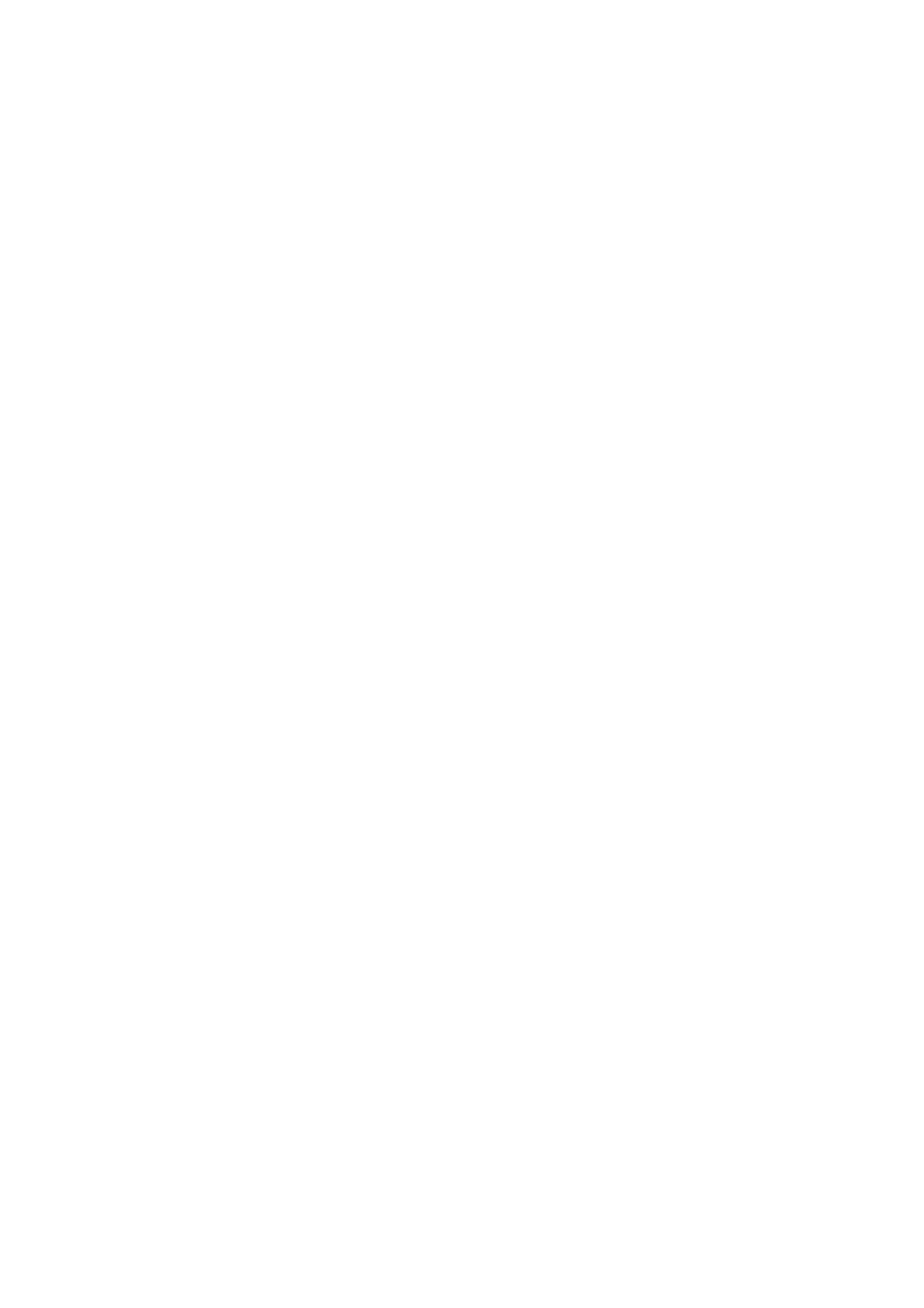#### **ATMOSPHERIC EMISSION INVENTORY GUIDEBOOK**

30 September 2003

This document contains the amended (September 2003 Update) third edition of the Atmospheric Emission Inventory Guidebook prepared by the UNECE/EMEP Task Force on Emission Inventories and Projections.

The Guidebook is designed to provide a comprehensive guide to the state-of-the-art of atmospheric emissions inventory methodology for each of the emission-generating activities listed in the current versions of the Selected Nomenclature for Air Pollution (SNAP97) but includes cross references to both the NFR and IPPC coding formats.

Chapters which are NEW or which have been REVISED since the  $2<sup>nd</sup>$  edition can be identified by the publication date AFTER  $1<sup>st</sup>$  September 1999. Regularly updated details of subsequent changes to the guidebook are to be kept on the EEA website: http://reports.eea.eu.int/EMEPCORINAIR3/en/

You are invited to use/review the document and provide comments and/or additional material either to the European Environment Agency in writing or by participating in the Task Force meetings and work of the Task Force.

You may use this Guidebook as source material for emission inventory compilation. If you do so, you should cite the source as 'Joint EMEP/CORINAIR Atmospheric Emission Inventory Guidebook, Third Edition, September 2003 Update. Copenhagen: European Environment Agency, 2003'. However, you should use the Guidebook with caution and check emission factors against any more specific information available in your country.

Jessica Sully and Nikolas Hill Task Force Secretariat & Editors of the Guidebook (to 2003)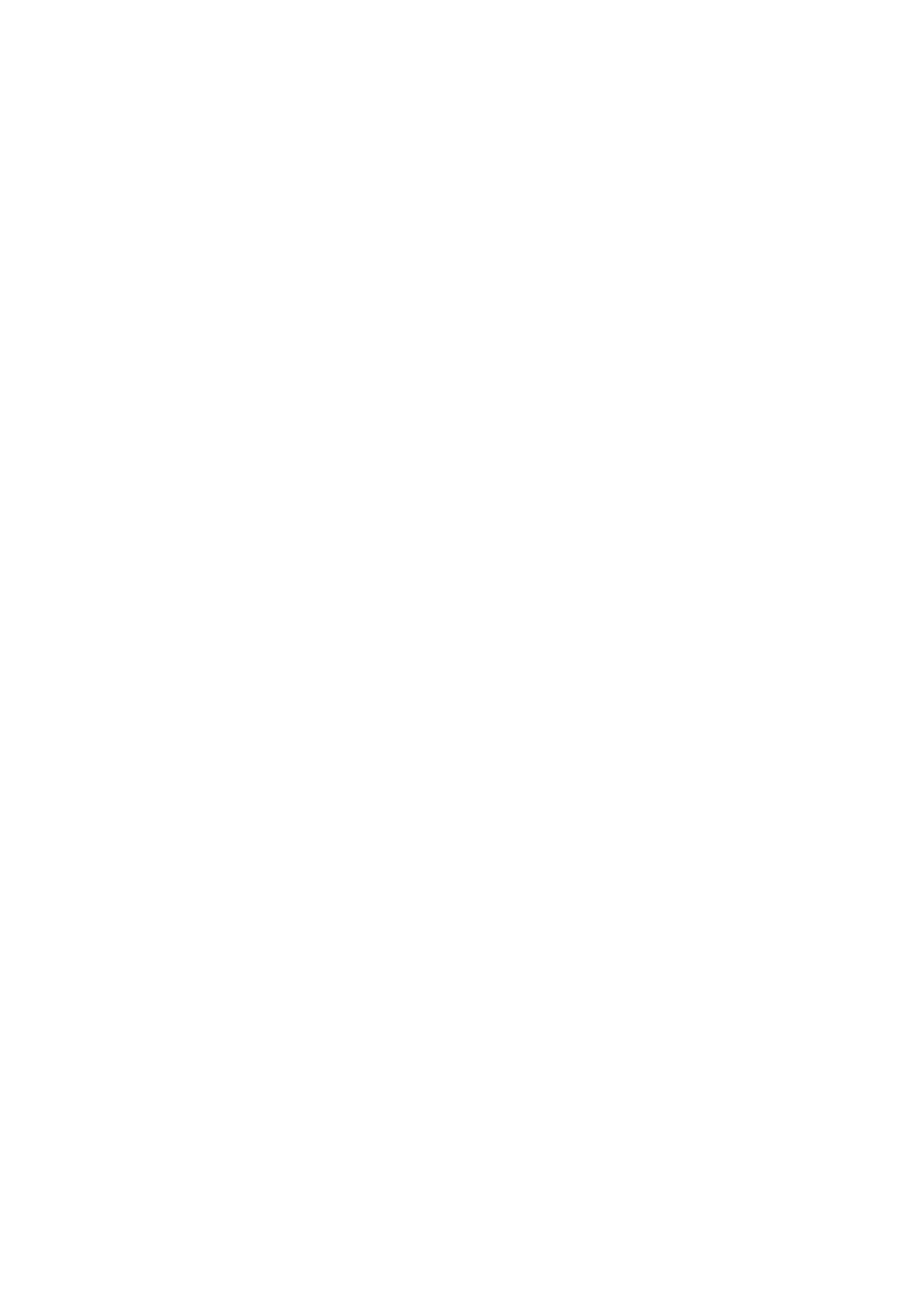| <b>CONTENTS</b>                                                                                                                                           | <b>AIND</b>                |
|-----------------------------------------------------------------------------------------------------------------------------------------------------------|----------------------------|
| <b>INTRODUCTION</b>                                                                                                                                       | <b>AINT</b>                |
| 1 Emissions and Emission Inventories                                                                                                                      | page 1                     |
| 2 International Requirements for Emission Inventories                                                                                                     | 3                          |
| 2.1 Long Range Transboundary Air Pollution Convention                                                                                                     | 3<br>$\overline{4}$        |
| 2.2 United Nations Framework Convention on Climate Change (UNFCCC)<br>2.3 Amended Council Decision 99/296/EC on a Monitoring Mechanism of Community $CO2$ |                            |
| and other Greenhouse Gas Emissions                                                                                                                        | 5                          |
| 3 Atmospheric Emission Inventory Methodology                                                                                                              | 6                          |
| 3.1 OECD/MAP Project                                                                                                                                      | 6                          |
| 3.2 The DGXI Inventory<br>3.3 CORINE and the EEA Task Force                                                                                               | $\boldsymbol{7}$<br>$\tau$ |
| 3.4 EMEP                                                                                                                                                  | 10                         |
| 3.5 The IPCC/OECD Programme on National Greenhouse Gas Inventories                                                                                        | 11                         |
| 4 Multi-media Integrated Inventories                                                                                                                      | 13                         |
| 5 The European Environment Agency                                                                                                                         | 16                         |
| TASK FORCE ON EMISSION INVENTORIES AND PROJECTIONS                                                                                                        | <b>AETF</b>                |
| 1 Guidebook Specification                                                                                                                                 |                            |
| 2 Guidebook Format                                                                                                                                        |                            |
| 3 Tasks for the Expert Panels                                                                                                                             |                            |
| <b>GLOSSARY</b>                                                                                                                                           | <b>AGLO</b>                |
| <b>PART B</b><br><b>METHODOLOGY</b>                                                                                                                       | <b>CHAPTER</b>             |
| <b>CORINAIR</b> nomenclatures                                                                                                                             | <b>BNPA</b>                |
| Correspondence between SNAP97 and IPCC96 source categories                                                                                                | <b>BSVI_A</b>              |
| Correspondence between IPCC96 source categories and SNAP97                                                                                                | <b>BSVI B</b>              |
| CORINAIR 1990 summary of emissions                                                                                                                        | BCOR90                     |
| CORINAIR 1990 - Top 30 activities (28 countries)                                                                                                          | <b>BTOP</b>                |
| CORINAIR 1996 summary by activity for some countries                                                                                                      | BCOR96                     |
| Emission projections                                                                                                                                      | <b>BPRJ</b>                |
| Good Practice Guidance for CLRTAP Emission Inventories                                                                                                    | <b>BGPG</b>                |
| <b>Estimation of PAH Emissions</b>                                                                                                                        | <b>BPAH</b>                |
| Products containing mercury                                                                                                                               | <b>BMER</b>                |
| Electrical equipment (electrical equipment containing PCBs)                                                                                               | <b>BPCB</b>                |
| Bibliography                                                                                                                                              | <b>BBIB</b>                |

**PART A BACKGROUND CHAPTER**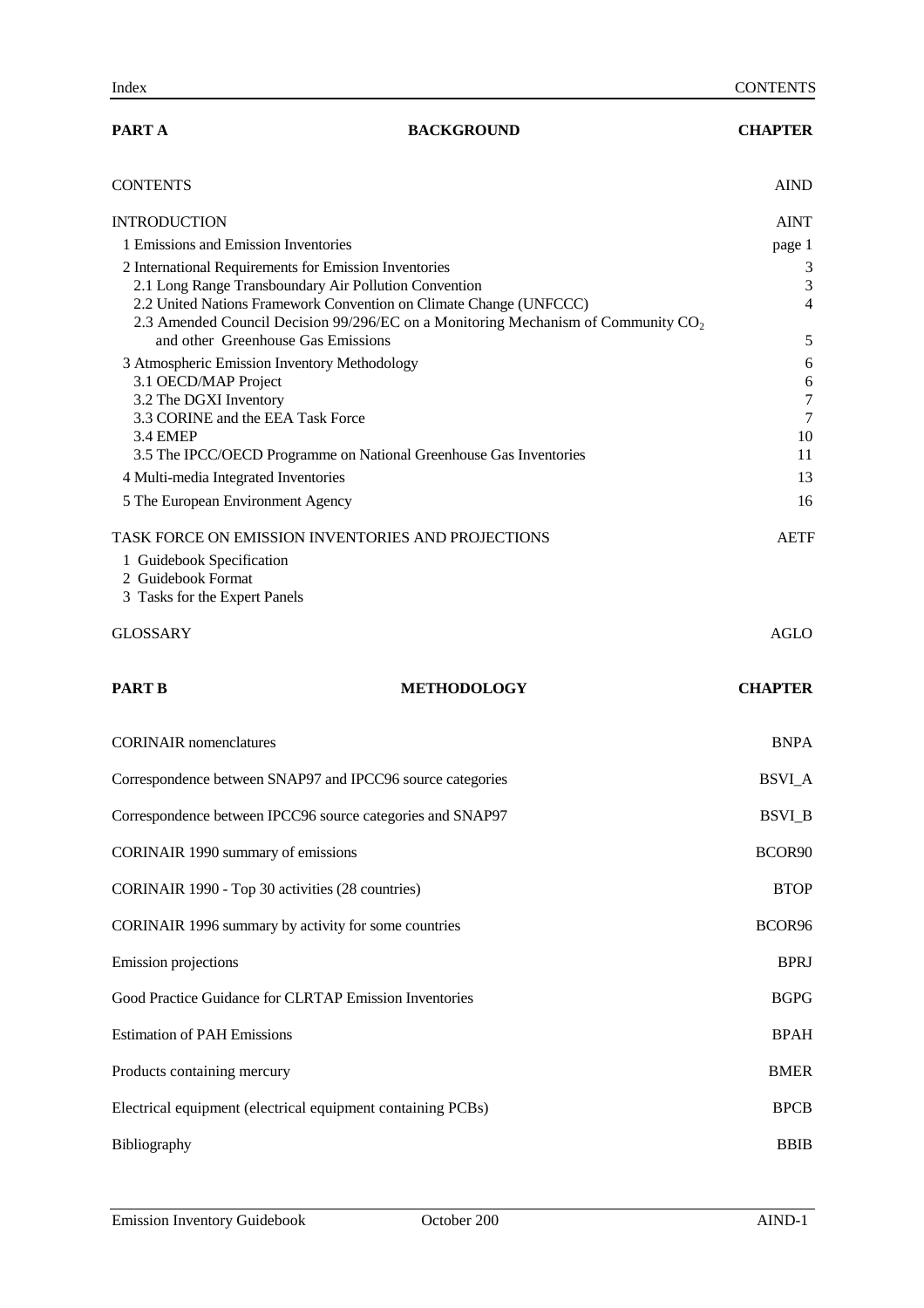#### **INDEX TO METHODOLOGY CHAPTERS ORDERED BY SNAP97 ACTIVITY**

| <b>SNAP</b> | Nan |
|-------------|-----|
|             |     |

**SNAP Name of SNAP/CORINAIR Activity UNFCCC 2002 CRF NFR<sup>1</sup>**

**Reporting Detail Chapter**

#### **01 COMBUSTION IN ENERGY AND TRANSFORMATION INDUSTRIES**

| 0101   | <b>Public power</b>                                     | 1A1a | 1A1a | Electricity and heat production                           |             |
|--------|---------------------------------------------------------|------|------|-----------------------------------------------------------|-------------|
| 010101 | Combustion plants $>$ = 300 MW<br>(boilers)             | 1A1a | 1A1a | Electricity and heat production                           | <b>B111</b> |
| 010102 | Combustion plants $>$ = 50 and < 300<br>MW (boilers)    | 1A1a | 1A1a | Electricity and heat production                           | B111/2      |
| 010103 | Combustion plants $<$ 50 MW (boilers)                   | 1A1a | 1A1a | Electricity and heat production                           | B111/2      |
| 010104 | Gas turbines                                            | 1A1a | 1A1a | Electricity and heat production                           | B111/2      |
| 010105 | Stationary engines                                      | 1A1a | 1A1a | Electricity and heat production                           | B111/2      |
| 0102   | <b>District heating plants</b>                          | 1A1a | 1A1a | Electricity and heat production                           |             |
| 010201 | Combustion plants $>$ = 300 MW<br>(boilers)             | 1A1a | 1A1a | Electricity and heat production                           | <b>B111</b> |
| 010202 | Combustion plants $>$ = 50 MW and <<br>300 MW (boilers) | 1A1a | 1A1a | Electricity and heat production                           | B111/2      |
| 010203 | Combustion plants $<$ 50 MW (boilers)                   | 1A1a | 1A1a | Electricity and heat production                           | B111/2      |
| 010204 | Gas turbines                                            | 1A1a | 1A1a | Electricity and heat production                           | B111/2      |
| 010205 | Stationary engines                                      | 1A1a | 1A1a | Electricity and heat production                           | B111/2      |
| 0103   | <b>Petroleum refining plants</b>                        | 1A1b | 1A1b | Petroleum refining                                        |             |
| 010301 | Combustion plants $>$ = 300 MW<br>(boilers)             | 1A1b | 1A1b | Petroleum refining                                        | <b>B111</b> |
| 010302 | Combustion plants $>$ = 50 MW and <<br>300 MW (boilers) | 1A1b | 1A1b | Petroleum refining                                        | <b>B132</b> |
| 010303 | Combustion plants < 50 MW (boilers)                     | 1A1b | 1A1b | Petroleum refining                                        | <b>B132</b> |
| 010304 | Gas turbines                                            | 1A1b | 1A1b | Petroleum refining                                        | <b>B132</b> |
| 010305 | Stationary engines                                      | 1A1b | 1A1b | Petroleum refining                                        | B132        |
| 010306 | Process furnaces                                        | 1A1b | 1A1b | Petroleum refining                                        | <b>B136</b> |
| 0104   | Solid fuel transformation plants                        | 1A1c | 1A1c | Manufacture of solid fuels and<br>other energy industries |             |
| 010401 | Combustion plants $>$ = 300 MW<br>(boilers)             | 1A1c | 1A1c | Manufacture of solid fuels and<br>other energy industries | <b>B111</b> |
| 010402 | Combustion plants $>$ = 50 MW and <<br>300 MW (boilers) | 1A1c | 1A1c | Manufacture of solid fuels and<br>other energy industries | <b>B142</b> |
| 010403 | Combustion plants < 50 MW (boilers)                     | 1A1c | 1A1c | Manufacture of solid fuels and<br>other energy industries | <b>B142</b> |
| 010404 | Gas turbines                                            | 1A1c | 1A1c | Manufacture of solid fuels and<br>other energy industries | <b>B142</b> |
| 010405 | Stationary engines                                      | 1A1c | 1A1c | Manufacture of solid fuels and<br>other energy industries | <b>B142</b> |
| 010406 | Coke oven furnaces                                      | 1A1c | 1A1c | Manufacture of solid fuels and<br>other energy industries | <b>B146</b> |
| 010407 | Other (coal gasification,<br>liquefaction,)             | 1A1c | 1A1c | Manufacture of solid fuels and<br>other energy industries | <b>B142</b> |

<sup>&</sup>lt;sup>1</sup> \* Items marked with asterisk concern only greenhouse gases that are not reported to EMEP and therefore have no NFR code.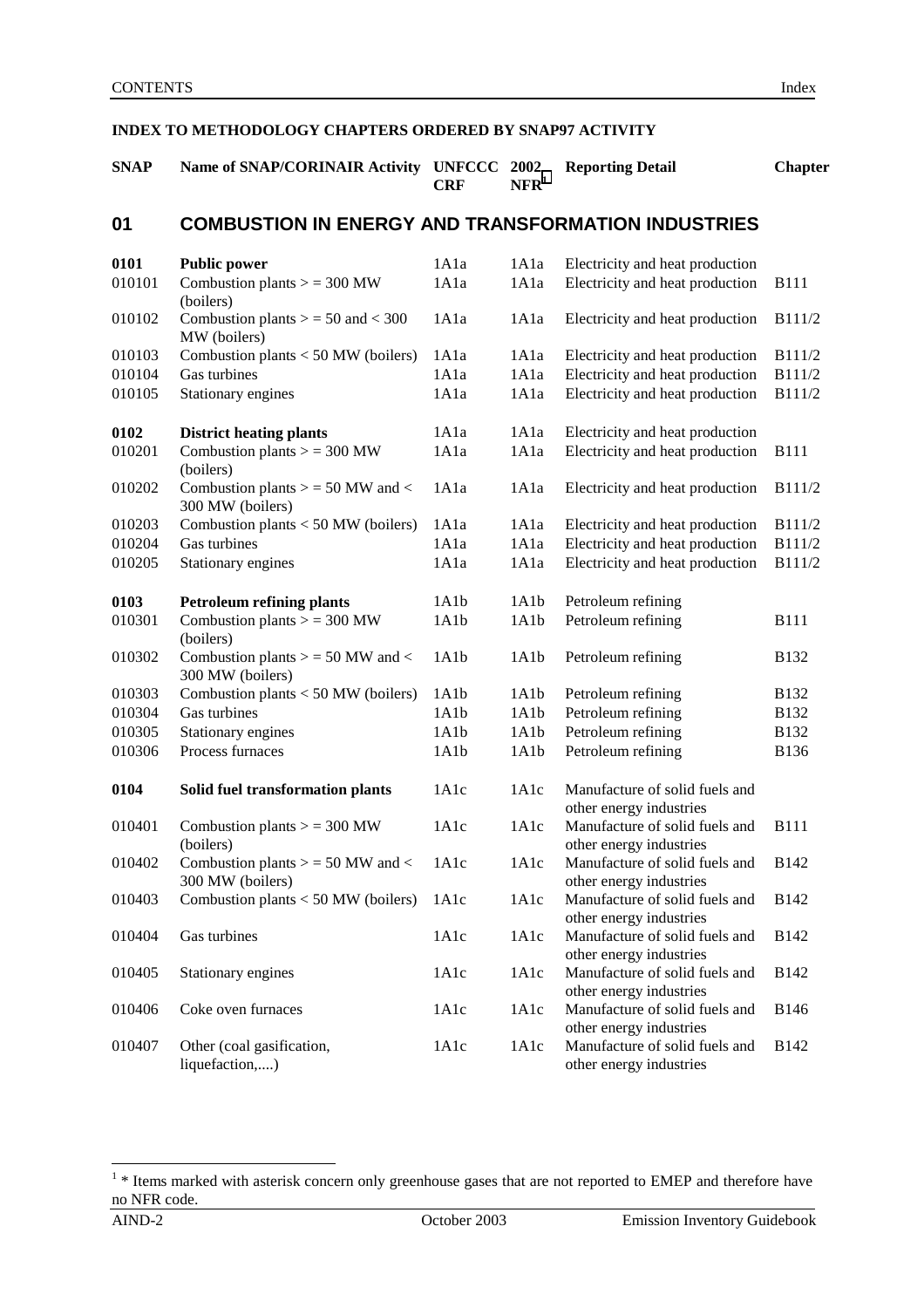| <b>SNAP</b> | Name of SNAP/CORINAIR Activity                             | <b>UNFCCC</b><br><b>CRF</b> | 2002<br>NFR <sup>1</sup> | <b>Reporting Detail</b>                                   | <b>Chapter</b>   |
|-------------|------------------------------------------------------------|-----------------------------|--------------------------|-----------------------------------------------------------|------------------|
| 0105        | Coal mining, oil / gas extraction,<br>pipeline compressors |                             |                          |                                                           |                  |
| 010501      | Combustion plants $>$ = 300 MW<br>(boilers)                | 1A1c                        | 1A1c                     | Manufacture of solid fuels and<br>other energy industries | <b>B111</b>      |
| 010502      | Combustion plants $>$ = 50 MW and $<$<br>300 MW (boilers)  | 1A1c                        | 1A1c                     | Manufacture of solid fuels and<br>other energy industries | <b>B</b> 152     |
| 010503      | Combustion plants $<$ 50 MW (boilers)                      | 1A1c                        | 1A1c                     | Manufacture of solid fuels and<br>other energy industries | <b>B</b> 152     |
| 010504      | Gas turbines                                               | 1A1c                        | 1A1c                     | Manufacture of solid fuels and<br>other energy industries | <b>B</b> 152     |
| 010505      | Stationary engines                                         | 1A1c                        | 1 A 1 c                  | Manufacture of solid fuels and<br>other energy industries | B <sub>152</sub> |
| 010506      | Pipeline compressors                                       | 1A3e                        | 1A3e i                   | Transport-Other transportation,<br>Pipeline compressors   | B <sub>561</sub> |

### **02 NON-INDUSTRIAL COMBUSTION PLANTS**

| 0201   | <b>Commercial and institutional plants</b> | 1A4a; | 1A4a;    | Other sectors-                                   |             |
|--------|--------------------------------------------|-------|----------|--------------------------------------------------|-------------|
|        |                                            | 1A5a  | 1A5a     | Commercial/Institutional                         |             |
|        |                                            |       |          | (excluding military); Other                      |             |
|        |                                            |       |          | stationary (including military)                  |             |
| 020101 | Combustion plants $>$ = 300 MW             | 1A4a; | 1A4a;    | Other sectors-                                   | <b>B111</b> |
|        | (boilers)                                  | 1A5a  | 1A5a     | Commercial/Institutional                         |             |
|        |                                            |       |          | (excluding military); Other                      |             |
|        |                                            |       |          | stationary (including military)                  |             |
| 020102 | Combustion plants $>$ = 50 MW and $<$      | 1A4a; | 1A4a;    | Other sectors-                                   | B111/2      |
|        | 300 MW (boilers)                           | 1A5a  | 1A5a     | Commercial/Institutional                         |             |
|        |                                            |       |          | (excluding military); Other                      |             |
|        |                                            |       |          | stationary (including military)                  |             |
| 020103 | Combustion plants $<$ 50 MW (boilers)      | 1A4a; | 1A4a;    | Other sectors-                                   | B111/2      |
|        |                                            | 1A5a  | 1A5a     | Commercial/Institutional                         |             |
|        |                                            |       |          | (excluding military); Other                      |             |
|        |                                            |       |          | stationary (including military)                  |             |
| 020104 | Stationary gas turbines                    | 1A4a; | 1A4a;    | Other sectors-                                   | B111/2      |
|        |                                            | 1A5a  | 1A5a     | Commercial/Institutional                         |             |
|        |                                            |       |          | (excluding military); Other                      |             |
|        |                                            |       |          | stationary (including military)                  |             |
| 020105 | Stationary engines                         | 1A4a; | 1A4a;    | Other sectors-                                   | B111/2      |
|        |                                            | 1A5a  | 1A5a     | Commercial/Institutional                         |             |
|        |                                            |       |          | (excluding military); Other                      |             |
|        |                                            |       |          | stationary (including military)                  |             |
| 020106 | Other stationary equipment                 | 1A4a; | 1A4a;    | Other sectors-                                   | <b>B216</b> |
|        |                                            | 1A5a  | 1A5a     | Commercial/Institutional                         |             |
|        |                                            |       |          | (excluding military); Other                      |             |
|        |                                            |       |          | stationary (including military)                  |             |
| 0202   |                                            | 1A4b  |          | 1A4b i Other Sectors-Residential,                |             |
|        | <b>Residential plants</b>                  |       |          | Residential plants                               |             |
| 020201 |                                            | 1A4b  | $1A4b$ i | Other Sectors-Residential,                       | B111/2      |
|        | Combustion plants $>$ = 50 MW              |       |          |                                                  |             |
|        | (boilers)                                  |       |          | Residential plants                               |             |
| 020202 | Combustion plants $<$ 50 MW (boilers)      | 1A4b  | $1A4b$ i | Other Sectors-Residential,                       | B111/2      |
| 020203 | Gas turbines                               | 1A4b  | $1A4b$ i | Residential plants                               | B111/2      |
|        |                                            |       |          | Other Sectors-Residential,                       |             |
|        |                                            | 1A4b  |          | Residential plants<br>Other Sectors-Residential, | B111/2      |
| 020204 | Stationary engines                         |       | $1A4b$ i |                                                  |             |
|        |                                            |       |          | Residential plants                               |             |
|        |                                            |       |          |                                                  |             |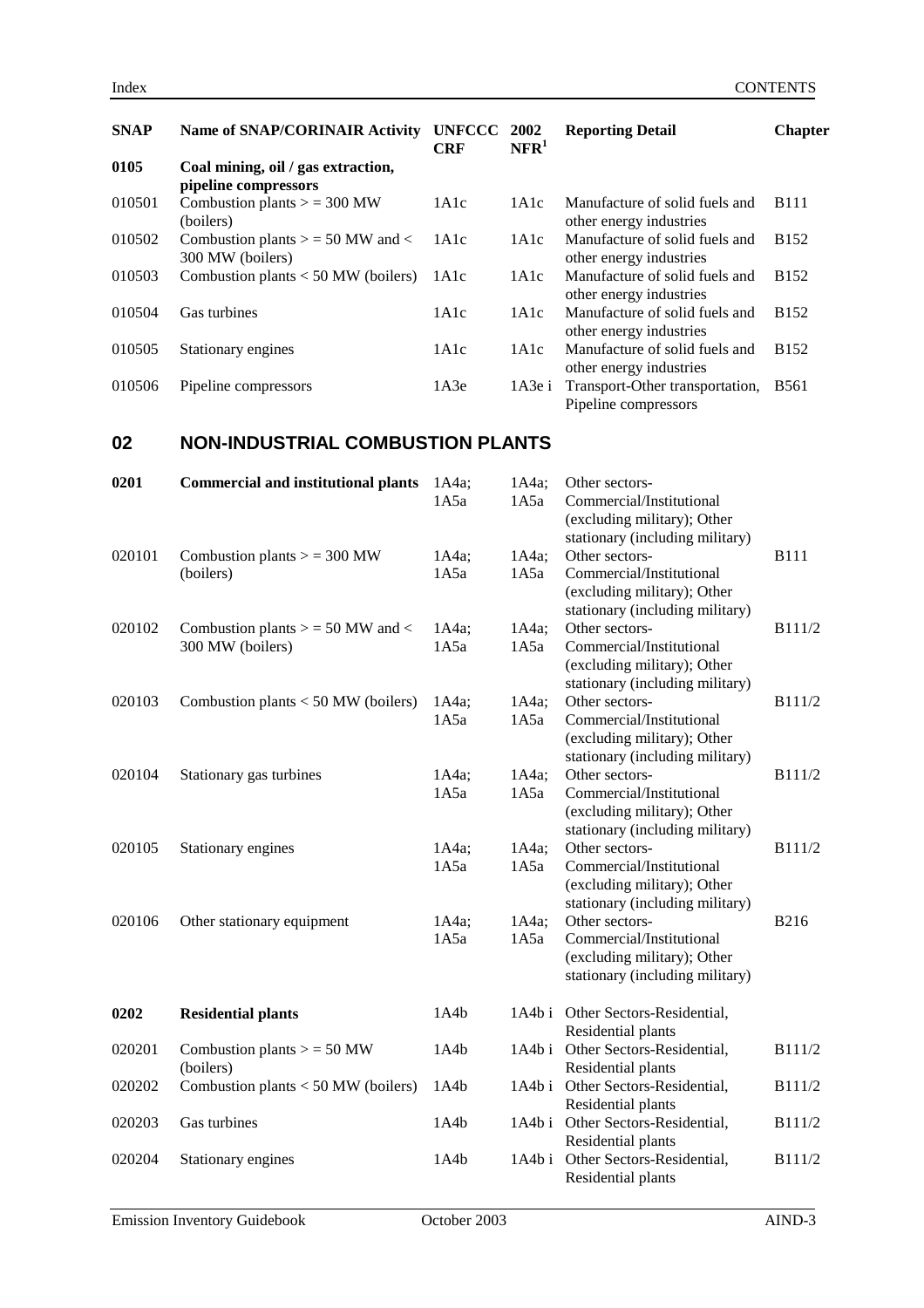| <b>SNAP</b> | Name of SNAP/CORINAIR Activity                        | UNFCCC 2002<br><b>CRF</b> | NFR <sup>1</sup> | <b>Reporting Detail</b>                                              | <b>Chapter</b> |
|-------------|-------------------------------------------------------|---------------------------|------------------|----------------------------------------------------------------------|----------------|
| 020205      | Other equipment (stoves, fireplaces,<br>$\cosh(ng, )$ | 1A4b                      |                  | 1A4b i Other Sectors-Residential,<br>Residential plants              | <b>B225</b>    |
| 0203        | Plants in agriculture, forestry and<br>aquaculture    | 1A4c                      | 1 A 4 c i        | <b>Other Sectors-</b><br>Agriculture/Forestry/Fishing,<br>Stationary |                |
| 020301      | Combustion plants $>$ = 50 MW<br>(boilers)            | 1A4c                      | 1A4c i           | <b>Other Sectors-</b><br>Agriculture/Forestry/Fishing,<br>Stationary | <b>B111/2</b>  |

Agriculture/Forestry/Fishing,

Agriculture/Forestry/Fishing,

Stationary

Stationary

| 020305<br>Other stationary equipments | 1 A 4 c |  | Agriculture/Forestry/Fishing,<br>Stationary<br>1A4c i Other Sectors-<br>Agriculture/Forestry/Fishing,<br>Stationary |
|---------------------------------------|---------|--|---------------------------------------------------------------------------------------------------------------------|
|---------------------------------------|---------|--|---------------------------------------------------------------------------------------------------------------------|

#### **03 COMBUSTION IN MANUFACTURING INDUSTRY**

020302 Combustion plants  $< 50$  MW (boilers) 1A4c 1A4c i Other Sectors-

020303 Stationary gas turbines 1A4c 1A4c i Other Sectors-

020304 Stationary engines 1A4c 1A4c i Other Sectors-

| 0301   | <b>Combustion in boilers, gas turbines</b><br>and stationary engines                                                     | $1A2a-f$ | 1A2 a-f Industry |                |
|--------|--------------------------------------------------------------------------------------------------------------------------|----------|------------------|----------------|
| 030101 | Combustion plants $>$ = 300 MW<br>(boilers)                                                                              | $1A2a-f$ | 1A2 a-f Industry | <b>B111</b>    |
| 030102 | Combustion plants $> = 50$ MW and $<$ 1A2 a-f<br>300 MW (boilers)                                                        |          | 1A2 a-f Industry | <b>B</b> 111/2 |
| 030103 | Combustion plants $<$ 50 MW (boilers)                                                                                    | $1A2a-f$ | 1A2 a-f Industry | <b>B</b> 111/2 |
| 030104 | Gas turbines                                                                                                             | $1A2a-f$ | 1A2 a-f Industry | <b>B111/2</b>  |
| 030105 | Stationary engines                                                                                                       | $1A2a-f$ | 1A2 a-f Industry | <b>B111/2</b>  |
| 030106 | Other stationary equipment                                                                                               | $1A2a-f$ | 1A2 a-f Industry | B316           |
|        | (When relevant economic sector split data are available in<br>CORINAIR, data can be allocated to sub-categories a to f.) |          |                  |                |

#### **0302 Processes with or without contact**

| 030203 | Blast furnace cowpers             | 1A2a            | 1A2a   | Industry-Iron and steel           | <b>B323</b>  |
|--------|-----------------------------------|-----------------|--------|-----------------------------------|--------------|
| 030204 | Plaster furnaces                  | 1A2f            | 1A2f   | Industry-Other                    | <b>B324</b>  |
| 030205 | Other furnaces                    | 1A2f            | 1A2f   | Industry-Other                    | <b>B325</b>  |
| 0303   | <b>Processes with contact</b>     |                 |        |                                   |              |
| 030301 | Sinter and pelletizing plants     | 1A2a            | 1A2a   | Industry-Iron and steel           | <b>B331</b>  |
| 030302 | Reheating furnaces steel and iron | 1A2a            | 1A2a   | Industry-Iron and steel           | <b>B332</b>  |
| 030303 | Grey iron foundries               | 1A2a            | 1A2a   | Industry-Iron and steel           | <b>B</b> 333 |
| 030304 | Primary lead production           | 1A2b            | 1A2b   | Industry-Non-ferrous metals       | <b>B334</b>  |
| 030305 | Primary zinc production           | 1A2b            | 1A2b   | Industry-Non-ferrous metals       | <b>B335</b>  |
| 030306 | Primary copper production         | 1A2b            | 1A2b   | Industry-Non-ferrous metals       | <b>B336</b>  |
| 030307 | Secondary lead production         | 1A2b            | 1A2b   | Industry-Non-ferrous metals       | <b>B337</b>  |
| 030308 | Secondary zinc production         | 1A2b            | 1A2b   | Industry-Non-ferrous metals       | <b>B338</b>  |
| 030309 | Secondary copper production       | 1A2b            | 1A2b   | Industry-Non-ferrous metals       | <b>B339</b>  |
| 030310 | Secondary aluminium production    | 1A2b            | 1A2b   | Industry-Non-ferrous metals       | <b>B3310</b> |
|        | SF6 emission for 03.03.10         | 2C <sub>4</sub> | $\ast$ | <b>Industrial Processes-Metal</b> |              |
|        |                                   |                 |        | Production-SF6 Used               |              |

B111/2

B111/2

B111/2

B235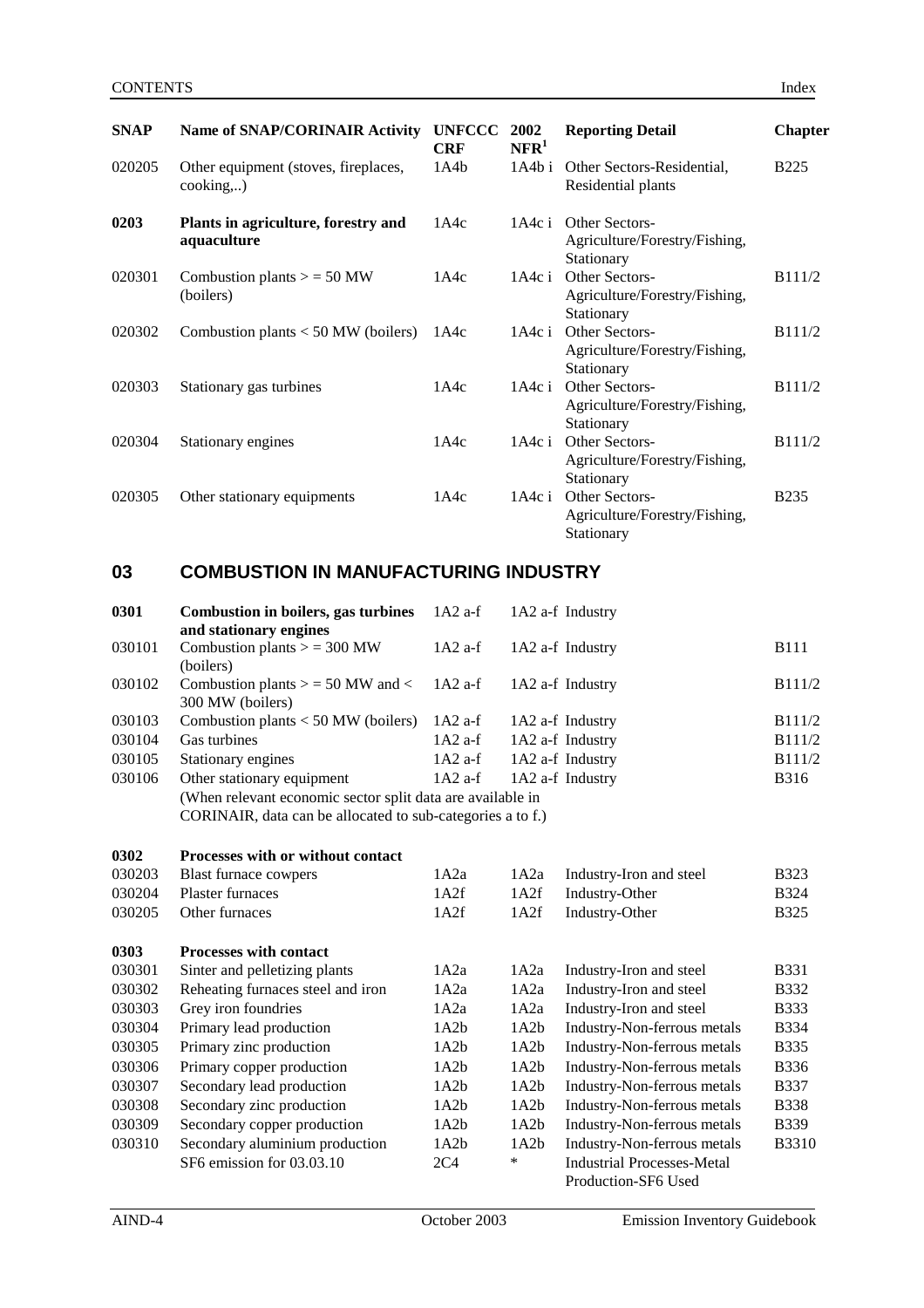| <b>SNAP</b> | <b>Name of SNAP/CORINAIR Activity</b>  | <b>UNFCCC</b> | 2002             | <b>Reporting Detail</b>        | <b>Chapter</b> |  |
|-------------|----------------------------------------|---------------|------------------|--------------------------------|----------------|--|
|             |                                        | <b>CRF</b>    | NFR <sup>1</sup> |                                |                |  |
| 030311      | Cement                                 | 1A2f          | 1A2f             | Industry-Other                 | <b>B</b> 3311  |  |
| 030312      | Lime                                   | 1A2f          | 1A2f             | Industry-Other                 | B3312          |  |
| 030313      | Asphalt concrete plants                | 1A2f          | 1A2f             | Industry-Other                 | <b>B</b> 3313  |  |
| 030314      | Flat glass                             | 1A2f          | 1A2f             | Industry-Other                 | B3314          |  |
| 030315      | Container glass                        | 1A2f          | 1A2f             | Industry-Other                 | B3314          |  |
| 030316      | Glass wool (except binding)            | 1A2f          | 1A2f             | Industry-Other                 | B3314          |  |
| 030317      | Other glass (including special glass)  | 1A2f          | 1A2f             | Industry-Other                 | B3314          |  |
| 030318      | Mineral wool                           | 1A2f          | 1A2f             | Industry-Other                 | <b>B3318</b>   |  |
| 030319      | Bricks and tiles                       | 1A2f          | 1A2f             | Industry-Other                 | B3319          |  |
| 030320      | Fine ceramics materials                | 1A2f          | 1A2f             | Industry-Other                 | <b>B3320</b>   |  |
| 030321      | Paper-mill industry (drying processes) | 1A2d          | 1A2d             | Industry-Pulp, Paper and Print | <b>B</b> 3321  |  |
| 030322      | Alumina production                     | 1A2b          | 1A2b             | Industry-Non-ferrous metals    | <b>B3322</b>   |  |
| 030323      | Magnesium production (dolomite         | 1A2b          | 1A2b             | Industry-Non-ferrous metals    | <b>B3323</b>   |  |
|             | treatment)                             |               |                  |                                |                |  |
| 030324      | Nickel production (thermal process)    | 1A2b          | 1A2b             | Industry-Non-ferrous metals    | <b>B3323</b>   |  |
| 030325      | Enamel production                      | 1A2f          | 1A2f             | Industry-Other                 | <b>B3323</b>   |  |
| 030326      | Other                                  | 1A2f          | 1A2f             | Industry-Other                 | <b>B3323</b>   |  |
|             |                                        |               |                  |                                |                |  |

#### **04 PRODUCTION PROCESSES**

| 0401   | Processes in petroleum industries    | 1B <sub>2</sub> a iv | 1B2a iv Fugitive Emissions from Fuels, |
|--------|--------------------------------------|----------------------|----------------------------------------|
|        |                                      |                      | Refining / storage                     |
| 040101 | Petroleum products processing        | $1B2a$ iv            | 1B2a iv Fugitive Emissions from Fuels, |
|        |                                      |                      | Refining / storage                     |
| 040102 | Fluid catalytic cracking - CO boiler | $1B2a$ iv            | 1B2a iv Fugitive Emissions from Fuels, |
|        |                                      |                      | Refining / storage                     |
| 040103 | Sulphur recovery plants              | $1B2a$ iv            | 1B2a iv Fugitive Emissions from Fuels, |
|        |                                      |                      | Refining / storage                     |
| 040104 | Storage $\&$ handling of products in | $1B2a$ iv            | 1B2a iv Fugitive Emissions from Fuels, |
|        | refinery                             |                      | Refining / storage                     |
| 040105 | Other                                | 1B <sub>2</sub> a iv | 1B2a iv Fugitive Emissions from Fuels, |

#### **0402 Processes in iron and steel industries and collieries**

| 040201 | Coke oven (door leakage and<br>extinction)                   | 1B1b | 1B1b | Fugitive emissions from fuels-<br>Solid fuels/Transformation   |
|--------|--------------------------------------------------------------|------|------|----------------------------------------------------------------|
| 040202 | Blast furnace charging                                       | 2C1  | 2C1  | Industrial Processes-Metal<br>Production-Iron and steel        |
| 040203 | Pig iron tapping                                             | 2C1  | 2C1  | Industrial Processes-Metal<br>Production-Iron and steel        |
| 040204 | Solid smokeless fuel                                         | 1B1b | 1B1b | Fugitive emissions from fuels-<br>Solid fuels/Transformation   |
| 040205 | Open hearth furnace steel plant                              | 2C1  | 2C1  | Industrial Processes-Metal<br>Production-Iron and steel        |
| 040206 | Basic oxygen furnace steel plant                             | 2C1  | 2C1  | <b>Industrial Processes-Metal</b><br>Production-Iron and steel |
| 040207 | Electric furnace steel plant                                 | 2C1  | 2C1  | <b>Industrial Processes-Metal</b><br>Production-Iron and steel |
| 040208 | Rolling mills                                                | 2C1  | 2C1  | Industrial Processes-Metal<br>Production-Iron and steel        |
| 040209 | Sinter and pellitizing plants (except)<br>combustion 030301) | 2C1  | 2C1  | <b>Industrial Processes-Metal</b><br>Production-Iron and steel |
| 040210 | Other                                                        | 2C1  | 2C1  | Industrial Processes-Metal                                     |

| 1B <sub>2a</sub> iv  | 1B2a iv Fugitive Emissions from Fuels, | <b>B410</b>  |
|----------------------|----------------------------------------|--------------|
|                      | Refining / storage                     |              |
| 1B <sub>2</sub> a iv | 1B2a iv Fugitive Emissions from Fuels, | <b>B</b> 411 |
|                      | Refining / storage                     |              |
| 1B <sub>2</sub> a iv | 1B2a iv Fugitive Emissions from Fuels, | B411         |
|                      | Refining / storage                     |              |
| 1B <sub>2</sub> a iv | 1B2a iv Fugitive Emissions from Fuels, | <b>B</b> 413 |
|                      | Refining / storage                     |              |
| 1B <sub>2</sub> a iv | 1B2a iv Fugitive Emissions from Fuels, | B414         |
|                      | Refining / storage                     |              |
| 1B <sub>2</sub> a iv | 1B2a iv Fugitive Emissions from Fuels, | <b>B</b> 415 |
|                      | Refining / storage                     |              |
|                      |                                        |              |

| 1B1b | 1B1b | Fugitive emissions from fuels-    | <b>B146</b>  |
|------|------|-----------------------------------|--------------|
|      |      | Solid fuels/Transformation        |              |
| 2C1  | 2C1  | Industrial Processes-Metal        | <b>B422</b>  |
|      |      | Production-Iron and steel         |              |
| 2C1  | 2C1  | Industrial Processes-Metal        | <b>B423</b>  |
|      |      | Production-Iron and steel         |              |
| 1B1b | 1B1b | Fugitive emissions from fuels-    | <b>B</b> 424 |
|      |      | Solid fuels/Transformation        |              |
| 2C1  | 2C1  | Industrial Processes-Metal        | B425         |
|      |      | Production-Iron and steel         |              |
| 2C1  | 2C1  | <b>Industrial Processes-Metal</b> | <b>B426</b>  |
|      |      | Production-Iron and steel         |              |
| 2C1  | 2C1  | Industrial Processes-Metal        | <b>B</b> 427 |
|      |      | Production-Iron and steel         |              |
|      |      |                                   |              |
| 2C1  | 2C1  | Industrial Processes-Metal        | <b>B428</b>  |
|      |      | Production-Iron and steel         |              |
| 2C1  | 2C1  | Industrial Processes-Metal        | <b>B</b> 331 |
|      |      | Production-Iron and steel         |              |
| 2C1  | 2C1  | Industrial Processes-Metal        | <b>B4210</b> |
|      |      | Production-Iron and steel         |              |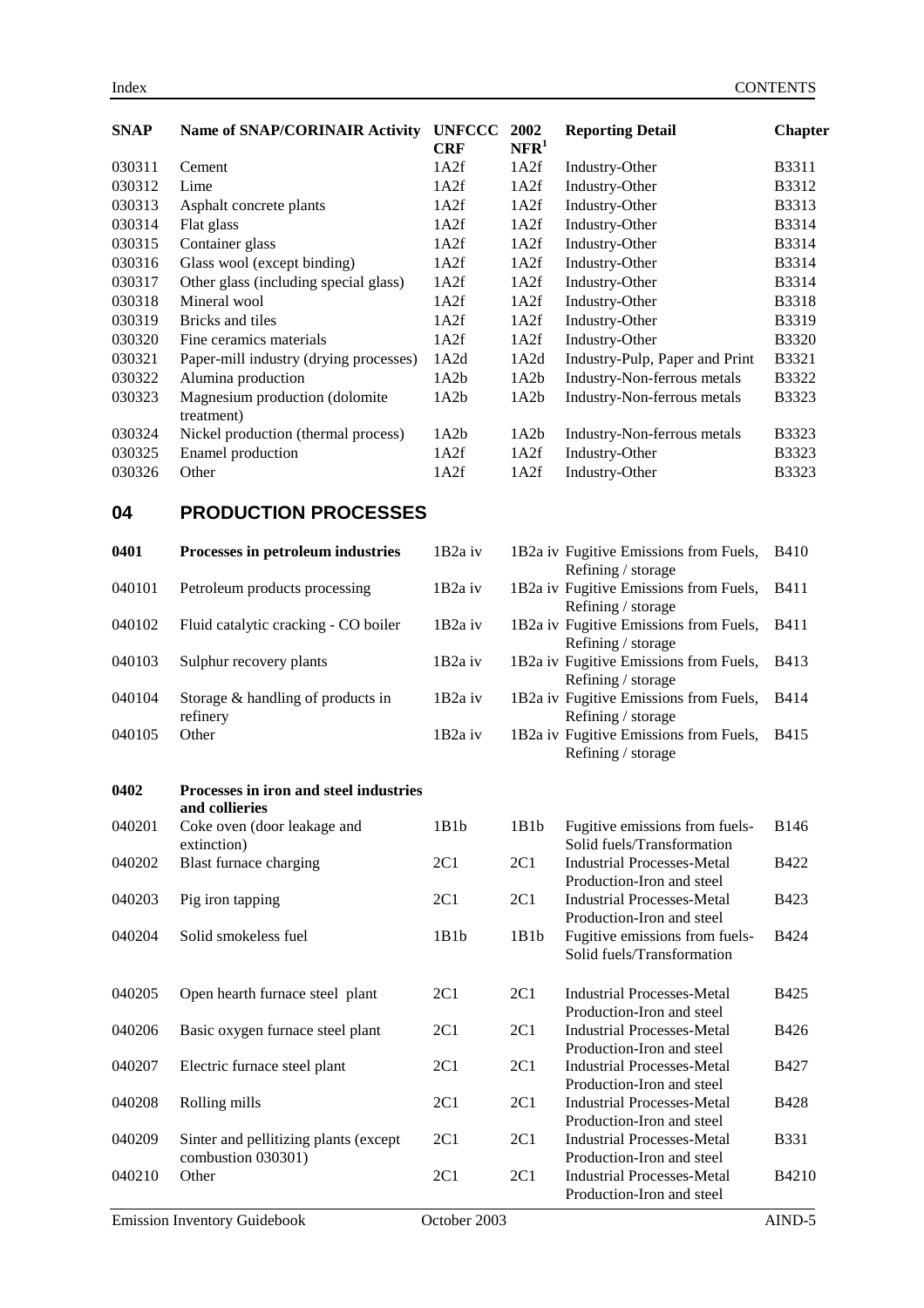| October 2003 |  |
|--------------|--|
|              |  |

| <b>SNAP</b> | Name of SNAP/CORINAIR Activity UNFCCC 2002             | <b>CRF</b>      | NFR <sup>1</sup> | <b>Reporting Detail</b>                                      | Chapter     |
|-------------|--------------------------------------------------------|-----------------|------------------|--------------------------------------------------------------|-------------|
| 0403        | Processes in non-ferrous metal<br>industries           |                 |                  |                                                              |             |
| 040301      | Aluminium production (electrolysis)                    | 2C <sub>3</sub> | 2C <sub>3</sub>  | <b>Industrial Processes-Metal</b><br>Production-Aluminium    | <b>B431</b> |
|             | SF6 emission from 04.03.01 and<br>04.03.04             | 2C <sub>4</sub> | $\ast$           | <b>Industrial Processes-Metal</b><br>Production-SF6 Used     |             |
| 040302      | Ferro alloys                                           | 2C2             | 2C2              | <b>Industrial Processes-Metal</b><br>Production-Ferroalloys  | <b>B432</b> |
| 040303      | Silicium production                                    | 2C <sub>5</sub> | 2C <sub>5</sub>  | <b>Industrial Processes-Metal</b><br>Production-Other        | B432        |
| 040304      | Magnesium production (except<br>030323)                | 2C <sub>5</sub> | 2C <sub>5</sub>  | <b>Industrial Processes-Metal</b><br>Production-Other        | <b>B432</b> |
| 040305      | Nickel production (except 030324)                      | 2C <sub>5</sub> | 2C <sub>5</sub>  | <b>Industrial Processes-Metal</b><br>Production-Other        | <b>B432</b> |
| 040306      | Allied metal manufacturing                             | 2C <sub>5</sub> | 2C <sub>5</sub>  | <b>Industrial Processes-Metal</b><br>Production-Other        | <b>B432</b> |
| 040307      | Galvanising                                            | 2C <sub>5</sub> | 2C <sub>5</sub>  | <b>Industrial Processes-Metal</b><br>Production-Other        | B432        |
| 040308      | Electroplating                                         | 2C <sub>5</sub> | 2C <sub>5</sub>  | <b>Industrial Processes-Metal</b><br>Production-Other        | <b>B432</b> |
| 040309      | Other                                                  | 2C <sub>5</sub> | 2C <sub>5</sub>  | <b>Industrial Processes-Metal</b><br>Production-Other        | B432        |
| 0404        | Processes in inorganic chemical<br>industries          |                 |                  |                                                              |             |
| 040401      | Sulphuric acid                                         | 2B5             | 2B5              | <b>Industrial Processes-Chemical</b><br>Industry/Other       | <b>B441</b> |
| 040402      | Nitric acid                                            | 2B2             | 2B2              | <b>Industrial Processes-Chemical</b><br>Industry-Nitric Acid | <b>B442</b> |
| 040403      | Ammonia                                                | 2B1             | 2B1              | <b>Industrial Processes-Chemical</b><br>Industry-Ammonia     | <b>B443</b> |
| 040404      | Ammonium sulphate                                      | 2B5             | 2B5              | <b>Industrial Processes-Chemical</b><br>Industry/Other       | <b>B443</b> |
| 040405      | Ammonium nitrate                                       | 2B5             | 2B5              | <b>Industrial Processes-Chemical</b><br>Industry/Other       | <b>B443</b> |
| 040406      | Ammonium phosphate                                     | 2B5             | 2B5              | <b>Industrial Processes-Chemical</b><br>Industry/Other       | <b>B443</b> |
| 040407      | NPK fertilisers                                        | 2B5             | 2B5              | <b>Industrial Processes-Chemical</b><br>Industry/Other       | B443        |
| 040408      | Urea                                                   | 2B5             | 2B5              | <b>Industrial Processes-Chemical</b><br>Industry/Other       | <b>B443</b> |
| 040409      | Carbon black                                           | 2B5             | 2B5              | <b>Industrial Processes-Chemical</b><br>Industry/Other       | <b>B443</b> |
| 040410      | Titanium dioxide                                       | 2B5             | 2B5              | <b>Industrial Processes-Chemical</b><br>Industry/Other       | B443        |
| 040411      | Graphite                                               | 2B5             | 2B5              | <b>Industrial Processes-Chemical</b><br>Industry/Other       | <b>B443</b> |
| 040412      | Calcium carbide production                             | 2B4             | 2B4              | <b>Industrial Processes-Chemical</b><br>Industry-Carbide     | <b>B443</b> |
| 040413      | Chlorine production                                    | 2B5             | 2B5              | <b>Industrial Processes-Chemical</b><br>Industry/Other       | B443        |
| 040414      | Phosphate fertilisers                                  | 2B5             | 2B5              | <b>Industrial Processes-Chemical</b><br>Industry/Other       | B443        |
| 040415      | Storage and handling of inorganic<br>chemical products | 2B5             | 2B5              | <b>Industrial Processes-Chemical</b><br>Industry/Other       | B443        |
| 040416      | Other                                                  | 2B5             | 2B5              | <b>Industrial Processes-Chemical</b><br>Industry/Other       | B443        |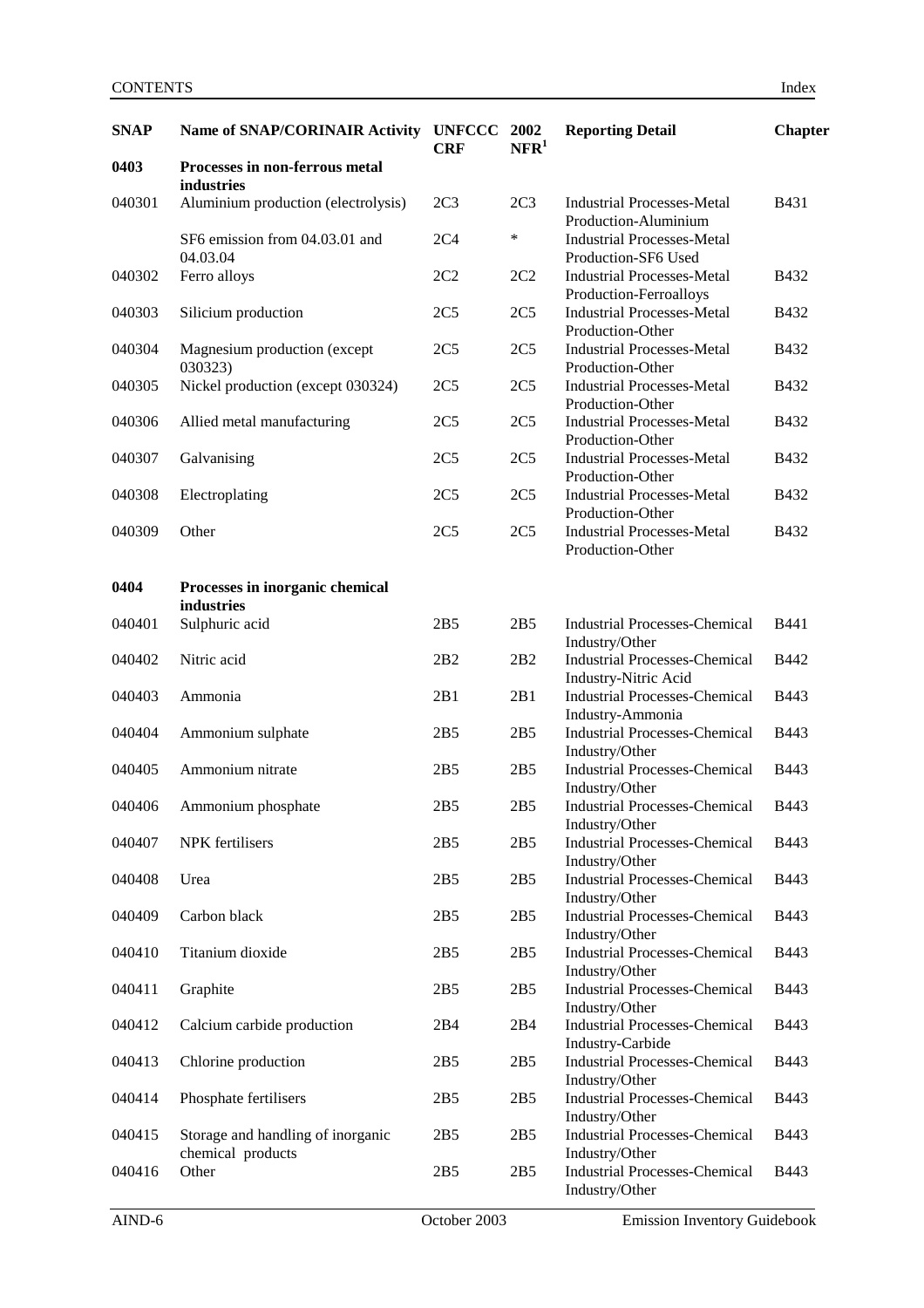| <b>SNAP</b> | Name of SNAP/CORINAIR Activity UNFCCC 2002                    | <b>CRF</b>      | NFR <sup>1</sup> | <b>Reporting Detail</b>                                      | <b>Chapter</b> |
|-------------|---------------------------------------------------------------|-----------------|------------------|--------------------------------------------------------------|----------------|
| 0405        | Processes in organic chemical<br>industries (bulk production) |                 |                  |                                                              |                |
| 040501      | Ethylene                                                      | 2B5             | 2B5              | <b>Industrial Processes-Chemical</b><br>Industry-Other       | <b>B451</b>    |
| 040502      | Propylene                                                     | 2B5             | 2B5              | <b>Industrial Processes-Chemical</b><br>Industry/Other       | <b>B452</b>    |
| 040503      | 1,2 dichoroethane (except 040505)                             | 2B5             | 2B5              | <b>Industrial Processes-Chemical</b><br>Industry/Other       | B453           |
| 040504      | vinylchloride (except 040505)                                 | 2B5             | 2B5              | <b>Industrial Processes-Chemical</b><br>Industry/Other       | <b>B454</b>    |
| 040505      | 1,2 dichloroethane + vinylchloride<br>(balanced process)      | 2B5             | 2B5              | <b>Industrial Processes-Chemical</b><br>Industry/Other       | <b>B455</b>    |
| 040506      | Polyethylene low density                                      | 2B5             | 2B5              | <b>Industrial Processes-Chemical</b><br>Industry/Other       | <b>B456</b>    |
| 040507      | Polyethelene high density                                     | 2B <sub>5</sub> | 2B5              | <b>Industrial Processes-Chemical</b><br>Industry/Other       | <b>B456</b>    |
| 040508      | Polyvinylchloride                                             | 2B5             | 2B5              | <b>Industrial Processes-Chemical</b><br>Industry/Other       | <b>B458</b>    |
| 040509      | Polypropylene                                                 | 2B5             | 2B5              | <b>Industrial Processes-Chemical</b><br>Industry/Other       | B459           |
| 040510      | Styrene                                                       | 2B5             | 2B5              | <b>Industrial Processes-Chemical</b><br>Industry/Other       | B4510          |
| 040511      | Polystyrene                                                   | 2B5             | 2B <sub>5</sub>  | <b>Industrial Processes-Chemical</b><br>Industry/Other       | B4511          |
| 040512      | Styrene butadiene                                             | 2B5             | 2B5              | <b>Industrial Processes-Chemical</b><br>Industry/Other       | B4512          |
| 040513      | Styrene-butadiene latex                                       | 2B5             | 2B5              | <b>Industrial Processes-Chemical</b><br>Industry/Other       | B4512          |
| 040514      | Styrene-butadiene rubber (SBR)                                | 2B5             | 2B5              | <b>Industrial Processes-Chemical</b><br>Industry/Other       | B4512          |
| 040515      | Acrylonitrile butadiene styrene (ABS)<br>resins               | 2B5             | 2B5              | <b>Industrial Processes-Chemical</b><br>Industry/Other       | B4515          |
| 040516      | Ethylene oxyde                                                | 2B5             | 2B5              | <b>Industrial Processes-Chemical</b><br>Industry/Other       | B453           |
| 040517      | Formaldehyde                                                  | 2B5             | 2B5              | <b>Industrial Processes-Chemical</b><br>Industry/Other       | <b>B453</b>    |
| 040518      | Ethylbenzene                                                  | 2B5             | 2B5              | <b>Industrial Processes-Chemical</b><br>Industry/Other       | B4518          |
| 040519      | Phtalic anhydride                                             | 2B5             | 2B5              | <b>Industrial Processes-Chemical</b><br>Industry/Other       | B4519          |
| 040520      | Acrylonitrile                                                 | 2B5             | 2B5              | <b>Industrial Processes-Chemical</b><br>Industry/Other       | <b>B4520</b>   |
| 040521      | Adipic acid                                                   | 2B3             | 2B3              | <b>Industrial Processes-Chemical</b><br>Industry-Adipic Acid | B4521          |
| 040522      | Storage & handling of organic chemical 2B5<br>products        |                 | 2B5              | <b>Industrial Processes-Chemical</b><br>Industry-Other       | <b>B453</b>    |
| 040523      | Glyoxylic acid                                                | 2B5             | 2B5              | <b>Industrial Processes-Chemical</b><br>Industry/Other       | <b>B453</b>    |
| 040524      | Halogenated hydrocarbons production                           | 2B5             | 2B5              | <b>Industrial Processes-Chemical</b><br>Industry-Other       | <b>B453</b>    |
| 040525      | Pesticide production                                          | 2B5             | 2B5              | <b>Industrial Processes-Chemical</b><br>Industry/Other       | <b>B453</b>    |
| 040526      | Production of persistent organic<br>compounds                 | 2B5             | 2B5              | <b>Industrial Processes-Chemical</b><br>Industry-Other       | <b>B453</b>    |
| 040527      | Other (phytosanitary )                                        | 2B5             | 2B5              | <b>Industrial Processes-Chemical</b><br>Industry-Other       | <b>B453</b>    |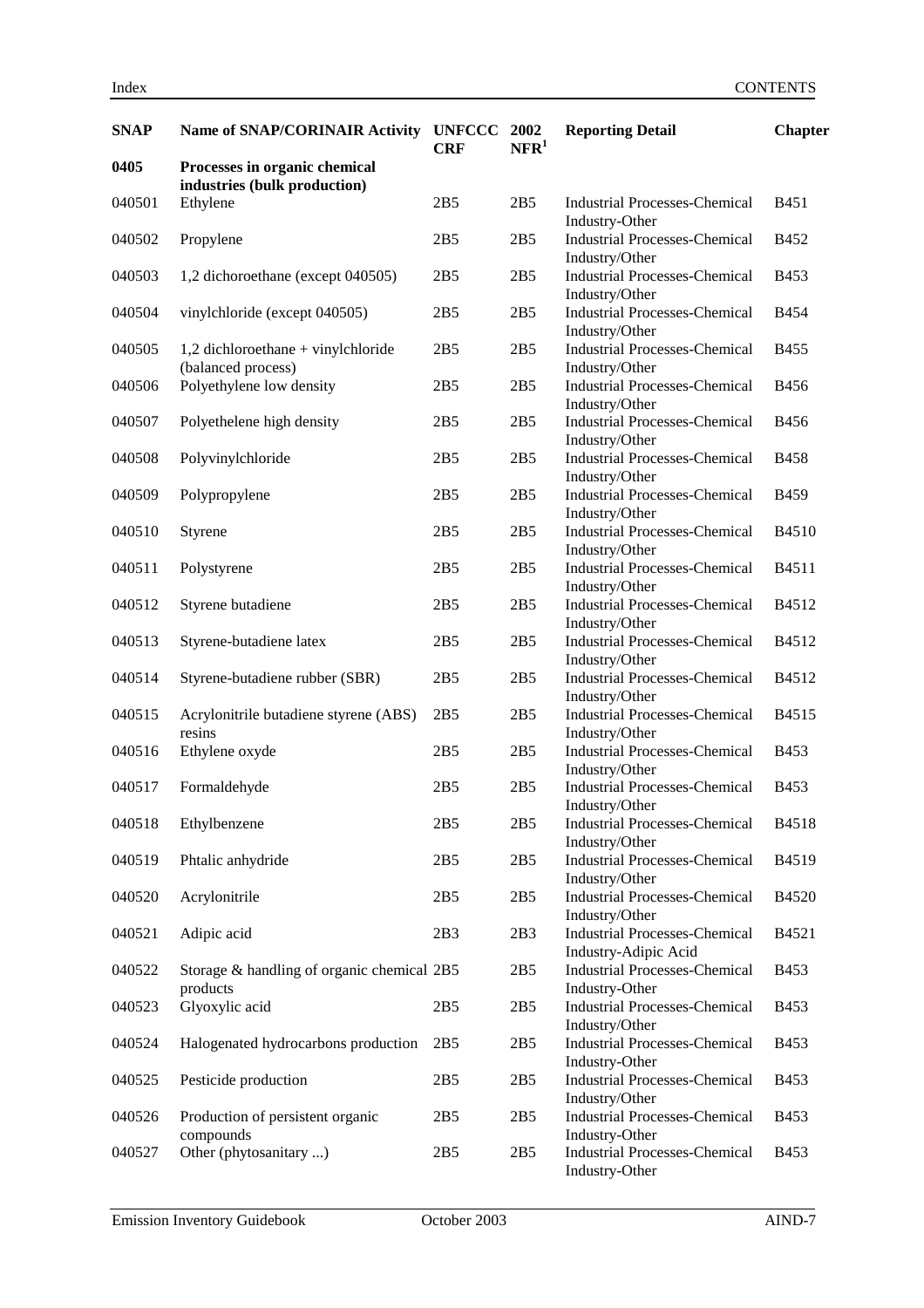| CON<br>$\rightarrow$ NTTC<br>◡◡<br>.<br>. | $\sim$<br>чех |
|-------------------------------------------|---------------|
|                                           |               |

| Name of SNAP/CORINAIR Activity UNFCCC 2002                         |                                                                                                                                                                 |                                                                                                                                                                               | <b>Reporting Detail</b>                                    | Chapter                                                                                                                                                                                                                                                                                                                                                                                                                                                                                                                                                                                                                                                                                       |
|--------------------------------------------------------------------|-----------------------------------------------------------------------------------------------------------------------------------------------------------------|-------------------------------------------------------------------------------------------------------------------------------------------------------------------------------|------------------------------------------------------------|-----------------------------------------------------------------------------------------------------------------------------------------------------------------------------------------------------------------------------------------------------------------------------------------------------------------------------------------------------------------------------------------------------------------------------------------------------------------------------------------------------------------------------------------------------------------------------------------------------------------------------------------------------------------------------------------------|
| Processes in wood, paper pulp, food,<br>drink and other industries |                                                                                                                                                                 |                                                                                                                                                                               |                                                            |                                                                                                                                                                                                                                                                                                                                                                                                                                                                                                                                                                                                                                                                                               |
| Chipboard                                                          | 2D1                                                                                                                                                             | 2D1                                                                                                                                                                           | Industrial processes-Other                                 | <b>B461</b>                                                                                                                                                                                                                                                                                                                                                                                                                                                                                                                                                                                                                                                                                   |
| Paper pulp (kraft process)                                         | 2D1                                                                                                                                                             | 2D1                                                                                                                                                                           | Industrial processes-Other                                 | <b>B462</b>                                                                                                                                                                                                                                                                                                                                                                                                                                                                                                                                                                                                                                                                                   |
| Paper pulp(acid sulphite process)                                  | 2D1                                                                                                                                                             | 2D1                                                                                                                                                                           | Industrial processes-Other<br>Production-Pulp and Paper    | B463                                                                                                                                                                                                                                                                                                                                                                                                                                                                                                                                                                                                                                                                                          |
| Paper pulp (neutral sulphite semi-<br>chemical process.)           | 2D1                                                                                                                                                             | 2D1                                                                                                                                                                           | Industrial processes-Other                                 | <b>B464</b>                                                                                                                                                                                                                                                                                                                                                                                                                                                                                                                                                                                                                                                                                   |
| <b>Bread</b>                                                       | 2D2                                                                                                                                                             | 2D2                                                                                                                                                                           | Industrial processes-Other<br>Production-Food and Drink    | <b>B465</b>                                                                                                                                                                                                                                                                                                                                                                                                                                                                                                                                                                                                                                                                                   |
| Wine                                                               | 2D2                                                                                                                                                             | 2D2                                                                                                                                                                           | Industrial processes-Other<br>Production-Food and Drink    | <b>B466</b>                                                                                                                                                                                                                                                                                                                                                                                                                                                                                                                                                                                                                                                                                   |
| Beer                                                               | 2D2                                                                                                                                                             |                                                                                                                                                                               | Production-Food and Drink                                  | <b>B466</b>                                                                                                                                                                                                                                                                                                                                                                                                                                                                                                                                                                                                                                                                                   |
|                                                                    |                                                                                                                                                                 |                                                                                                                                                                               | Production-Food and Drink                                  | <b>B466</b>                                                                                                                                                                                                                                                                                                                                                                                                                                                                                                                                                                                                                                                                                   |
|                                                                    |                                                                                                                                                                 |                                                                                                                                                                               | <b>Products-Asphalt Roofing</b>                            | B4610                                                                                                                                                                                                                                                                                                                                                                                                                                                                                                                                                                                                                                                                                         |
|                                                                    |                                                                                                                                                                 |                                                                                                                                                                               | Products-Road Paving with                                  | B4611                                                                                                                                                                                                                                                                                                                                                                                                                                                                                                                                                                                                                                                                                         |
| Cement (decarbonizing)                                             | 2A1                                                                                                                                                             | 2A1                                                                                                                                                                           | Industrial processes-Mineral<br>Products-Cement production | B3311                                                                                                                                                                                                                                                                                                                                                                                                                                                                                                                                                                                                                                                                                         |
| Glass (decarbonizing)                                              | 2A7                                                                                                                                                             | 2A7                                                                                                                                                                           | Industrial processes-Mineral<br>Products-Other             | <b>B3314</b>                                                                                                                                                                                                                                                                                                                                                                                                                                                                                                                                                                                                                                                                                  |
| Lime (decarbonizing)                                               | 2A2                                                                                                                                                             | 2A2                                                                                                                                                                           | Industrial processes-Mineral<br>products/Lime production   | B461                                                                                                                                                                                                                                                                                                                                                                                                                                                                                                                                                                                                                                                                                          |
| Batteries manufacturing                                            | 2A7                                                                                                                                                             | 2A7                                                                                                                                                                           | Industrial processes-Mineral<br>Products-Other             | <b>B461</b>                                                                                                                                                                                                                                                                                                                                                                                                                                                                                                                                                                                                                                                                                   |
| Extraction of mineral ores                                         | 2A7                                                                                                                                                             | 2A7                                                                                                                                                                           | Products-Other                                             | <b>B461</b>                                                                                                                                                                                                                                                                                                                                                                                                                                                                                                                                                                                                                                                                                   |
| Other (including asbestos products<br>manufacturing)               | 2A7                                                                                                                                                             | 2A7                                                                                                                                                                           | Products-Other                                             | <b>B461</b>                                                                                                                                                                                                                                                                                                                                                                                                                                                                                                                                                                                                                                                                                   |
|                                                                    | 2A3                                                                                                                                                             |                                                                                                                                                                               | and Dolomite use                                           | B4618                                                                                                                                                                                                                                                                                                                                                                                                                                                                                                                                                                                                                                                                                         |
|                                                                    |                                                                                                                                                                 |                                                                                                                                                                               | production and use                                         | B <sub>4619</sub>                                                                                                                                                                                                                                                                                                                                                                                                                                                                                                                                                                                                                                                                             |
| <b>Production of halocarbons and</b><br>sulphur hexafluoride       |                                                                                                                                                                 | *                                                                                                                                                                             |                                                            | <b>B480</b>                                                                                                                                                                                                                                                                                                                                                                                                                                                                                                                                                                                                                                                                                   |
|                                                                    |                                                                                                                                                                 | ∗                                                                                                                                                                             |                                                            |                                                                                                                                                                                                                                                                                                                                                                                                                                                                                                                                                                                                                                                                                               |
| Fugitive                                                           |                                                                                                                                                                 | *                                                                                                                                                                             | of HFC and SF6-Fugitive                                    |                                                                                                                                                                                                                                                                                                                                                                                                                                                                                                                                                                                                                                                                                               |
| Other                                                              |                                                                                                                                                                 | ∗                                                                                                                                                                             | of HFC and SF6-Other                                       |                                                                                                                                                                                                                                                                                                                                                                                                                                                                                                                                                                                                                                                                                               |
| Sulphur hexafluoride production - By-                              | 20                                                                                                                                                              | ∗                                                                                                                                                                             |                                                            |                                                                                                                                                                                                                                                                                                                                                                                                                                                                                                                                                                                                                                                                                               |
| Sulphur hexafluoride production -<br>Fugitive                      | 200                                                                                                                                                             | *                                                                                                                                                                             | of HFC and SF6-Fugitive                                    |                                                                                                                                                                                                                                                                                                                                                                                                                                                                                                                                                                                                                                                                                               |
| Sulphur hexafluoride production -<br>Other                         | 2000                                                                                                                                                            | ∗                                                                                                                                                                             | of HFC and SF6-Other                                       |                                                                                                                                                                                                                                                                                                                                                                                                                                                                                                                                                                                                                                                                                               |
|                                                                    | Spirits<br>Asphalt roofing materials<br>Road paving with asphalt<br>Limestone and dolomite use<br>Soda ash production and use<br><b>By-products</b><br>products | <b>CRF</b><br>2D2<br>2A5<br>2A6<br>2A4<br>Halogenated hydrocarbons production - 20<br>Halogenated hydrocarbons production - 200<br>Halogenated hydrocarbons production - 2000 | NFR <sup>1</sup><br>2D2<br>2D2<br>2A5<br>2A6<br>2A3<br>2A4 | Production-Pulp and Paper<br>Production-Pulp and Paper<br>Production-Pulp and Paper<br>Industrial processes-Other<br>Industrial processes-Other<br>Industrial processes-Mineral<br>Industrial processes-Mineral<br>Asphalt<br>Industrial processes-Mineral<br>Industrial processes-Mineral<br>Industrial processes-Limestone<br>Industrial processes-Soda Ash<br>Industrial Processes.-Production B480<br>of HFC and SF6-By-products<br>Industrial Processes.-Production B480<br><b>Industrial Processes.-Production B480</b><br>Industrial Processes.-Production B480<br>of HFC and SF6-By-products<br><b>Industrial Processes.-Production B480</b><br>Industrial Processes.-Production B480 |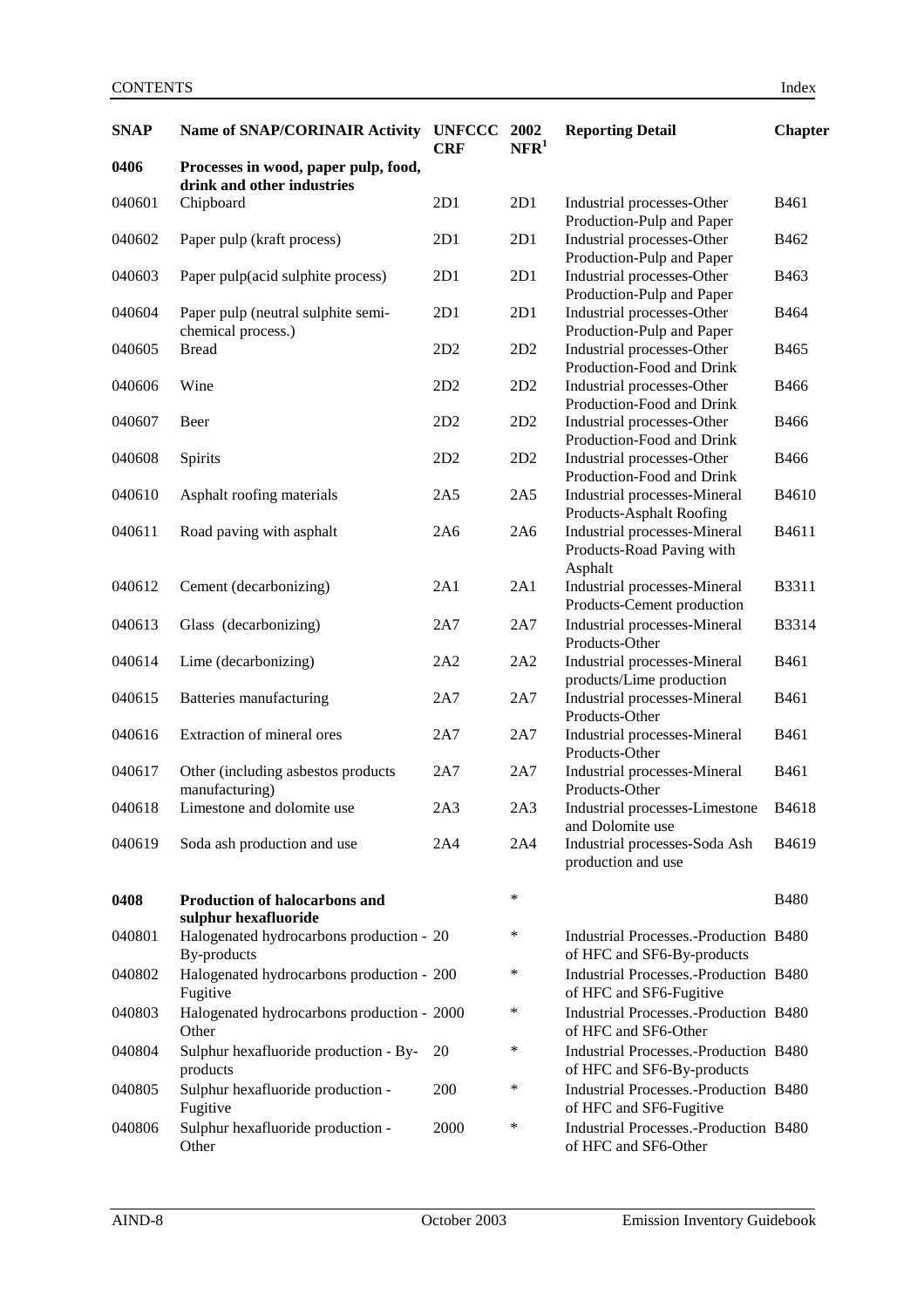| <b>SNAP</b> | Name of SNAP/CORINAIR Activity UNFCCC 2002                                         | <b>CRF</b> | NFR <sup>1</sup>               | <b>Reporting Detail</b>                                                       | Chapter     |
|-------------|------------------------------------------------------------------------------------|------------|--------------------------------|-------------------------------------------------------------------------------|-------------|
| 05          | <b>EXTRACTION AND DISTRIBUTION OF FOSSIL FUELS AND</b><br><b>GEOTHERMAL ENERGY</b> |            |                                |                                                                               |             |
| 0501        | <b>Extraction and 1st treatment of solid</b> 1B1a<br>fossil fuels                  |            | 1B1a                           | Coal mining and handling                                                      |             |
| 050101      | Open cast mining                                                                   | 1B1a       | 1B1a                           | Coal mining and handling                                                      | <b>B511</b> |
| 050102      | Underground mining                                                                 | 1B1a       | 1B1a                           | Coal mining and handling                                                      | <b>B511</b> |
| 050103      | Storage of solid fuel                                                              | 1B1a       | 1B1a                           | Coal mining and handling                                                      | <b>B511</b> |
| 0502        | <b>Extraction, 1st treatment and</b><br>loading of liquid fossil fuels             | 1B2a       | 1B2a i                         | Fugitive Emissions from Fuels,<br>Oil - Exploration, Production,<br>Transport |             |
| 050201      | Land-based activities                                                              | 1B2a       | 1B <sub>2</sub> a <sub>i</sub> | Fugitive Emissions from Fuels,<br>Oil - Exploration, Production,<br>Transport | <b>B521</b> |
| 050202      | Off-shore activities                                                               | 1B2a       | 1B2a i                         | Fugitive Emissions from Fuels,<br>Oil - Exploration, Production,<br>Transport | <b>B521</b> |
| 0503        | Extraction, 1st treat. and loading of<br>gaseous fossil fuels                      | 1B2b       | 1B2b                           | Fugitive Emissions from Fuels,<br>Natural gas                                 |             |
| 050301      | Land-based desulfuration                                                           | 1B2b       | 1B2b                           | Fugitive Emissions from Fuels,<br>Natural gas                                 | <b>B521</b> |
| 050302      | Land-based activities (other than<br>desulfuration)                                | 1B2b       | 1B2b                           | Fugitive Emissions from Fuels,<br>Natural gas                                 | <b>B521</b> |
| 050303      | Off-shore activities                                                               | 1B2b       | 1B2b                           | Fugitive Emissions from Fuels,<br>Natural gas                                 | <b>B521</b> |
| 0504        | Liquid fuel distribution (except<br>petrol distribution)                           | 1B2a       | 1B <sub>2</sub> ai             | Fugitive Emissions from Fuels,<br>Oil - Exploration, Production,<br>Transport |             |
| 050401      | Marine terminals (tankers, handling and 1B2a<br>storage)                           |            | 1B2a i                         | Fugitive Emissions from Fuels,<br>Oil - Exploration, Production,<br>Transport | <b>B541</b> |
| 050402      | Other handling and storage (including<br>pipeline)                                 | 1B2a       | 1B <sub>2ai</sub>              | Fugitive Emissions from Fuels,<br>Oil - Exploration, Production,<br>Transport | B541        |
| 0505        | <b>Petrol distribution</b>                                                         | 1B2a v     |                                | 1B2a v Fugitive Emissions from Fuels,<br>Distribution of oil products         |             |
| 050501      | Refinery dispatch station                                                          | 1B2a v     |                                | 1B2a v Fugitive Emissions from Fuels,<br>Distribution of oil products         | <b>B551</b> |
| 050502      | Transport and depots (except 050503)                                               | $1B2a$ v   |                                | 1B2a v Fugitive Emissions from Fuels,<br>Distribution of oil products         | <b>B551</b> |
| 050503      | Service stations (including refuelling of 1B2a v<br>cars)                          |            |                                | 1B2a v Fugitive Emissions from Fuels,<br>Distribution of oil products         | <b>B551</b> |
| 0506        | <b>Gas distribution networks</b>                                                   | 1B2b       | 1B2b                           | Fugitive Emissions from Fuels,<br>Natural gas                                 |             |
| 050601      | Pipelines                                                                          | 1B2b       | 1B2b                           | Fugitive Emissions from Fuels,<br>Natural gas                                 | <b>B561</b> |
| 050603      | Distribution networks                                                              | 1B2b       | 1B2b                           | Fugitive Emissions from Fuels,<br>Natural gas                                 | <b>B561</b> |
| 0507        | Geothermal energy extraction                                                       | 7          | $\tau$                         | Other                                                                         | <b>B570</b> |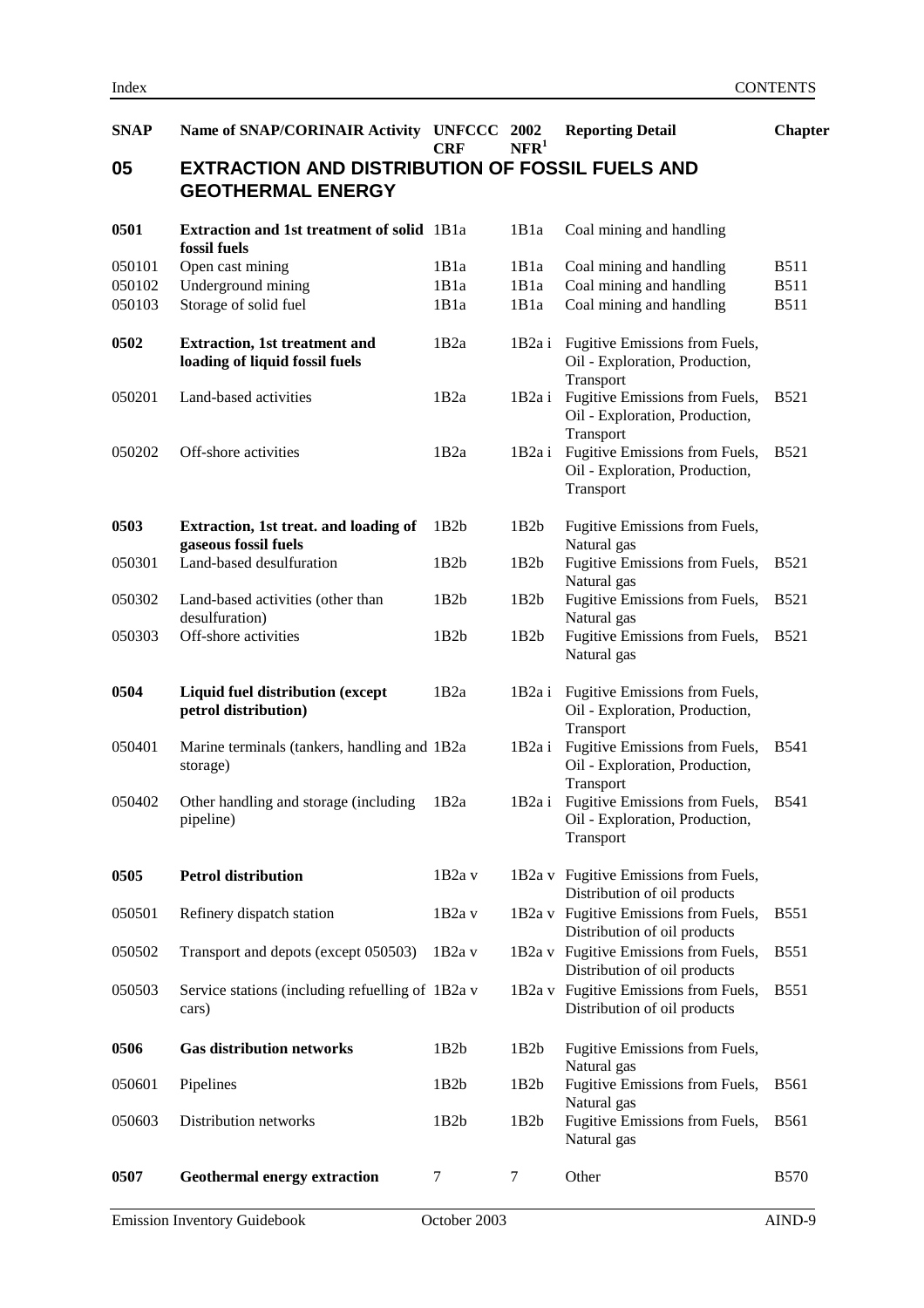| <b>SNAP</b> | Name of SNAP/CORINAIR Activity UNFCCC 2002          | CRF             | NFR <sup>1</sup> | <b>Reporting Detail</b>                                                 | <b>Chapter</b> |
|-------------|-----------------------------------------------------|-----------------|------------------|-------------------------------------------------------------------------|----------------|
| 06          | <b>SOLVENT AND OTHER PRODUCT USE</b>                |                 |                  |                                                                         |                |
| 060000      | Solvent and other product use<br>(introduction)     |                 |                  |                                                                         | <b>B600</b>    |
| 06000a      | Solvent and other product use (note)                |                 |                  |                                                                         | <b>B600a</b>   |
| 0601        | <b>Paint application</b>                            | 3A              | 3A               | Solvent and other product use-<br>Paint application                     | <b>B610</b>    |
| 060101      | Manufacture of automobiles                          | 3A              | 3A               | Solvent and other product use-<br>Paint application                     | <b>B610</b>    |
| 060102      | Car repairing                                       | 3A              | 3A               | Solvent and other product use-<br>Paint application                     | <b>B610</b>    |
| 060103      | Construction and buildings (except<br>060107)       | 3A              | 3A               | Solvent and other product use-<br>Paint application                     | <b>B610</b>    |
| 060104      | Domestic use (except 060107)                        | 3A              | 3A               | Solvent and other product use-<br>Paint application                     | <b>B610</b>    |
| 060105      | Coil coating                                        | 3A              | 3A               | Solvent and other product use-<br>Paint application                     | <b>B610</b>    |
| 060106      | Boat building                                       | 3A              | 3A               | Solvent and other product use-<br>Paint application                     | <b>B610</b>    |
| 060107      | Wood                                                | 3A              | 3A               | Solvent and other product use-<br>Paint application                     | <b>B610</b>    |
| 060108      | Other industrial paint application                  | 3A              | 3A               | Solvent and other product use-<br>Paint application                     | <b>B610</b>    |
| 060109      | Other non industrial paint application              | 3A              | 3A               | Solvent and other product use-<br>Paint application                     | <b>B610</b>    |
| 0602        | Degreasing, dry cleaning and<br>electronics         | 3B              | 3B               | Solvent and other product use-<br>Degreasing and dry cleaning           |                |
| 060201      | Metal degreasing                                    | 3B              | 3B               | Solvent and other product use-<br>Degreasing and dry cleaning           | B621           |
| 060202      | Dry cleaning                                        | 3B              | 3B               | Solvent and other product use-<br>Degreasing and dry cleaning           | B622           |
| 060203      | Electronic components manufacturing                 | 3B              | 3B               | Solvent and other product use-<br>Degreasing and dry cleaning           | B623           |
| 060204      | Other industrial cleaning                           | 3B              | 3B               | Solvent and other product use-<br>Degreasing and dry cleaning           | <b>B623</b>    |
|             | PFC and HFC emissions                               | 2F5             | ∗                | Industrial processes-<br>Consumption of halocarbons<br>and SF6-Solvents |                |
|             | SF6 emissions                                       | 2F <sub>6</sub> | $\ast$           | Industrial processes-<br>Consumption of halocarbons<br>and SF6-Other    |                |
| 0603        | Chemical products manufacturing or 3C<br>processing |                 | 3C               | Solvent and other product use-<br>Chemical products                     |                |
| 060301      | Polyester processing                                | 3 <sup>C</sup>  | 3C               | Solvent and other product use-<br>Chemical products                     | <b>B631</b>    |
| 060302      | Polyvinylchloride processing                        | 3C              | 3C               | Solvent and other product use-<br>Chemical products                     | <b>B631</b>    |
| 060303      | Polyurethane foam processing                        | 3C              | 3C               | Solvent and other product use-<br>Chemical products                     | <b>B633</b>    |
| 060304      | Polystyrene foam processing                         | 3C              | 3C               | Solvent and other product use-<br>Chemical products                     | <b>B633</b>    |
| 060305      | Rubber processing                                   | 3C              | 3C               | Solvent and other product use-<br>Chemical products                     | <b>B631</b>    |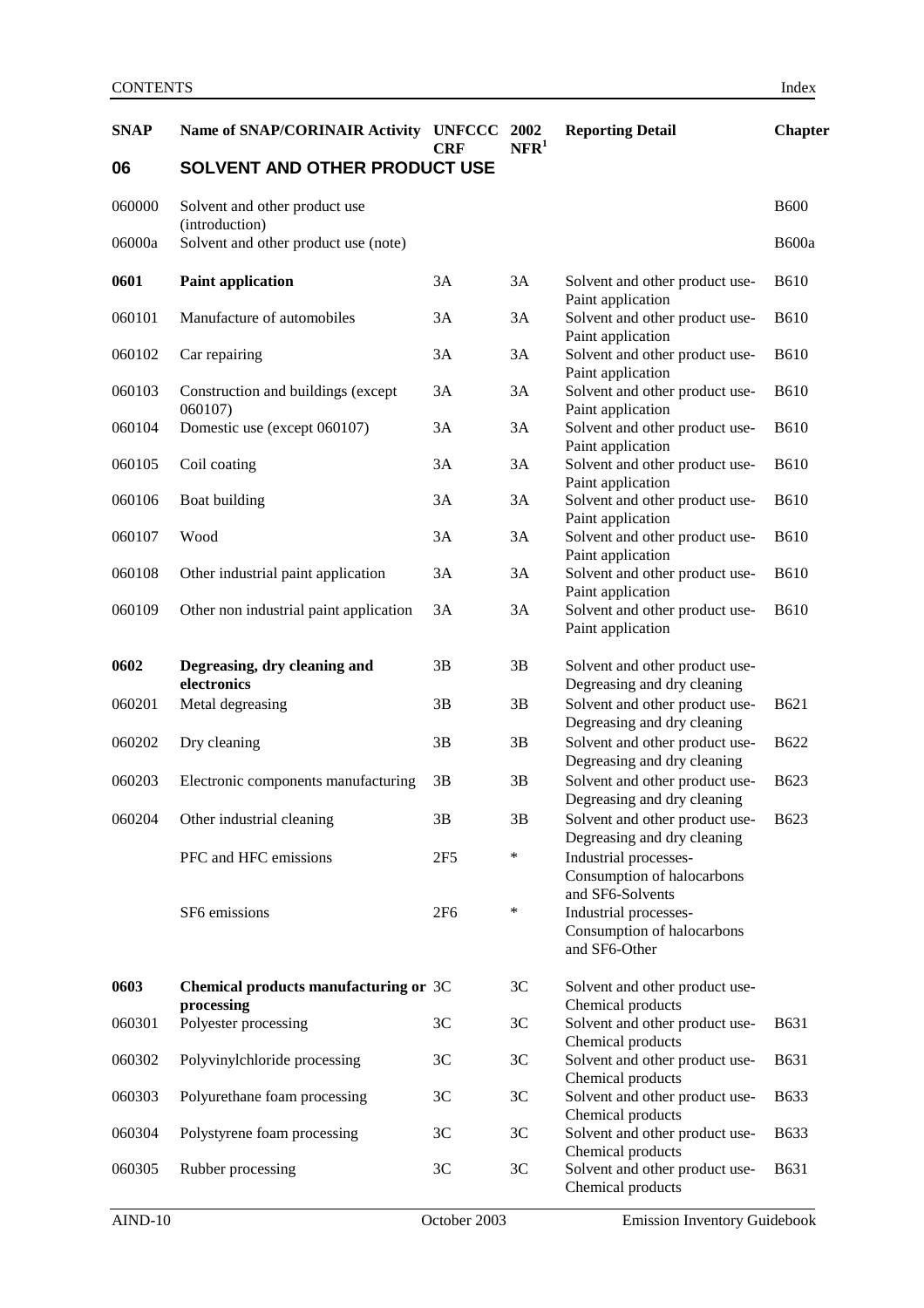| <b>SNAP</b> | Name of SNAP/CORINAIR Activity UNFCCC                          | <b>CRF</b>      | 2002<br>NFR <sup>1</sup> | <b>Reporting Detail</b>                                                 | Chapter     |
|-------------|----------------------------------------------------------------|-----------------|--------------------------|-------------------------------------------------------------------------|-------------|
| 060306      | Pharmaceutical products manufacturing 3C                       |                 | 3C                       | Solvent and other product use-<br>Chemical products                     | <b>B631</b> |
| 060307      | Paints manufacturing                                           | 3C              | 3C                       | Solvent and other product use-<br>Chemical products                     | B631        |
| 060308      | Inks manufacturing                                             | 3C              | 3C                       | Solvent and other product use-<br>Chemical products                     | <b>B631</b> |
| 030609      | Glues manufacturing                                            | 3C              | 3C                       | Solvent and other product use-<br>Chemical products                     | B631        |
| 060310      | Asphalt blowing                                                | 3C              | 3C                       | Solvent and other product use-<br>Chemical products                     | B6310       |
| 060311      | Adhesive, magnetic tapes, films &<br>photographs manufacturing | 3C              | 3C                       | Solvent and other product use-<br>Chemical products                     | <b>B631</b> |
| 060312      | Textile finishing                                              | 3C              | 3C                       | Solvent and other product use-<br>Chemical products                     | B631        |
| 060313      | Leather tanning                                                | 3C              | 3C                       | Solvent and other product use-<br>Chemical products                     | <b>B631</b> |
| 060314      | Other                                                          | 3C              | 3C                       | Solvent and other product use-<br>Chemical products                     | <b>B631</b> |
|             | PFC and HFC emissions                                          | 2F5             | *                        | Industrial processes-<br>Consumption of halocarbons<br>and SF6-Solvents |             |
| 0604        | Other use of solvents and related<br>activities                | 3D              | 3D                       | Solvent and other product use-<br>Other                                 |             |
| 060401      | Glass wool enduction                                           | 3D              | 3D                       | Solvent and other product use-<br>Other                                 | <b>B641</b> |
| 060402      | Mineral wool enduction                                         | 3D              | 3D                       | Solvent and other product use-<br>Other                                 | B641        |
| 060403      | Printing industry                                              | 3D              | 3D                       | Solvent and other product use-<br>Other                                 | <b>B643</b> |
| 060404      | Fat, edible and not edible oil extraction 3D                   |                 | 3D                       | Solvent and other product use-<br>Other                                 | <b>B644</b> |
| 060405      | Application of glues and adhesives                             | 3D              | 3D                       | Solvent and other product use-<br>Other                                 | <b>B641</b> |
| 060406      | Preservation of wood                                           | 3D              | 3D                       | Solvent and other product use-<br>Other                                 | <b>B646</b> |
| 060407      | Underseal treatment and conservation<br>of vehicles            | 3D              | 3D                       | Solvent and other product use-<br>Other                                 | <b>B647</b> |
| 060408      | Domestic solvent use (other than paint<br>application)         | 3D              | 3D                       | Solvent and other product use-<br>Other                                 | <b>B648</b> |
| 060409      | Vehicles dewaxing                                              | 3D              | 3D                       | Solvent and other product use-<br>Other                                 | <b>B647</b> |
| 060411      | Domestic use of pharmaceutical<br>products                     | 3D              | 3D                       | Solvent and other product use-<br>Other                                 | <b>B641</b> |
| 060412      | Other (preservation of seeds,)                                 | 3D              | 3D                       | Solvent and other product use-<br>Other                                 | B641        |
|             | SF6, PFC and HFC emissions for<br>06.04.01 and 06.04.02        | 2F <sub>6</sub> | *                        | Industrial processes-<br>Consumption of halocarbons<br>and SF6-Other    |             |
| 0605        | Use of HFC, N2O, NH3, PFC & SF6                                |                 | ∗                        |                                                                         |             |
| 060501      | Anaesthesia                                                    | 3D              | *                        | Solvent and other product use-<br>Other                                 | <b>B651</b> |
| 060502      | Refrigeration and air conditioning<br>equipment                | 2G              | *                        | Industrial processes-Other                                              | <b>B651</b> |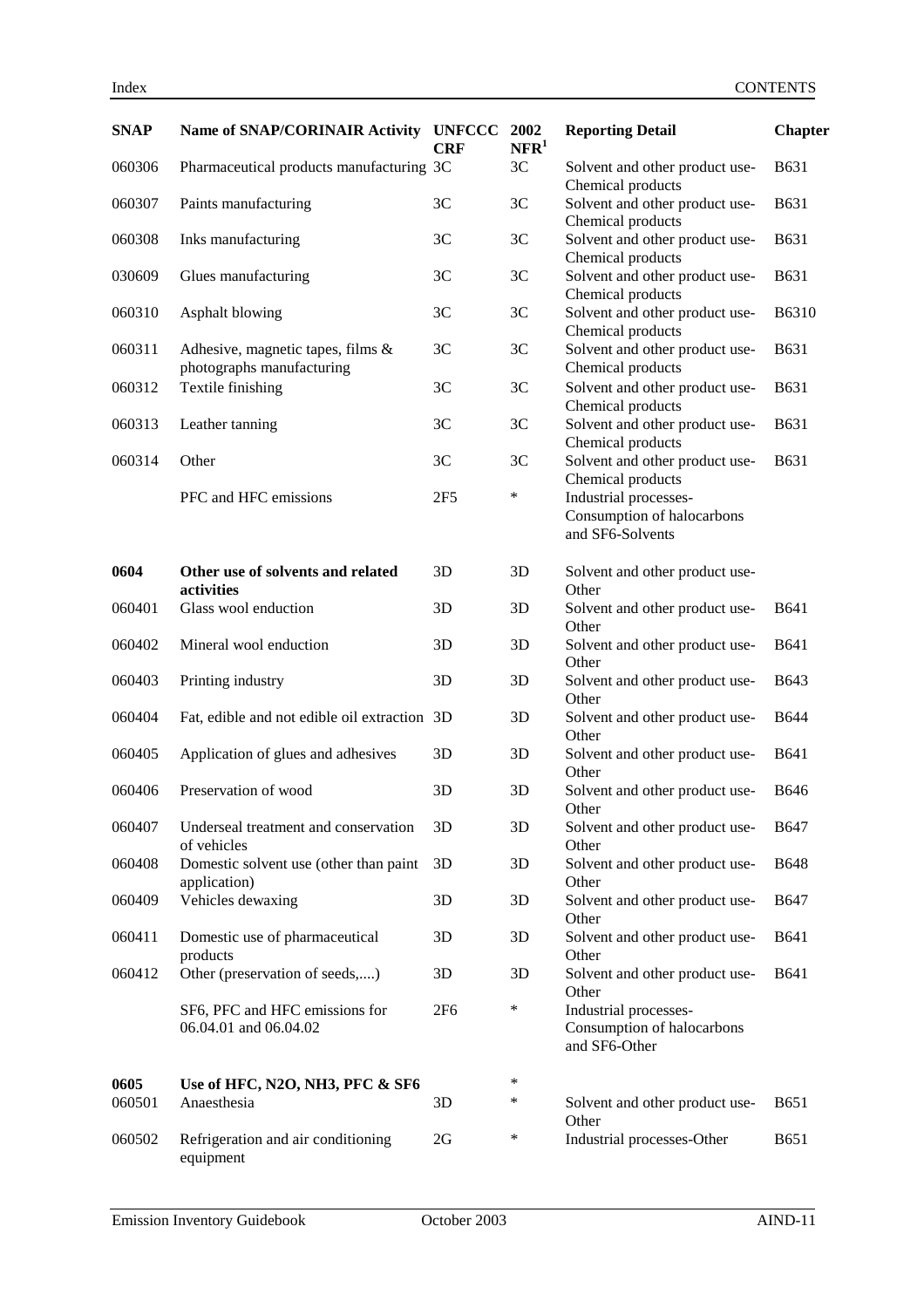#### CONTENTS Index

| <b>SNAP</b> | Name of SNAP/CORINAIR Activity                                                           | <b>UNFCCC</b><br><b>CRF</b> | 2002<br>NFR <sup>1</sup> | <b>Reporting Detail</b>                                                                  | <b>Chapter</b> |
|-------------|------------------------------------------------------------------------------------------|-----------------------------|--------------------------|------------------------------------------------------------------------------------------|----------------|
| 060503      | Refrigeration and air conditioning<br>equipment using other products than<br>halocarbons | $2{\rm G}$                  | 2G                       | Industrial processes-Other                                                               | <b>B651</b>    |
| 060504      | Foam Blowing (except 060304)                                                             | 2F2                         | $\ast$                   | Industrial processes-Foam<br>Blowing                                                     | <b>B651</b>    |
| 060505      | Fire extinguishers                                                                       | 2F <sub>3</sub>             | $\ast$                   | Industrial processes-Fire<br>extinguishers                                               | <b>B651</b>    |
| 060506      | Aerosol cans                                                                             | 2G                          | 2G                       | Industrial processes-Other                                                               | <b>B651</b>    |
| 060507      | Electrical equipment                                                                     | 2F <sub>6</sub>             | $\ast$                   | Industrial processes-<br>Consumption of halocarbons<br>and SF6-Other                     | <b>B651</b>    |
| 060508      | Other                                                                                    | 2F <sub>6</sub>             | $\ast$                   | Industrial processes-<br>Consumption of halocarbons<br>and SF6-Other                     | <b>B651</b>    |
| 060508      | Other                                                                                    | 3D                          | 3D                       | Solvent and other product use-<br>Other (except halocarbons and<br>sulphur hexafluoride) | <b>B651</b>    |
| 07          | <b>ROAD TRANSPORT</b>                                                                    |                             |                          |                                                                                          |                |
| 0701        | Passenger cars                                                                           | 1A3b                        |                          | 1A3b i Road Transportation, Passenger B710<br>Cars                                       |                |
| 070101      | Highway driving                                                                          | 1A3b                        |                          | 1A3b i Road Transportation, Passenger B710<br>Cars                                       |                |
| 070102      | Rural driving                                                                            | 1A3b                        |                          | 1A3b i Road Transportation, Passenger B710<br>Cars                                       |                |
| 070103      | Urban driving                                                                            | 1A3b                        |                          | 1A3b i Road Transportation, Passenger B710<br>Cars                                       |                |
| 0702        | Light-duty vehicles $<$ 3.5 t                                                            | 1A3b                        |                          | 1A3b ii Road Transportation, Light duty B710<br>vehicles                                 |                |
| 070201      | Highway driving                                                                          | 1A3b                        |                          | 1A3b ii Road Transportation, Light duty B710<br>vehicles                                 |                |
| 070202      | Rural driving                                                                            | 1A3b                        |                          | 1A3b ii Road Transportation, Light duty B710<br>vehicles                                 |                |
| 070203      | Urban driving                                                                            | 1A3b                        |                          | 1A3b ii Road Transportation, Light duty B710<br>vehicles                                 |                |
| 0703        | Heavy-duty vehicles $>$ 3.5 t and buses 1A3b                                             |                             | 1A3b<br>iii              | Road Transportation, Heavy<br>duty vehicles                                              | <b>B710</b>    |
| 070301      | Highway driving                                                                          | 1A3b                        | 1A3b<br>iii              | Road Transportation, Heavy<br>duty vehicles                                              | <b>B710</b>    |
| 070302      | Rural driving                                                                            | 1A3b                        | 1A3b<br>iii              | Road Transportation, Heavy<br>duty vehicles                                              | <b>B710</b>    |
| 070303      | Urban driving                                                                            | 1A3b                        | 1A3b<br>iii              | Road Transportation, Heavy<br>duty vehicles                                              | <b>B710</b>    |
| 0704        | Mopeds and Motorcycles < 50 cm3                                                          | 1A3b                        |                          | 1A3b iv Road Transportation, Mopeds<br>and motorcycles                                   | <b>B</b> 710   |
| 0705        | Motorcycles $> 50$ cm3                                                                   | 1A3b                        |                          | 1A3b iv Road Transportation, Mopeds<br>and motorcycles                                   | <b>B710</b>    |
| 070501      | Highway driving                                                                          | 1A3b                        |                          | 1A3b iv Road Transportation, Mopeds<br>and motorcycles                                   | <b>B710</b>    |
| 070502      | Rural driving                                                                            | 1A3b                        |                          | 1A3b iv Road Transportation, Mopeds<br>and motorcycles                                   | <b>B710</b>    |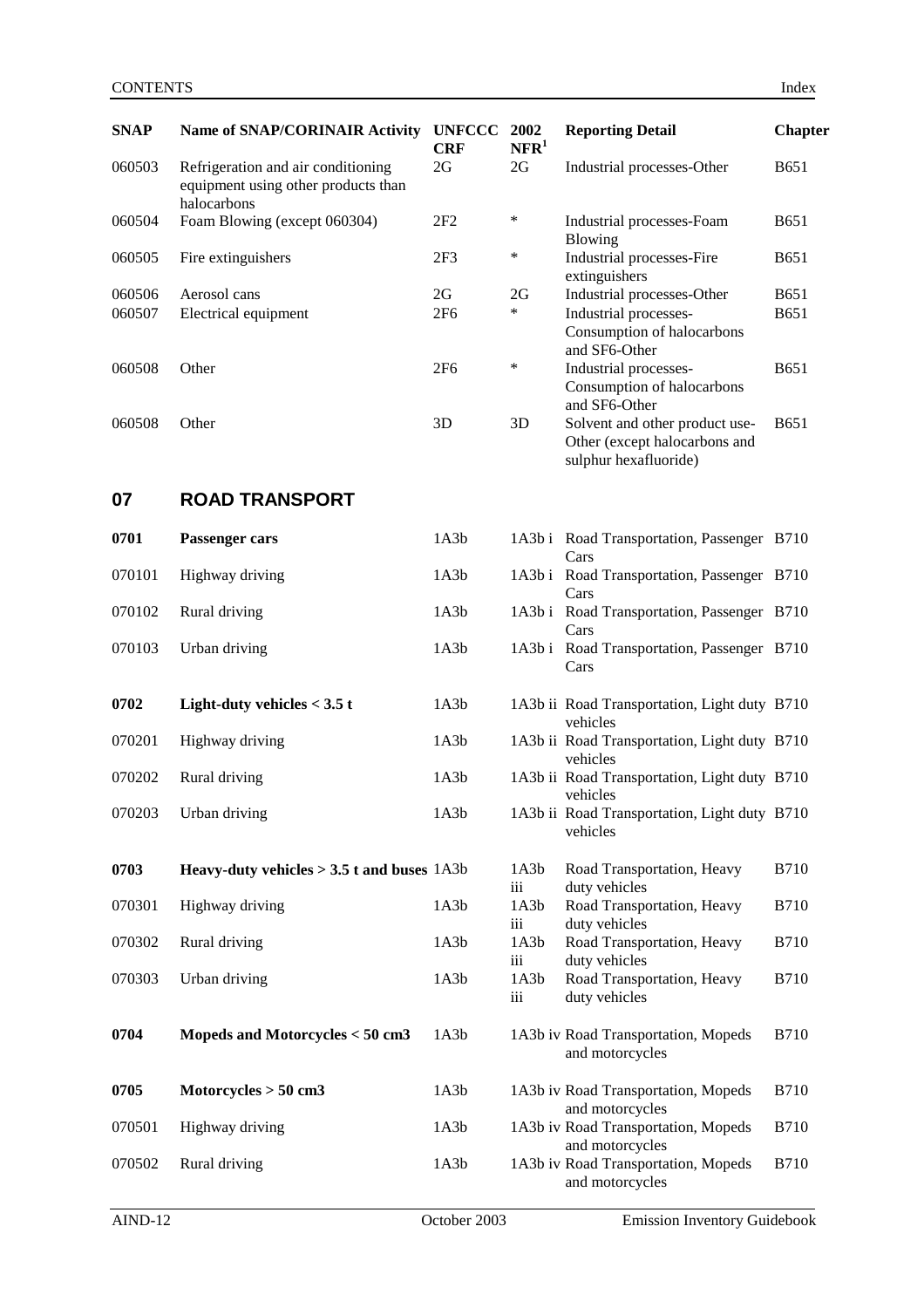| <b>SNAP</b> | Name of SNAP/CORINAIR Activity UNFCCC 2002 | <b>CRF</b>  | NFR <sup>1</sup> | <b>Reporting Detail</b>                                   | <b>Chapter</b> |
|-------------|--------------------------------------------|-------------|------------------|-----------------------------------------------------------|----------------|
| 070503      | Urban driving                              | 1A3b        |                  | 1A3b iv Road Transportation, Mopeds<br>and motorcycles    | <b>B710</b>    |
| 0706        | <b>Gasoline evaporation from vehicles</b>  |             |                  | 1A3b v Gasoline Evaporation from<br>vehicles              | <b>B760</b>    |
| 0707        | Automobile tyre and brake wear             |             |                  | 1A3b vi Automobile tyre and brake wear B770               |                |
| 0708        | <b>Automobile road abraision</b>           |             | 1A3b<br>vii      | Automobile road abraision                                 | <b>B770</b>    |
| 08          | OTHER MOBILE SOURCES AND MACHINERY         |             |                  |                                                           |                |
| 0801        | <b>Military</b>                            | 1A5b        | 1A5b             | Other, Mobile (including)<br>military)                    | <b>B810</b>    |
| 0802        | <b>Railways</b>                            | 1A3c        | 1A3c             | Transport-Railways                                        | <b>B810</b>    |
| 080201      | Shunting locs                              | 1A3c        | 1A3c             | Transport-Railways                                        | <b>B810</b>    |
| 080202      | Rail-cars                                  | 1A3c        | 1A3c             | Transport-Railways                                        | <b>B810</b>    |
| 080203      | Locomotives                                | 1A3c        | 1A3c             | Transport-Railways                                        | <b>B810</b>    |
| 0803        | <b>Inland waterways</b>                    | 1A3d        |                  | 1A3d ii Transport-Navigation, National<br>navigation      | <b>B810</b>    |
| 080301      | Sailing boats with auxiliary engines       | 1A3d        |                  | 1A3d ii Transport-Navigation, National<br>navigation      | <b>B810</b>    |
| 080302      | Motorboats / workboats                     | 1A3d        |                  | 1A3d ii Transport-Navigation, National<br>navigation      | <b>B810</b>    |
| 080303      | Personal watercraft                        | 1A3d        |                  | 1A3d ii Transport-Navigation, National<br>navigation      | <b>B810</b>    |
| 080304      | Inland goods carrying vessels              | 1A3d        |                  | 1A3d ii Transport-Navigation, National B810<br>navigation |                |
| 0804        | <b>Maritime activities</b>                 |             |                  |                                                           |                |
| 080402      | National sea traffic                       | 1A3d        |                  | 1A3d ii Transport-Navigation, National B842<br>navigation |                |
|             | $0.00402 - M_{\odot}$ $1.51$               | $1 \cdot A$ |                  | $1.4.4.1222$ $0.011$ $0.011$ $0.01$                       | D040           |

|        |                                          |         | 1.0007728002022                |
|--------|------------------------------------------|---------|--------------------------------|
| 080403 | National fishing                         | 1 A 4 c | 1A4c iii Small combustion-     |
|        |                                          |         | Agriculture/Forestry/Fishing   |
| 080404 | International sea traffic (international | 1A3d    | 1A3d i Transport-Navigation,   |
|        | bunkers)                                 |         | International marine (bunkers) |
|        |                                          |         |                                |

| 080501 | Domestic airport traffic (LTO cycles -           | 1A3a ii |      | 1A3a ii Transport-Civil aviation, | <b>B851</b> |
|--------|--------------------------------------------------|---------|------|-----------------------------------|-------------|
|        | $< 1000 \text{ m}$                               |         | (i)  | Domestic, LTO                     |             |
| 080502 | International airport traffic (LTO cycles 1A3a i |         |      | 1A3a i Transport-Civil aviation,  | <b>B851</b> |
|        | $-$ <1000 m)                                     |         | (i)  | International, LTO                |             |
| 080503 | National cruise traffic $(>1000 \text{ m})$      | 1A3a ii |      | 1A3a ii Transport-Civil aviation, | <b>B851</b> |
|        |                                                  |         | (11) | Domestic, Cruise                  |             |
| 080504 | International cruise traffic $(>1000 \text{ m})$ | 1A3a i  |      | 1A3a i Transport-Civil aviation,  | <b>B851</b> |
|        |                                                  |         | (ii) | International, Cruise             |             |
| 0806   | <b>Agriculture</b>                               | 1A4c    |      | 1A4c ii Small combustion-         | <b>B810</b> |
|        |                                                  |         |      | Agriculture/Forestry/Fishing -    |             |

|  | 1A4c ii Small combustion-      | <b>B810</b> |
|--|--------------------------------|-------------|
|  | Agriculture/Forestry/Fishing - |             |
|  | Off road vehicles and other    |             |
|  | machinery                      |             |
|  |                                |             |

**0805 Air traffic**

B842

B842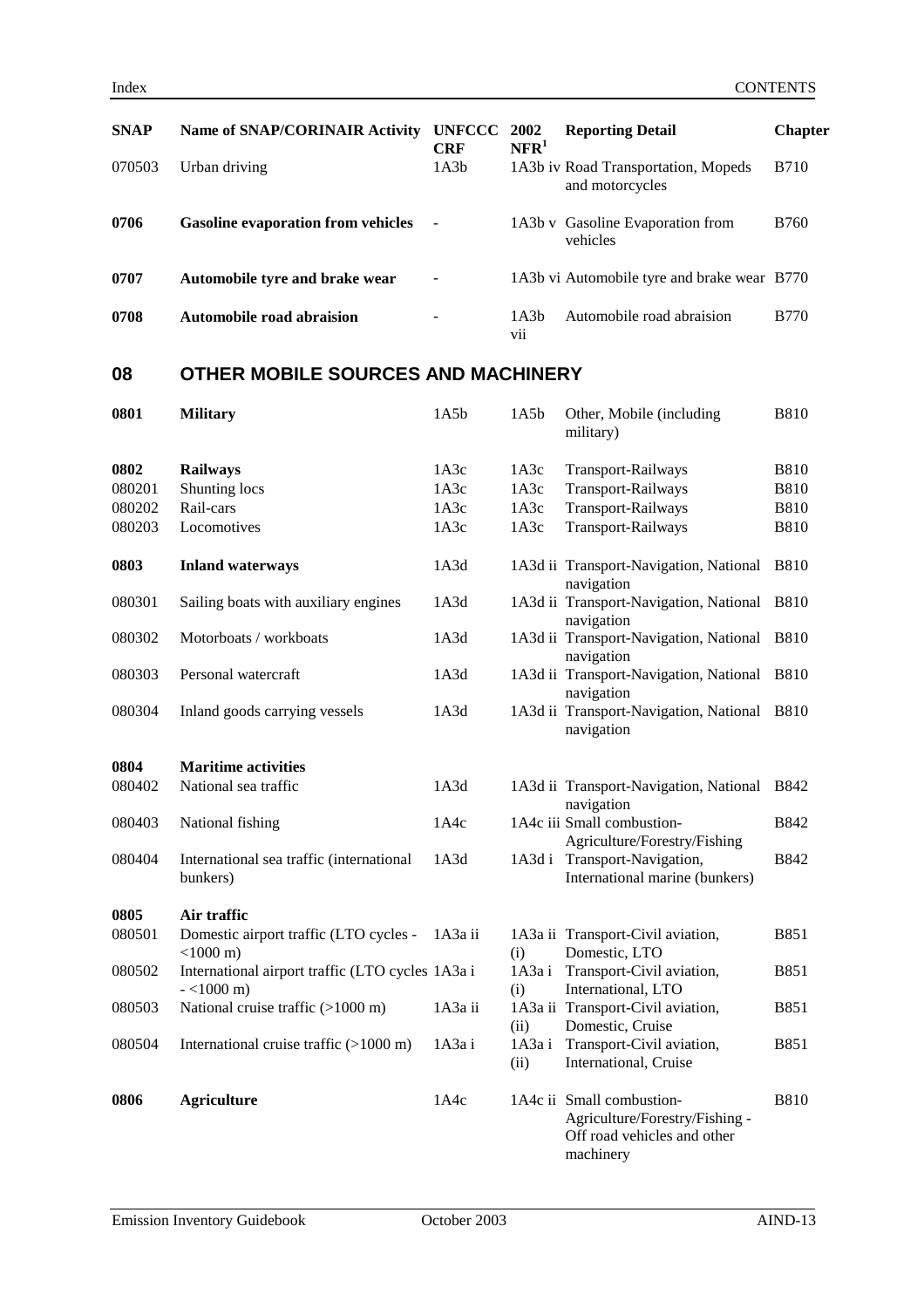| <b>SNAP</b> | Name of SNAP/CORINAIR Activity UNFCCC 2002                   | <b>CRF</b>      | NFR <sup>1</sup> | <b>Reporting Detail</b>                                                                                 | <b>Chapter</b> |
|-------------|--------------------------------------------------------------|-----------------|------------------|---------------------------------------------------------------------------------------------------------|----------------|
| 0807        | Forestry                                                     | 1A4c            |                  | 1A4c ii Small combustion-<br>Agriculture/Forestry/Fishing -<br>Off road vehicles and other<br>machinery | <b>B810</b>    |
| 0808        | <b>Industry</b>                                              | $1A2a-f$        |                  | 1A2 a-f Industry                                                                                        | <b>B810</b>    |
| 0809        | <b>Household and gardening</b>                               | 1A4b            |                  | 1A4b ii Small combustion-Residential,<br>Household and gardening<br>(mobile)                            | <b>B810</b>    |
| 0810        | Other off-road                                               | 1A3e            |                  | 1A3e ii Transport-Other, Other mobile<br>sources and machinery                                          | <b>B810</b>    |
| 09          | <b>WASTE TREATMENT AND DISPOSAL</b>                          |                 |                  |                                                                                                         |                |
| 0902        | <b>Waste incineration</b>                                    |                 |                  |                                                                                                         |                |
| 090201      | Incineration of domestic or municipal<br>wastes              | 6C              | 6C               | Waste-Incineration                                                                                      | <b>B921</b>    |
| 090202      | Incineration of industrial wastes (except 6C)<br>flaring)    |                 | 6C               | Waste-Incineration                                                                                      | B922           |
| 090203      | Flaring in oil refinery                                      | 1B2c            | 1B2c             | Fugitive emissions from fuels-<br>Oil and natural gas/Venting and<br>flaring                            | <b>B923</b>    |
| 090204      | Flaring in chemical industries                               | 6C              | 6C               | Waste-Incineration                                                                                      | B924           |
| 090205      | Incineration of sludges from waste<br>water treatment        | 6C              | 6C               | Waste-Incineration                                                                                      | B925           |
| 090206      | Flaring in gas and oil extraction                            | 1B2c            | 1B2c             | Fugitive emissions from fuels-<br>Oil and natural gas/Venting and<br>flaring                            | <b>B926</b>    |
| 090207      | Incineration of hospital wastes                              | 6C              | 6C               | Waste-Incineration                                                                                      | B927           |
| 090208      | Incineration of waste oil                                    | 6C              | 6C               | Waste-Incineration                                                                                      | <b>B924</b>    |
| 0904        | Solid waste disposal on land<br>(SNAP94 code 091004)         |                 |                  |                                                                                                         | <b>B940</b>    |
| 090401      | Managed waste disposal on land                               | 6A1             | 6A1              | Waste-Solid waste disposal on<br>land-Managed Disposal                                                  | <b>B940</b>    |
| 090402      | Unmanaged waste disposal on land                             | 6A2             | 6A2              | Waste-Solid waste disposal on<br>land-Unmanaged Sites                                                   | <b>B940</b>    |
| 090403      | Other                                                        | 6A3             | 6A3              | Waste-Solid waste disposal on<br>land-Other                                                             | <b>B940</b>    |
| 0907        | Open burning of agricultural wastes 6C<br>(except 10.03)     |                 | 6C               | Waste-Incineration                                                                                      | <b>B970</b>    |
| 0909        | <b>Cremation</b>                                             | 6C              | 6C               | Waste-Incineration                                                                                      |                |
| 090901      | Incineration of corpses                                      | 6C              | 6C               | Waste-Incineration                                                                                      | <b>B991</b>    |
| 090902      | Incineration of carcasses                                    | 6C              | 6C               | Waste-Incineration                                                                                      | B992           |
| 0910        | Other waste treatment                                        |                 |                  |                                                                                                         |                |
| 091001      | Waste water treatment in industry                            | 6B1             | 6B1              | Waste-Wastewater<br>treatment/Industrial                                                                | B9101          |
| 091002      | Waste water treatment in residential<br>and commercial sect. | 6B <sub>2</sub> | 6B <sub>2</sub>  | Waste-Wastewater<br>treatment/Domestic and<br>commercial                                                | B9101          |
| 091003      | Sludge spreading                                             | 6D              | 6D               | Waste-Other                                                                                             | B9103          |
|             |                                                              |                 |                  |                                                                                                         |                |

AIND-14 October 2003 Emission Inventory Guidebook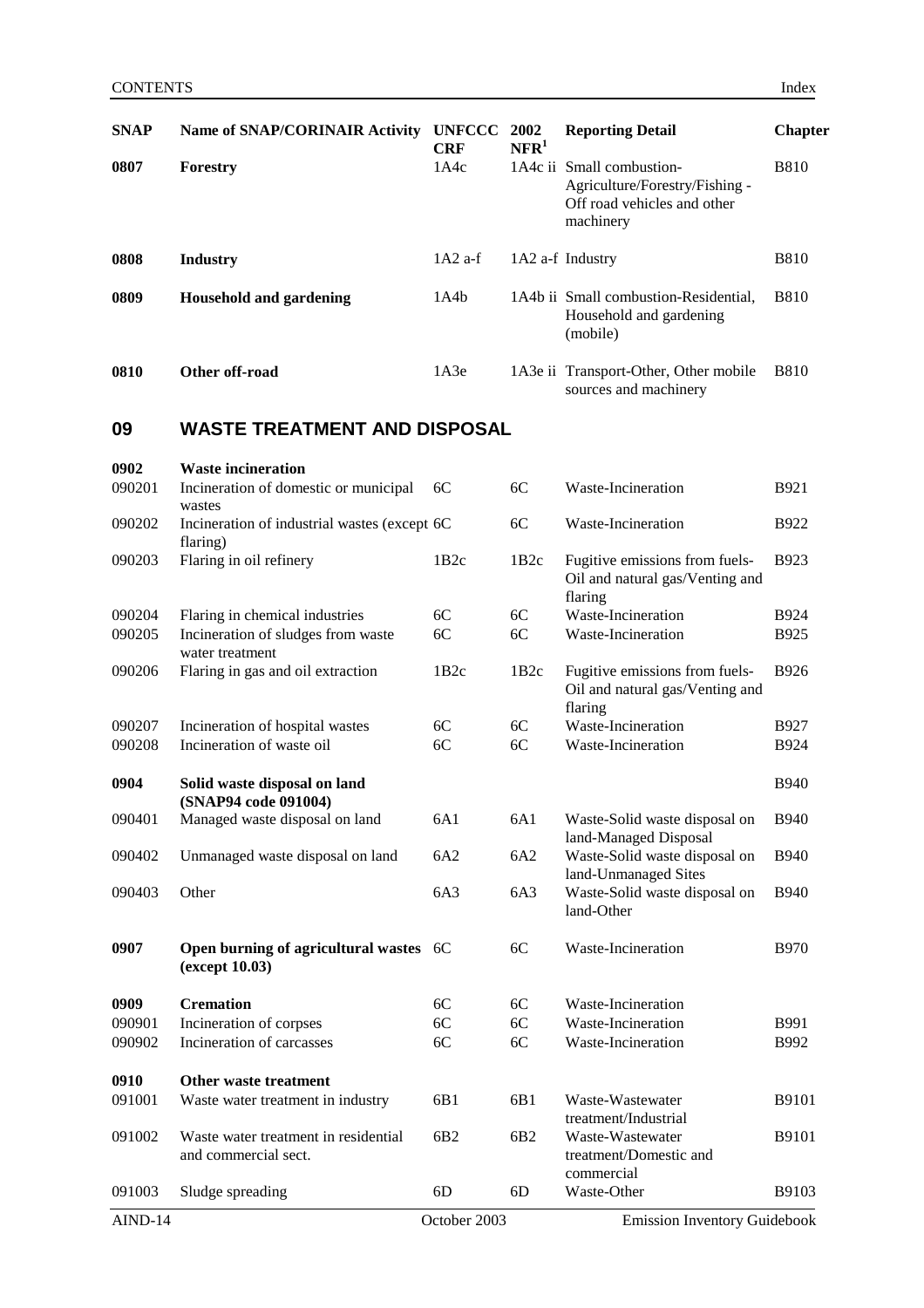| <b>SNAP</b> | Name of SNAP/CORINAIR Activity UNFCCC 2002                         | <b>CRF</b>      | NFR <sup>1</sup> | <b>Reporting Detail</b>                                        | Chapter      |
|-------------|--------------------------------------------------------------------|-----------------|------------------|----------------------------------------------------------------|--------------|
| [091004]    | Land filling (moved to SNAP97 code<br>090400) ]                    |                 |                  |                                                                |              |
| 091005      | Compost production                                                 | 6D              | 6D               | Waste-Other                                                    | B9105        |
| 091006      | Biogas production                                                  | 6D              | 6D               | Waste-Other                                                    | B9106        |
| 091007      | Latrines                                                           | 6B2             | 6B2              | Waste-Wastewater                                               | B9107        |
|             |                                                                    |                 |                  | treatment/Domestic and<br>commercial                           |              |
| 091008      | Other production of fuel (refuse derived 6D<br>fuel,)              |                 | 6 <sub>D</sub>   | Waste-Other                                                    | <b>B9106</b> |
| 10          | <b>AGRICULTURE</b>                                                 |                 |                  |                                                                | <b>B1000</b> |
| 1001        | <b>Cultures with fertilisers (fertilised</b><br>agricultural land) |                 |                  |                                                                | <b>B1010</b> |
| 100101      | Permanent crops                                                    | 4D1             | 4D1              | Agriculture-Agricultural soils -                               | <b>B1010</b> |
|             |                                                                    |                 |                  | Direct soil emission                                           |              |
| 100102      | Arable land crops                                                  | 4D1             | 4D1              | Agriculture-Agricultural soils -                               | <b>B1010</b> |
|             |                                                                    |                 |                  | Direct soil emission                                           |              |
| 100103      | Rice field                                                         | 4C              | 4C               | Agriculture-Rice cultivation                                   | <b>B1010</b> |
| 100104      | Market gardening                                                   | 4D1             | 4D1              | Agriculture-Agricultural soils -                               | <b>B1010</b> |
|             |                                                                    |                 |                  | Direct soil emission                                           |              |
| 100105      | Grassland                                                          | 4D1             | 4D1              | Agriculture-Agricultural soils -<br>Direct soil emission       | <b>B1010</b> |
| 100106      | Fallows                                                            | 4D1             | 4D1              | Agriculture-Agricultural soils -<br>Direct soil emission       | <b>B1010</b> |
|             |                                                                    |                 |                  |                                                                |              |
| 1002        | <b>Cultures without fertilisers</b>                                |                 |                  |                                                                | B1020        |
| 100201      | Permanent crops                                                    | 4D1             | 4D1              | Agriculture-Agricultural soils -<br>Direct soil emission       | B1020        |
| 100202      | Arable land crops                                                  | 4D1             | 4D1              | Agriculture-Agricultural soils -<br>Direct soil emission       | <b>B1020</b> |
| 100203      | Rice field                                                         | 4C              | 4C               | Agriculture-Rice cultivation                                   | B1020        |
| 100204      | Market gardening                                                   | 4D1             | 4D1              | Agriculture-Agricultural soils -<br>Direct soil emission       | B1020        |
| 100205      | Grassland                                                          | 4D1             | 4D1              | Agriculture-Agricultural soils -<br>Direct soil emission       | <b>B1020</b> |
| 100206      | Fallows                                                            | 4D1             | 4D1              | Agriculture-Agricultural soils -<br>Direct soil emission       | B1020        |
| 1003        |                                                                    |                 |                  |                                                                | B1030        |
|             | On-field burning of stubble, straw,                                |                 |                  | Agriculture-Field burning of<br>agricultural wastes            |              |
| 100301      | Cereals                                                            | 4F1             | 4F1              | Agriculture-Field burning of<br>agricultural wastes-Cereals    | B1030        |
| 100302      | Pulse                                                              | 4F <sub>2</sub> | 4F <sub>2</sub>  | Agriculture-Field burning of<br>agricultural wastes-Pulse      | B1030        |
| 100303      | Tuber and Root                                                     | 4F3             | 4F3              | Agriculture-Field burning of<br>agricultural wastes-Tuber and  | <b>B1030</b> |
|             |                                                                    |                 |                  | Root                                                           |              |
| 100304      | <b>Sugar Cane</b>                                                  | 4F <sub>4</sub> | 4F4              | Agriculture-Field burning of<br>agricultural wastes-Sugar Cane | <b>B1030</b> |
| 100305      | Other                                                              | 4F5             | 4F <sub>5</sub>  | Agriculture-Field burning of                                   | B1030        |
|             |                                                                    |                 |                  | agricultural wastes-Other                                      |              |
| 1004        | <b>Enteric fermentation</b>                                        | 4A              | ∗                | Agriculture-Enteric fermentation B1040                         |              |
| 100401      | Dairy cows                                                         | 4A1a            | ∗                | Agriculture-Enteric                                            | <b>B1040</b> |
|             |                                                                    |                 |                  | fermentation/Cattle/Dairy                                      |              |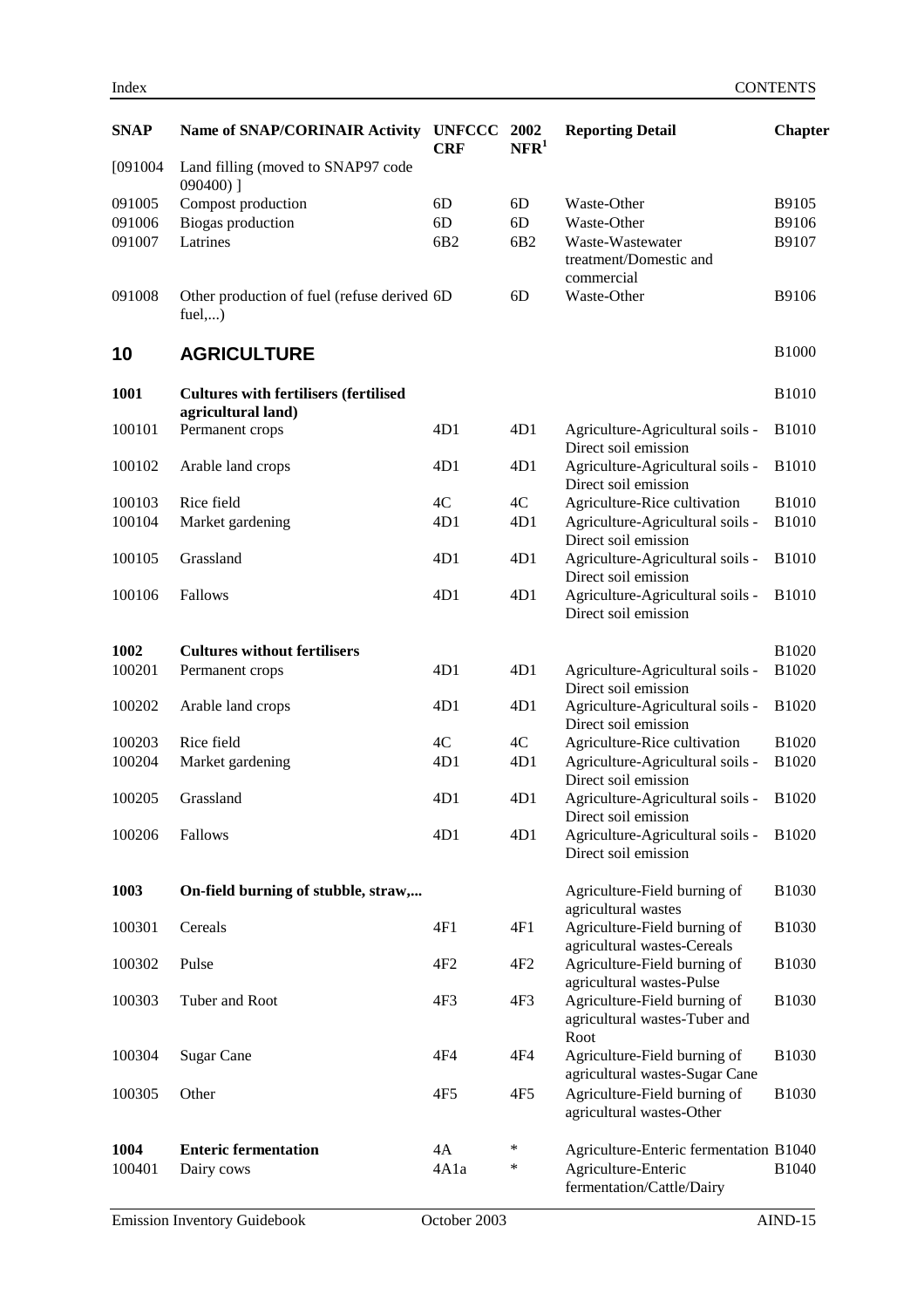| <b>SNAP</b> | <b>Name of SNAP/CORINAIR Activity</b> | <b>UNFCCC</b><br><b>CRF</b> | 2002<br>NFR <sup>1</sup> | <b>Reporting Detail</b>                   | <b>Chapter</b> |
|-------------|---------------------------------------|-----------------------------|--------------------------|-------------------------------------------|----------------|
| 100402      | Other cattle                          | 4A1b                        | *                        | Agriculture-Enteric                       | <b>B1040</b>   |
|             |                                       |                             |                          | fermentation/Cattle/Non-dairy             |                |
| 100403      | Sheep                                 | 4A3                         | $\ast$                   | Agriculture-Enteric                       | B1040          |
| 100404      |                                       | 4A8                         | $\ast$                   | fermentation/Sheep<br>Agriculture-Enteric | <b>B1040</b>   |
|             | Fattening pigs                        |                             |                          | fermentation/Swine                        |                |
| 100405      | Horses                                | 4A6                         | $\ast$                   | Agriculture-Enteric                       | B1040          |
|             |                                       |                             |                          | fermentation/Horses                       |                |
| 100406      | Mules and asses                       | 4A7                         | $\ast$                   | Agriculture-Enteric                       | <b>B1040</b>   |
|             |                                       |                             |                          | fermentation/Mules and asses              |                |
| 100407      | Goats                                 | 4A4                         | $\ast$                   | Agriculture-Enteric                       | <b>B1040</b>   |
| 100408      | Laying hens                           | 4A9                         | $\ast$                   | fermentation/Goats<br>Agriculture-Enteric | B100408        |
|             |                                       |                             |                          | fermentation/Poultry                      |                |
| 100409      | <b>Broilers</b>                       | 4A9                         | $\ast$                   | Agriculture-Enteric                       | B100408        |
|             |                                       |                             |                          | fermentation/Poultry                      |                |
| 100410      | Other poultry (ducks, geese, etc.)    | 4A9                         | $\ast$                   | Agriculture-Enteric                       | B100408        |
|             |                                       |                             |                          | fermentation/Poultry                      |                |
| 100411      | Fur animals                           | 4A10                        | $\ast$                   | Agriculture-Enteric                       | B100408        |
| 100412      | Sows                                  | 4A8                         | $\ast$                   | fermentation/Other<br>Agriculture-Enteric | B100408        |
|             |                                       |                             |                          | fermentation/Swine                        |                |
| 100413      | Camels                                | 4A5                         | $\ast$                   | Agriculture-Enteric                       | B100408        |
|             |                                       |                             |                          | fermentation/Camels and llamas            |                |
| 100414      | <b>Buffalo</b>                        | 4A2                         | $\ast$                   | Agriculture-Enteric                       | B100408        |
|             |                                       |                             |                          | fermentation/Buffalo                      |                |
| 100415      | Other                                 | 4A10                        | $\ast$                   | Agriculture-Enteric                       | B100408        |
|             |                                       |                             |                          | fermentation/Other                        |                |
| 1005        | <b>Manure management regarding</b>    |                             |                          |                                           | <b>B1050</b>   |
|             | <b>Organic compounds</b>              |                             |                          |                                           |                |
| 100501      | Dairy cows                            | 4B1a                        | 4B1a                     | Agriculture-Manure                        | B1050          |
|             |                                       |                             |                          | management/Cattle/Dairy                   |                |
| 100502      | Other cattle                          | 4B1b                        | 4B1b                     | Agriculture-Manure                        | B1050          |
|             |                                       |                             |                          | management/Cattle/Non-dairy               |                |
| 100503      | Fattening pigs                        | 4B8                         | 4B8                      | Agriculture-Manure<br>management/Swine    | <b>B1050</b>   |
| 100504      | Sows                                  | 4B <sub>8</sub>             | 4B8                      | Agriculture-Manure                        | B1050          |
|             |                                       |                             |                          | management/Swine                          |                |
| 100505      | Sheep                                 | 4B3                         | 4B3                      | Agriculture-Manure                        | <b>B1050</b>   |
|             |                                       |                             |                          | management/Sheep                          |                |
| 100506      | Horses                                | 4B <sub>6</sub>             | 4B6                      | Agriculture-Manure                        | B1050          |
| 100507      | Laying hens                           | 4B9                         | 4B9                      | management/Horses<br>Agriculture-Manure   | B1050          |
|             |                                       |                             |                          | management/Poultry                        |                |
| 100508      | <b>Broilers</b>                       | 4B9                         | 4B9                      | Agriculture-Manure                        | B1050          |
|             |                                       |                             |                          | management/Poultry                        |                |
| 100509      | Other poultry (ducks, geese, etc.)    | 4B10                        | 4B10                     | Agriculture-Manure                        | B1050          |
|             |                                       |                             |                          | management/Poultry                        |                |
| 100510      | Fur animals                           | 4B13                        | 4B13                     | Agriculture-Manure                        | B1050          |
| 100511      | Goats                                 | 4B4                         | 4B4                      | management/Other<br>Agriculture-Manure    | B100511        |
|             |                                       |                             |                          | management/Goats                          |                |
| 100512      | Mules and asses                       | 4B7                         | 4B7                      | Agriculture-Manure                        | B100511        |
|             |                                       |                             |                          | management/Mules and asses                |                |
| 100513      | Camels                                | 4B <sub>5</sub>             | 4B5                      | Agriculture-Manure                        | B100511        |
|             |                                       |                             |                          | management/Camels and llamas              |                |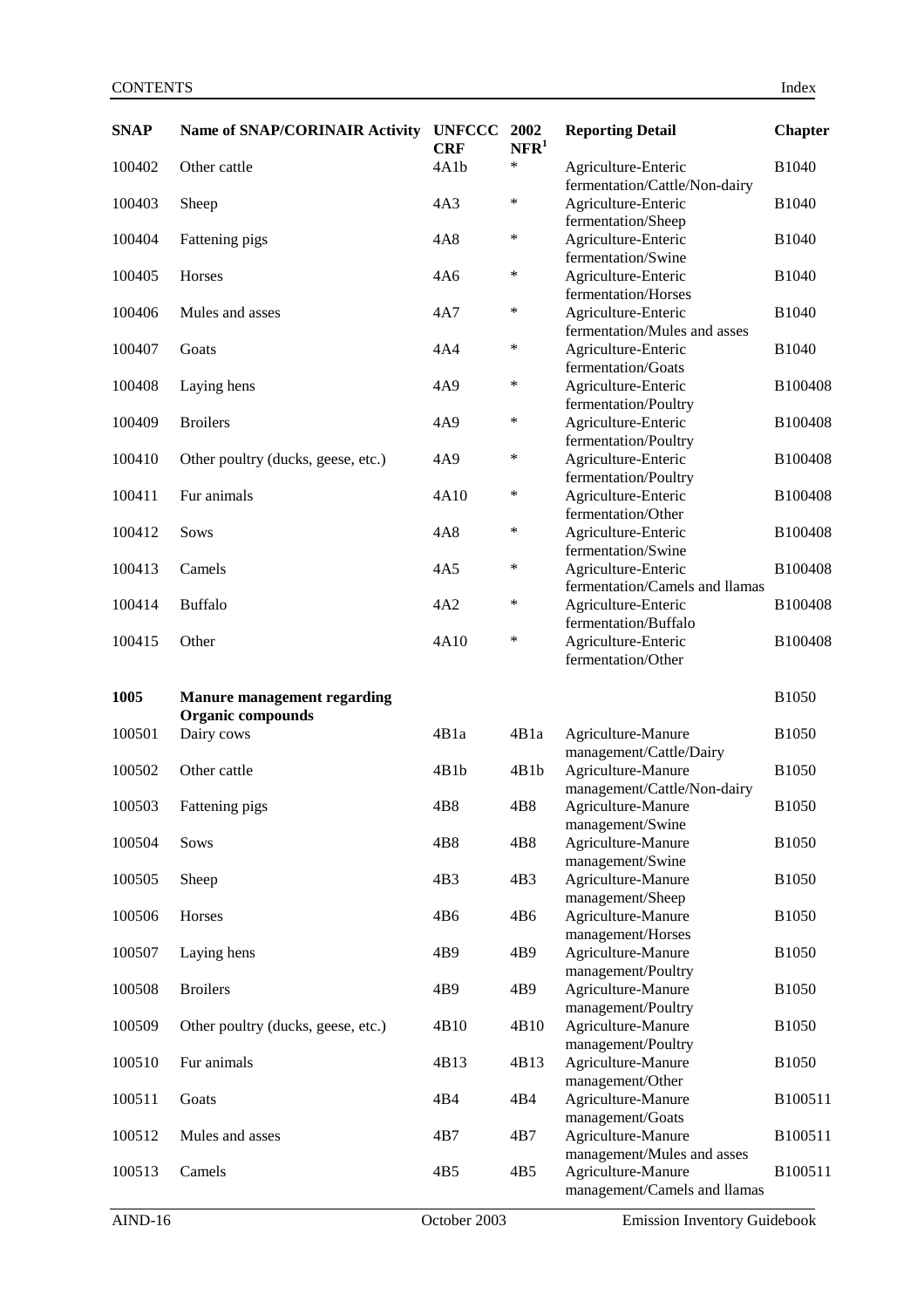| <b>SNAP</b>     | <b>Name of SNAP/CORINAIR Activity</b>                                                                                          | <b>UNFCCC 2002</b><br><b>CRF</b> | NFR <sup>1</sup> | <b>Reporting Detail</b>                            | <b>Chapter</b> |
|-----------------|--------------------------------------------------------------------------------------------------------------------------------|----------------------------------|------------------|----------------------------------------------------|----------------|
| 100514          | <b>Buffalo</b>                                                                                                                 | 4B <sub>2</sub>                  | 4B <sub>2</sub>  | Agriculture-Manure<br>management/Buffalo           | B100511        |
| 100515          | Other                                                                                                                          | 4B13                             | 4B13             | Agriculture-Manure<br>management/Other             | B100511        |
| 1006<br>[100700 | Use of pesticides and Limestone<br>Items 10.06.01 to 10.06.04 (CO2 from<br>liming only)<br>Managed deciduous forests (moved to | 4G<br>5D                         | 4G<br>*          | Other<br>CO2 Emissions and removals<br>from soil   | B1060          |
|                 | SNAP97 code 111100)]                                                                                                           |                                  |                  |                                                    |                |
| [100800]        | Managed coniferous forests (moved to<br>SNAP97 code 111200)]                                                                   |                                  |                  |                                                    |                |
| 1009            | <b>Manure management regarding</b><br>Nitrogen compounds                                                                       |                                  |                  |                                                    | B1090          |
| 100901          | Dairy cows                                                                                                                     | 4B1a                             | 4B1a             | Agriculture-Manure<br>management/Cattle/Dairy      | <b>B1090</b>   |
| 100902          | Other cattle                                                                                                                   | 4B1b                             | 4B1b             | Agriculture-Manure<br>management/Cattle/Non-dairy  | B1090          |
| 100903          | Fattening pigs                                                                                                                 | 4B8                              | 4B8              | Agriculture-Manure<br>management/Swine             | B1090          |
| 100904          | Sows                                                                                                                           | 4B8                              | 4B8              | Agriculture-Manure<br>management/Swine             | <b>B1090</b>   |
| 100905          | Sheep                                                                                                                          | 4B <sub>3</sub>                  | 4B <sub>3</sub>  | Agriculture-Manure<br>management/Sheep             | <b>B1090</b>   |
| 100906          | Horses                                                                                                                         | 4B6                              | 4B6              | Agriculture-Manure<br>management/Horses            | <b>B1090</b>   |
| 100907          | Laying hens                                                                                                                    | 4B9                              | 4B9              | Agriculture-Manure<br>management/Poultry           | <b>B1090</b>   |
| 100908          | <b>Broilers</b>                                                                                                                | 4B9                              | 4B9              | Agriculture-Manure<br>management/Poultry           | B1090          |
| 100909          | Other poultry (ducks, geese, etc.)                                                                                             | 4B10                             | 4B10             | Agriculture-Manure<br>management/Poultry           | <b>B1090</b>   |
| 100910          | Fur animals                                                                                                                    | 4B13                             | 4B13             | Agriculture-Manure<br>management/Other             | <b>B1090</b>   |
| 100911          | Goats                                                                                                                          | 4B4                              | 4B4              | Agriculture-Manure<br>management/Goats             | B1090          |
| 100912          | Mules and asses                                                                                                                | 4B7                              | 4B7              | Agriculture-Manure<br>management/Mules and asses   | <b>B1090</b>   |
| 100913          | Camels                                                                                                                         | 4B5                              | 4B5              | Agriculture-Manure<br>management/Camels and llamas | <b>B1090</b>   |
| 100914          | <b>Buffalo</b>                                                                                                                 | 4B2                              | 4B <sub>2</sub>  | Agriculture-Manure<br>management/Buffalo           | B1090          |
| 100915          | Other                                                                                                                          | 4B13                             | 4B13             | Agriculture-Manure<br>management/Other             | B1090          |
| 11              | <b>OTHER SOURCES AND SINKS</b>                                                                                                 |                                  |                  |                                                    |                |
| 1101            | Non-managed broadleaf forests                                                                                                  |                                  | ∗                | Not allocated                                      | <b>B1101</b>   |
| 110117          | Non-managed deciduous forests soils<br>(excluding CO2)                                                                         |                                  | *                |                                                    | B110117        |
| 1102            | Non-managed coniferous forests                                                                                                 |                                  | ∗                | Not allocated                                      | <b>B1101</b>   |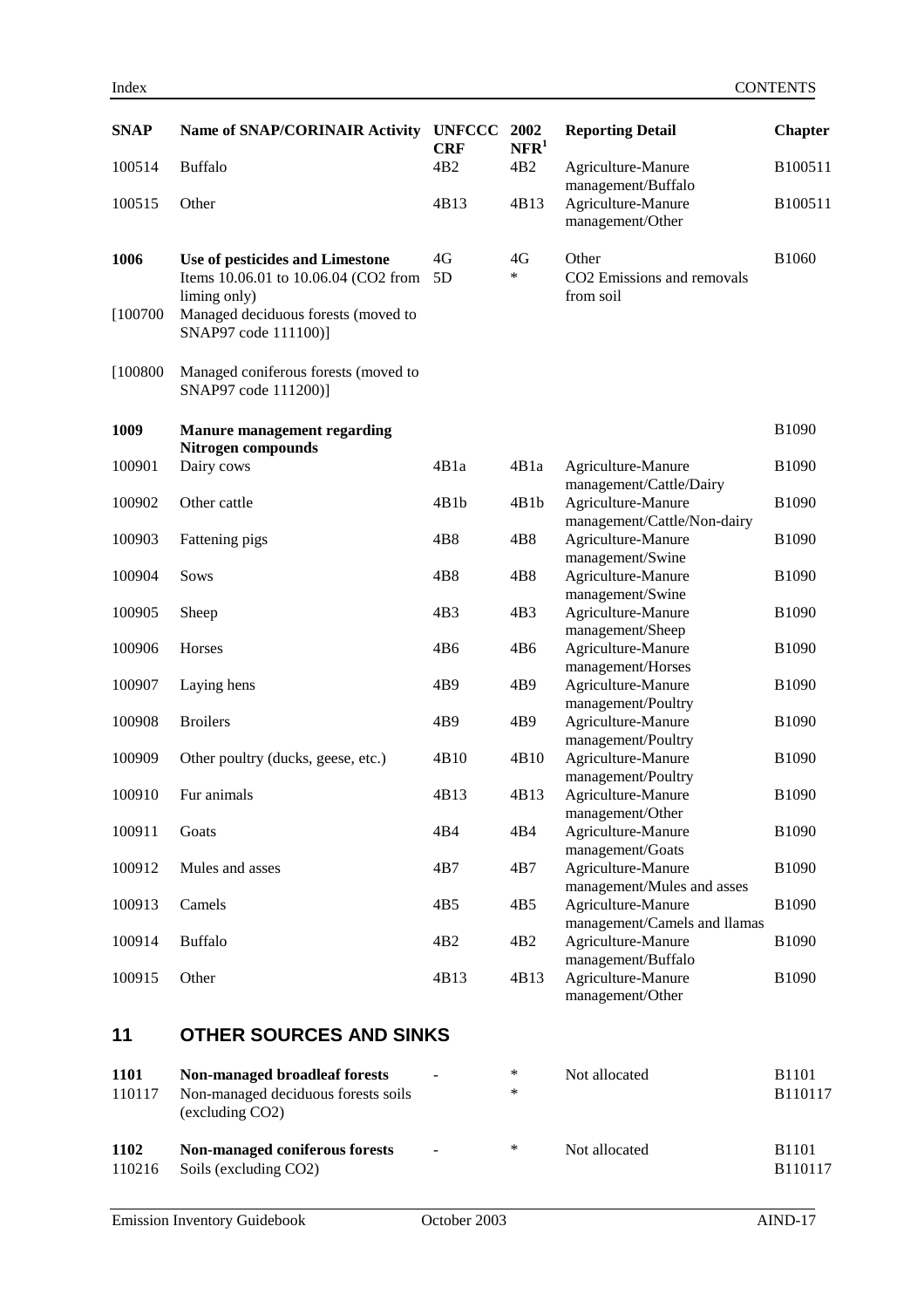| <b>SNAP</b> | Name of SNAP/CORINAIR Activity UNFCCC 2002             | <b>CRF</b>     | NFR <sup>1</sup> | <b>Reporting Detail</b>                        | <b>Chapter</b> |
|-------------|--------------------------------------------------------|----------------|------------------|------------------------------------------------|----------------|
| 1103        | Forest and other vegetation fires                      | $\blacksquare$ | $\ast$           | Not allocated                                  |                |
| 110301      | Man-induced                                            |                |                  |                                                | B1103          |
| 110302      | Other                                                  |                |                  |                                                | B1103          |
| 1104        | Natural grassland and other<br>vegetation              |                | *                | Not allocated                                  |                |
| 110401      | Grassland                                              |                | $\ast$           | Not allocated                                  | B1104          |
| 110402      | Tundra                                                 |                | $\ast$           | Not allocated                                  | B1104          |
| 110403      | Other low vegetation                                   |                | $\ast$           | Not allocated                                  | B1104          |
| 110404      | Other vegetation (Mediterranean<br>scrub,)             |                | *                | Not allocated                                  | B1104          |
| 110405      | Soils (excluding CO2)                                  |                | $\ast$           | Not allocated                                  | B110117        |
| 1105        | Wetlands (marshes - swamps)                            | 4D             | ∗                | N2O from Leakage of N into<br>Waters           |                |
| 110501      | Undrained marshes                                      | 4D             | ∗                | N2O from Leakage of N into                     | B1105          |
|             |                                                        |                | $\ast$           | Waters                                         |                |
| 110502      | Drained marshes                                        | 4D             |                  | N2O from Leakage of N into<br>Waters           | B1105          |
| 110503      | <b>Bogs</b>                                            | 4D             | $\ast$           | N2O from Leakage of N into                     | B1105          |
| 110504      | Fens                                                   | 4D             | *                | Waters<br>N2O from Leakage of N into           | B1105          |
|             |                                                        |                |                  | Waters                                         |                |
| 110505      | Swamps                                                 | 4D             | $\ast$           | N2O from Leakage of N into                     | B1105          |
| 110506      | Floodplains                                            | 4D             | $\ast$           | Waters<br>N2O from Leakage of N into           | B1105          |
|             |                                                        |                |                  | Waters                                         |                |
| 1106        | Waters                                                 | 4D             | ∗                | N2O from Leakage of N into<br>Waters           | <b>B1106</b>   |
| 1107        | <b>Animals</b>                                         |                | ∗                | Not allocated                                  | <b>B1107</b>   |
| 110701      | Termites                                               |                | *                | Not allocated                                  | B1107          |
| 110702      | Mammals                                                |                | *                | Not allocated                                  | B1107          |
| 110703      | Other animals                                          |                | *                | Not allocated                                  | B1107          |
| 1108        | <b>Volcanoes</b>                                       |                | *                | Not allocated                                  | <b>B1108</b>   |
| 1109        | <b>Gas seeps</b>                                       |                | *                | Not allocated                                  | <b>B1109</b>   |
| <b>1110</b> | Lightning                                              |                | $\ast$           | Not allocated                                  | <b>B1110</b>   |
| 1111        | <b>Managed broadleaf forests</b>                       | 5Ε             | 5E               | Land Use Change and Forestry- B1101<br>Other   |                |
|             | Items 11.11.04 to 11.11.11 and<br>11.11.15 to 11.11.17 | 5E             | 5E               | Land Use Change and Forestry- B1101<br>Other   |                |
| 111117      | Managed deciduous forests soils<br>(excluding CO2)     | 5E             | 5E               | Land Use Change and Forestry- B110117<br>Other |                |
| 1112        | <b>Managed coniferous forests</b>                      | 5E             | 5E               | Land Use Change and Forestry- B1101<br>Other   |                |
|             | Items 11.12.04 to 11.12.12 and<br>11.12.15 to 11.12.16 | 5E             | 5E               | Land Use Change and Forestry- B1101            |                |
| 111216      | Managed coniferous forests soils                       | 5E             | 5E               | Other<br>Land Use Change and Forestry- B110117 |                |
|             | (excluding CO2)                                        |                |                  | Other                                          |                |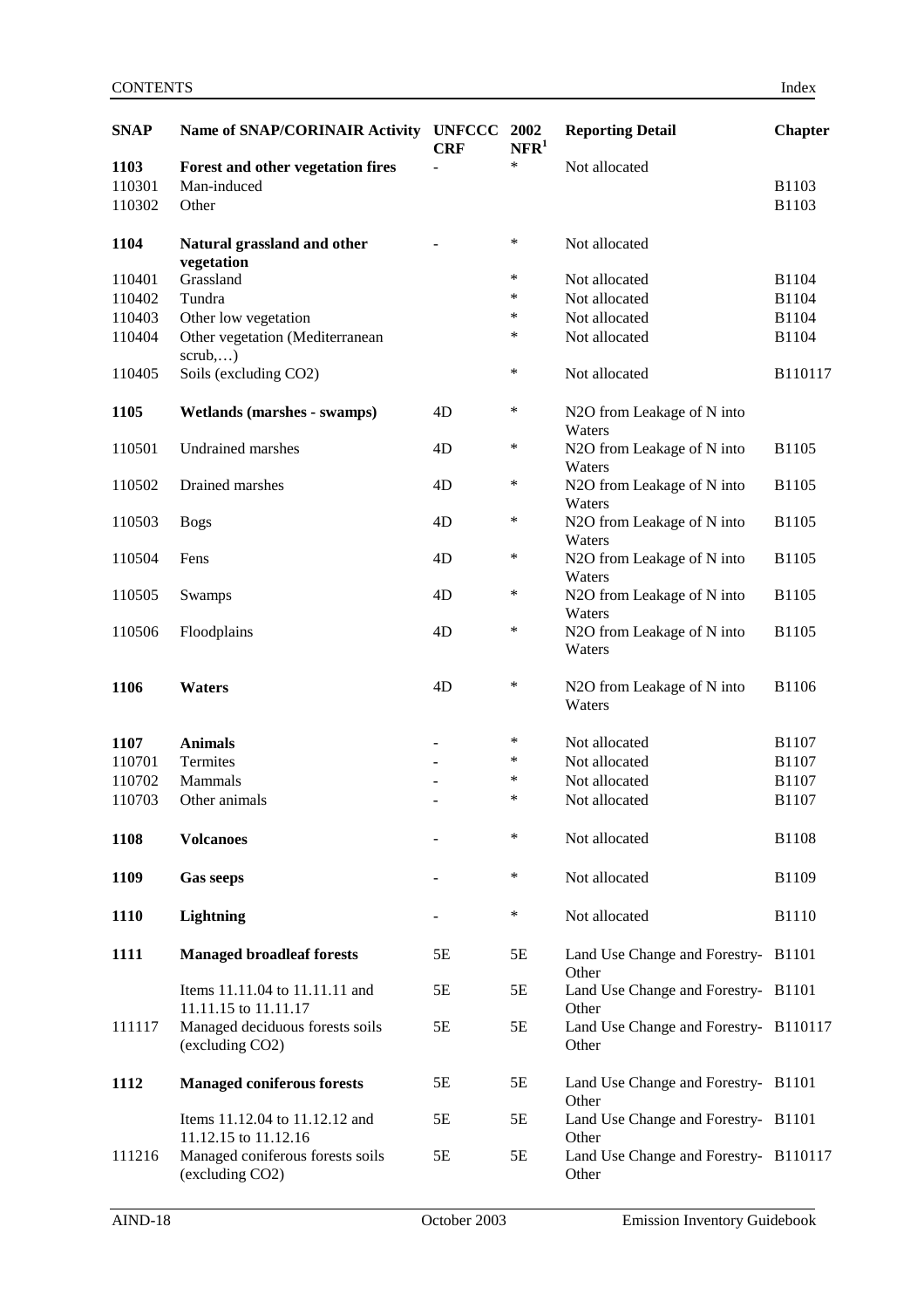| <b>SNAP</b> | <b>Name of SNAP/CORINAIR Activity</b>                         | <b>UNFCCC</b><br><b>CRF</b> | 2002<br>NFR <sup>1</sup> | <b>Reporting Detail</b>                                          | <b>Chapter</b> |
|-------------|---------------------------------------------------------------|-----------------------------|--------------------------|------------------------------------------------------------------|----------------|
| 1121        | Changes in forest and other woody<br>biomass stock            | 5A                          | *                        |                                                                  | B112100        |
| 112101      | <b>Tropical forests</b>                                       | 5A1                         | ∗                        | Changes in forest and other<br>woody biomass stocks/Tropical     | B112100        |
| 112102      | Temperate forests                                             | 5A <sub>2</sub>             | $\ast$                   | Changes in forest and other<br>woody biomass<br>stocks/Temperate | B112100        |
| 112103      | <b>Boreal</b> forests                                         | 5A3                         | ∗                        | Changes in forest and other<br>woody biomass stocks/Boreal       | B112100        |
| 112104      | Grassland/tundra                                              | 5A4                         | $\ast$                   | Changes in forest and other<br>woody biomass<br>stocks/Grassland | B112100        |
| 112105      | Other                                                         | 5A5                         | *                        | Changes in forest and other<br>woody biomass stocks/Other        | B112100        |
| 1122        | Forest and grassland conversion                               | 5B                          | 5B                       |                                                                  | B112200        |
| 112201      | <b>Tropical forests</b>                                       | 5B1                         | 5B                       | Forest and grassland<br>conversion/Tropical                      | B112200        |
| 112202      | Temperate forests                                             | 5B <sub>2</sub>             | 5B                       | Forest and grassland<br>conversion/Temperate                     | B112200        |
| 112203      | <b>Boreal</b> forests                                         | 5 <sub>B</sub> 3            | 5B                       | Forest and grassland<br>conversion/Boreal                        | B112200        |
| 112204      | Grassland                                                     | 5B4                         | 5B                       | Forest and grassland<br>conversion/Grassland                     | B112200        |
| 112205      | Other                                                         | 5B <sub>5</sub>             | 5B                       | Forest and grassland<br>conversion/Other                         | B112200        |
| 1123        | <b>Abandonment of Managed Land</b>                            | 5C                          | *                        |                                                                  | B112300        |
| 112301      | <b>Tropical forests</b>                                       | 5C1                         | *                        | Abandonment of managed<br>lands/Tropical                         | B112300        |
| 112302      | Temperate forests                                             | 5C <sub>2</sub>             | $\ast$                   | Abandonment of managed<br>lands/Temperate                        | B112300        |
| 112303      | <b>Boreal</b> forests                                         | 5C <sub>3</sub>             | ∗                        | Abandonment of managed<br>lands/Boreal                           | B112300        |
| 112304      | Grassland                                                     | 5C4                         | $\ast$                   | Abandonment of managed<br>lands/Grassland                        | B112300        |
| 112305      | Other                                                         | 5C5                         | ∗                        | Abandonment of managed<br>lands/Other                            | B112300        |
| 1124        | <b>CO2 Emissions and removals from</b><br>soil (except 10.06) | 5D                          | *                        | CO <sub>2</sub> Emissions and removals<br>from soil              | B112400        |
| 1125        | Other                                                         | 5E                          | 5E                       | Other                                                            | B112500        |

\* Items marked with asterisk concern only greenhouse gases that are not reported to EMEP and therefore have no NFR code.

**PART C ANNEXES CHAPTER** 

Expert Panels CEP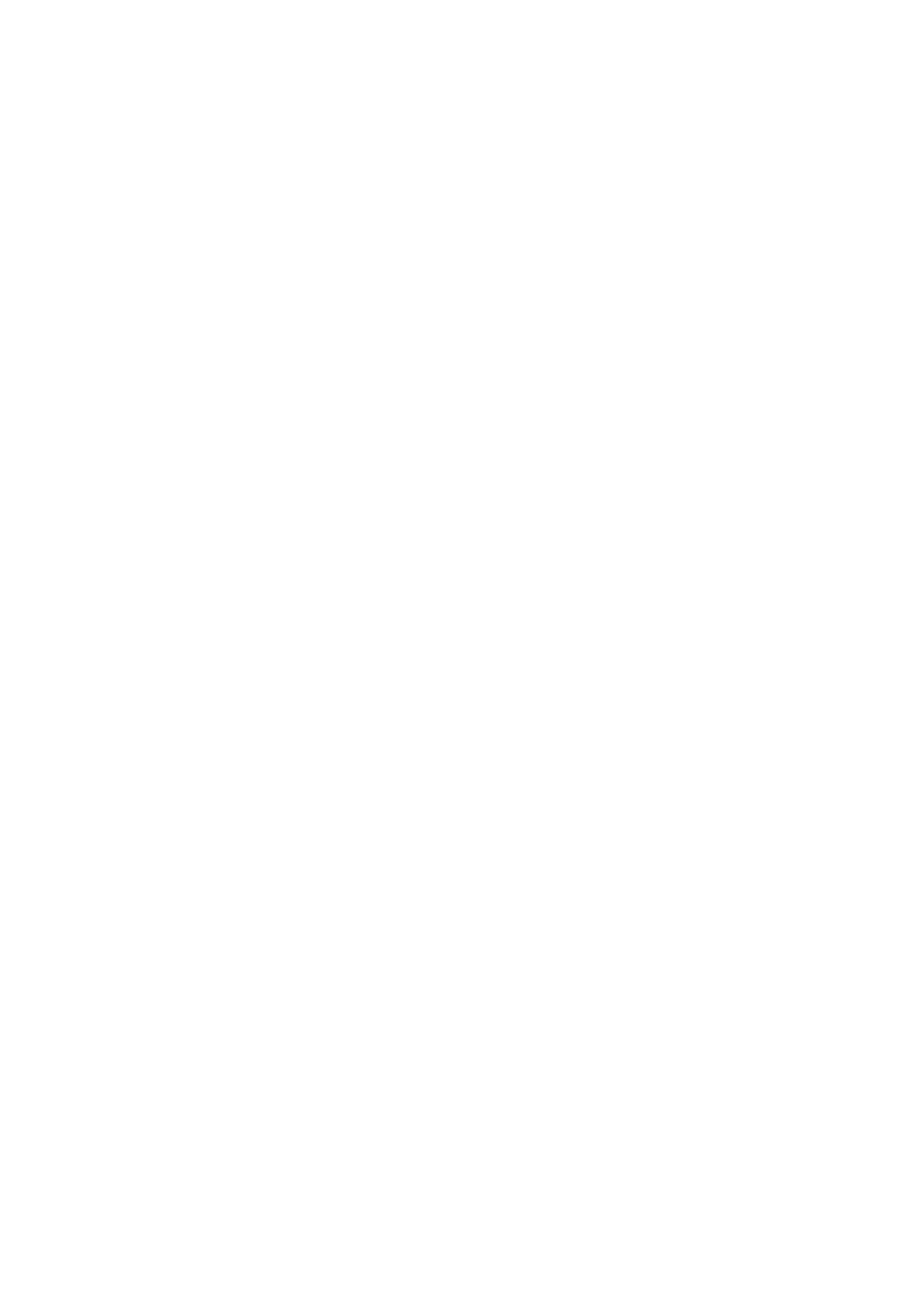#### **INTRODUCTION**

#### **1 EMISSIONS AND EMISSION INVENTORIES**

Substances emitted into the atmosphere by human and natural activities are the cause of many current and potential environmental problems, including:

- acidification
- air quality degradation
- global warming/climate change
- damage and soiling of buildings and other structures
- stratospheric ozone depletion
- human and ecosystem exposure to hazardous substances.

It is necessary to have quantitative information on these emissions and their sources in order to help:

- inform the policy makers and the public
- define environmental priorities and identify the activities and actors responsible for the problems
- set explicit objectives and constraints
- assess the potential environmental impacts and implications of different strategies and plans
- evaluate the environmental costs and benefits of different policies
- monitor the state of the environment to check that targets are being achieved
- monitor policy action to ensure that it is having the desired effects
- ensure that those responsible for implementing the policies are complying with their obligations.

There are many types of sources of atmospheric emissions and many examples (often millions) of each type, for example:

- power plants
- refineries
- incinerators
- factories
- domestic households
- cars and other vehicles
- animals and humans
- fossil fuel extraction and production sites
- offices and public buildings
- trees and other vegetation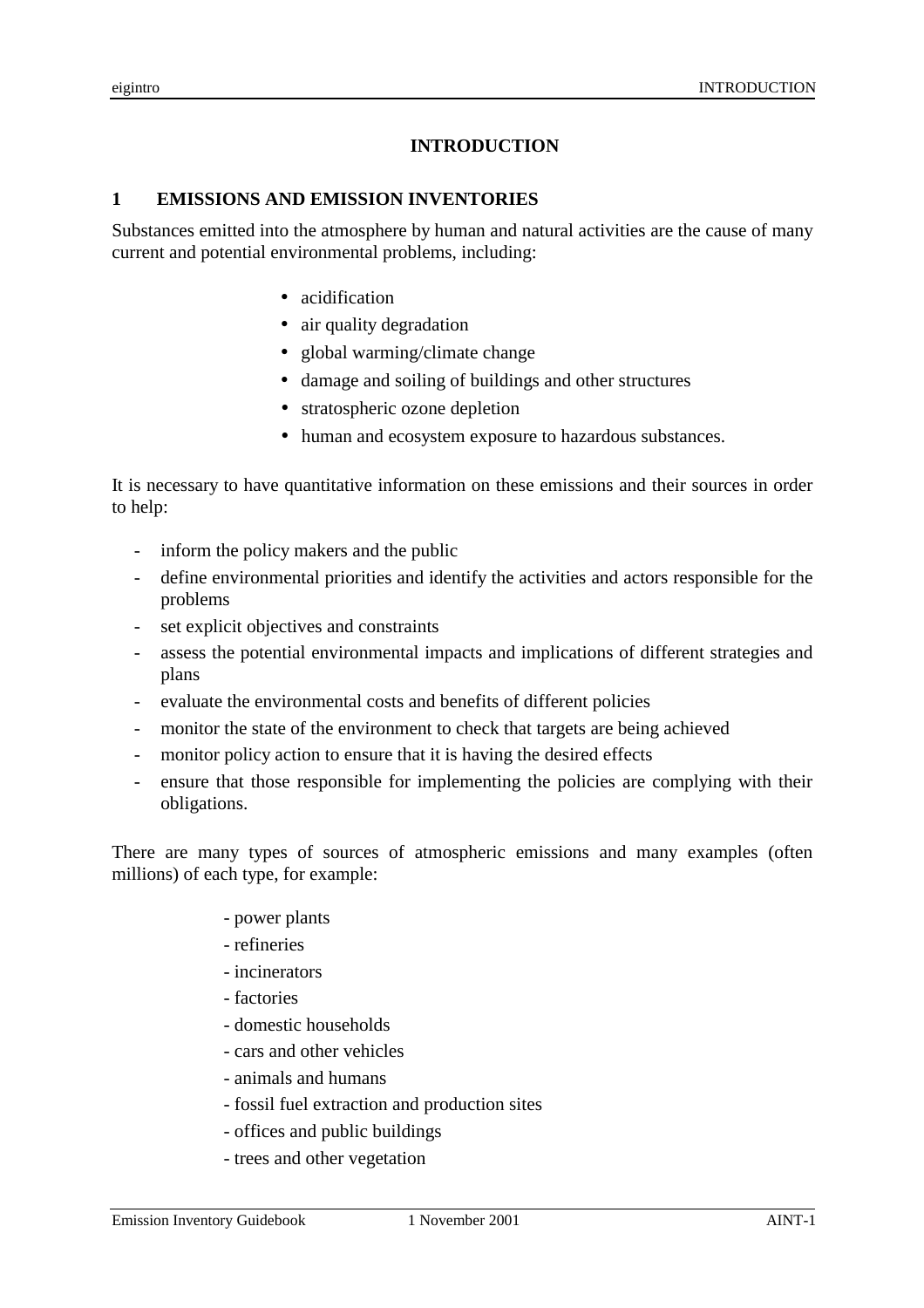- distribution pipelines
- fertilised land
- land with biological decay.

It is not possible to measure emissions from all of the individual examples of these sources or, in the short term, from all the different source types. In practice, atmospheric emissions are estimated on the basis of measurements made at selected or representative samples of the (main) sources and source types.

The basic model for an emission estimate is the product of (at least) two variables, for example:

- an activity statistic and a typical average emission factor for the activity, or
- an emission measurement over a period of time and the number of such periods emissions occurred in the required estimation period.

For example, to estimate annual emissions of sulphur dioxide in grams per year from an oilfired power plant you might use, either:

- annual fuel consumption (in tonnes fuel/year) and an emission factor (in grams  $SO<sub>2</sub>$ emitted/tonne fuel consumed), or
- measured  $SO_2$  emissions (in grams per hour) and number of operating hours per year.

In practice, the calculations tend to more complicated but the principles remain the same.

Emission estimates are collected together into inventories or databases which usually also contain supporting data on, for example: the locations of the sources of emissions; emission measurements where available; emission factors; capacity, production or activity rates in the various source sectors; operating conditions; methods of measurement or estimation, etc.

Emission inventories may contain data on three types of source, namely point, area and line. However, in some inventories all of the data may be on area basis - region, country, subregion etc.

Point sources - emission estimates are provided on an individual plant or emission outlet (usually large) usually in conjunction with data on location, capacity or throughput, operating conditions etc. The tendency is for more sources to be provided as point sources as legislative requirements extend to more source types and pollutants as well as more openness provides more such relevant data.

Area sources - smaller or more diffuse sources of pollution are provided on am area basis either for administrative areas, such as counties, regions etc, or for regular grids (for example the EMEP 50x50 km grid).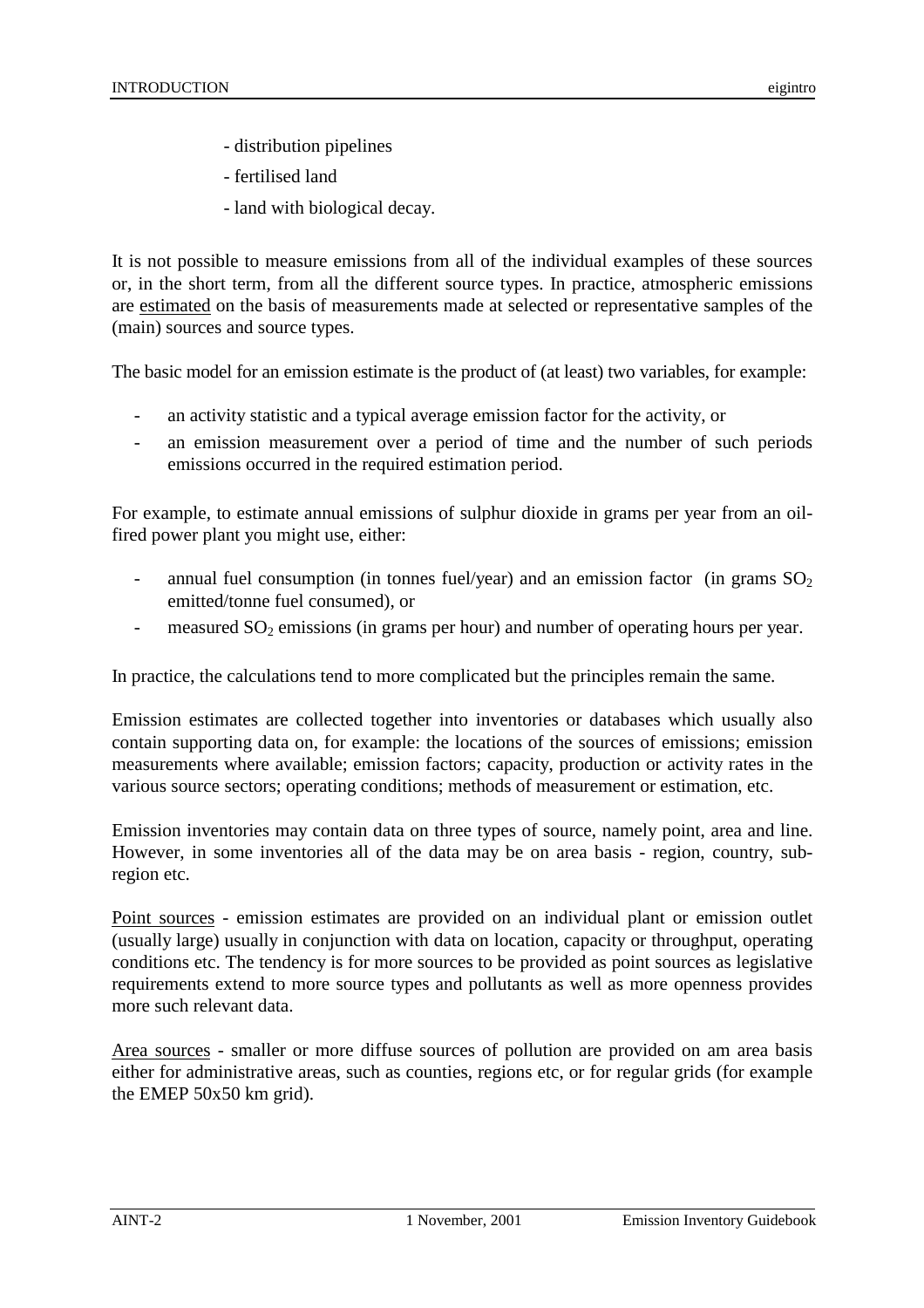Line sources - in some inventories, vehicle emissions from road transport, railways, inland navigation, shipping or aviation etc are provided for sections along the line of the road, railway-track, sea-lane etc.

#### **2 INTERNATIONAL REQUIREMENTS FOR EMISSION INVENTORIES**

#### **2.1 Long Range Transboundary Air Pollution Convention**

The Convention on Long Range Transboundary Air Pollution (LRTAP) was adopted in Geneva in 1979. Reporting of emission data to the Executive Body of the Convention is required in order to fulfil obligations regarding strategies and policies in compliance with the implementation of Protocols under the Convention. These Protocols are:

- the Helsinki Sulphur Protocol (1985)
- the Sofia NO<sub>x</sub> Protocol (1988)
- the Geneva VOC Protocol (1991)
- the Oslo Sulphur Protocol (1994)
- the Aarhus Protocols on Heavy Metal and on Persistent Organic Pollutants (POPs).

Parties should use the draft reporting procedures (EB.AIR/GE.1/1997/5) and are required to submit annual national emissions of  $SO_2$ , NOx, NMVOC, CH<sub>4</sub>, CO and NH<sub>3</sub> and various heavy metals and POPs using the 11 main source categories (level 1 of SNAP, Selected Nomenclature for sources of Air Pollution) by the 31 December following each year. For example, Parties were requested to submit data for 1997 to the Executive Body (UNECE/CLRTAP Secretariat) by 31 December 1998. Parties are invited to also report emissions of more detailed sub-sectors (SNAP level 2).

Parties are also required to provide EMEP periodically with emission data within grid elements of 50km x 50km, as defined by EMEP and known as the EMEP grid.

Parties should use the EMEP/CORINAIR Atmospheric Emission Inventory Guidebook both as a reference book on good emission estimation practice and as a check-list to ensure that all relevant activities are considered and their emissions quantified. Parties should indicate where the Guidebook methodology has been used and where not. If another methodology has been used Parties are requested to provide additional explanatory information.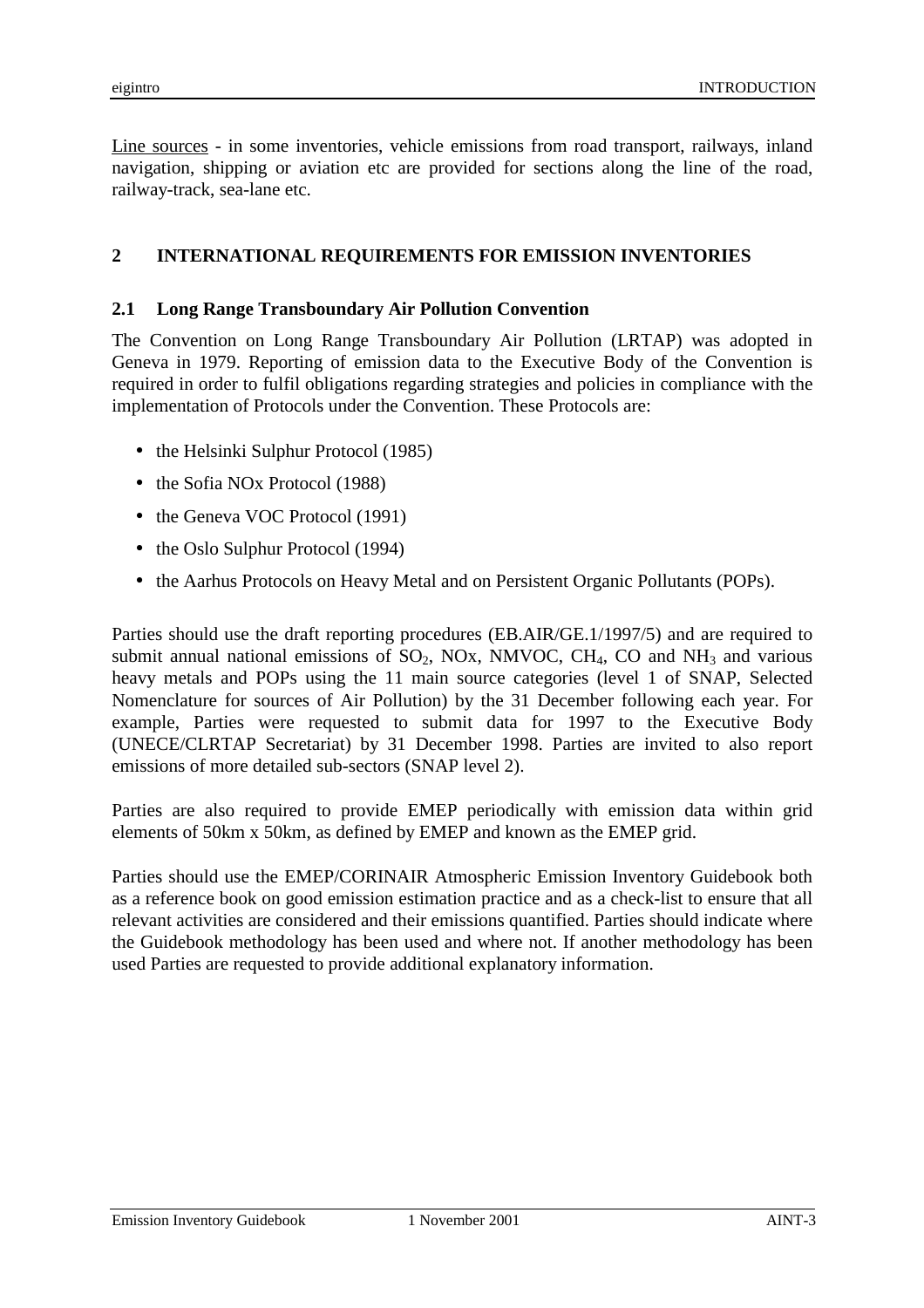#### **2.2 United Nations Framework Convention on Climate Change (UNFCCC)**

"The ultimate objective of this Convention and any related legal instruments that the Conference of the Parties may adopt is to achieve stabilisation of greenhouse gas concentrations at a level that would prevent dangerous anthropogenic interference with the climate system. Such a level should be achieved within a time frame sufficient to allow ecosystems to adapt naturally to climate change, to ensure that food production is not threatened and to enable economic development to proceed in a sustainable manner." (Article 2).

All Parties to the Convention shall " develop, periodically update, publish and make available to the Conference of the Parties, in accordance with Article 12, national inventories of anthropogenic emissions by sources and removals by sinks of all greenhouse gases not controlled by the Montreal Protocol, using comparable methodologies to be agreed upon by the Conference of the Parties;" (Article 4, paragraph 1(a)).

Parties are required to report emissions and sink estimates by 15 April for the last year but one of carbon dioxide  $(CO_2)$ , methane  $(CH_4)$ , nitrous oxide  $(N_2O)$ , perfluorocarbons (PFCs), hydrofluorocarbons (HFCs) and sulphur hexafluoride  $(SF_6)$ . For example data for 1997 should be reported by 15 April 1999 to the UNFCCC Secretariat. Parties should also provide information on emissions of carbon monoxide (CO), nitrogen oxides  $(NO_x)$  and non-methane volatile organic compounds (NMVOCs) and are encouraged to provide information of emissions of sulphur oxides  $(SO<sub>2</sub>)$ .

UNFCCC requires Parties to use the Revised 1996 IPCC Guidelines for National Greenhouse Gas Inventories ("IPCC Guidelines"). Parties may use different methods ("tiers"), giving priority to those methods which are believed to produce the most accurate estimates, and Parties can also use national methodologies which they consider better able to reflect their national situation provided that these methodologies are compatible with the IPCC Guidelines and are well documented (FCCC/SBSTA/1999/L.5).

Within the framework of UNFCCC continuing efforts are aimed at improving transparency, consistency, comparability, accuracy and completeness of inventories, resulting in proposals for a new detailed "common reporting format" (CRF) and for preparing and providing access to, an annual updated, detailed and complete national inventory report for all years. These proposals are expected to be adopted at COP5 in Bonn (25 October - 5 November 1999). This would mean Parties would be requested to start with the new Common Reporting Format (CRF) on a trial basis in the years 2000 and 2001.

Within the IPCC-OECD-IEA Programme on Inventories, and continued in 1999/2000 by the IPCC Task Force on Inventories, guidance has been developed on Good Practices as well as on Managing Uncertainties. The guidance document "*Good Practice Guidance and Uncertainty Management in National Greenhouse Gas Inventories*" was finalised, accepted and published in 2000. Guidance includes advice on choice of methodology, emission factor, activity data, and uncertainties, and on a series of quality assessment and quality control procedures, which may be applied during the preparation of inventories. It is available from the IPCC National Greenhouse Gas Inventories Programme, Technical Support Unit. C/O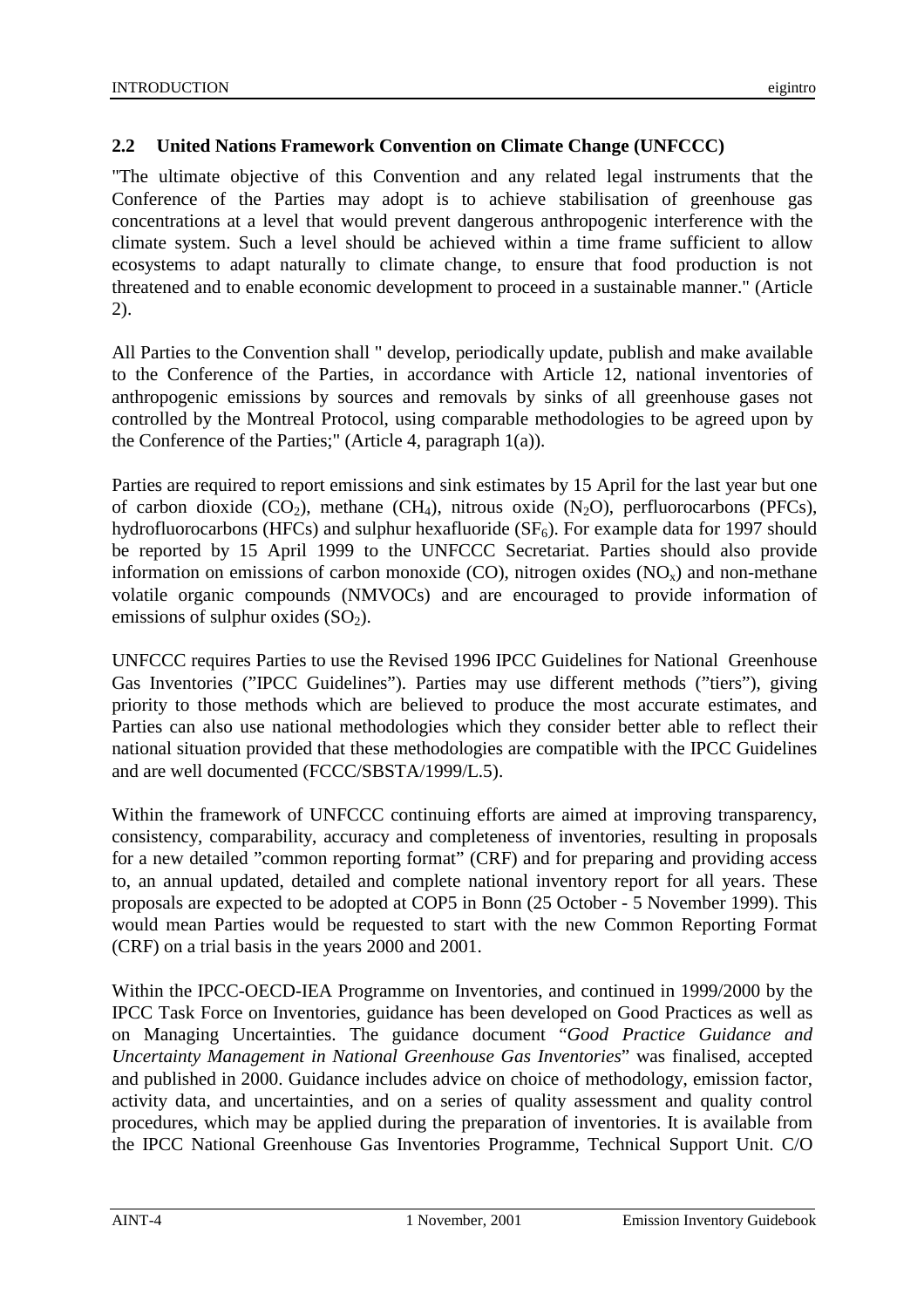Institute for Global Environmental Strategies, 1560-39 Kamiyamaguchi, Hayama, Kanagawa, Japan 240-0198; E-mail tsu@iges.or.jp. Alternatively it may be downloaded from their website at:

http://www.ipcc-nggip.iges.or.jp

#### **2.3 Amended Council Decision 99/296/EC on a Monitoring Mechanism of Community CO2 and other Greenhouse Gas Emissions**

The European Community has adopted Council Decision 93/389/EEC to help monitor progress towards stabilisation of the total  $CO<sub>2</sub>$  emissions by 2000 at the 1990 level in the Community as a whole.

In 1999 this Decision has been amended by Council Decision 99/296/EC (26 April 1999) Amending Decision 93/389/EEC for a monitoring mechanism on  $CO<sub>2</sub>$  and other greenhouse gas emissions. The original Decision of 1993 has been amended to allow for the updating of the monitoring process, in particular regarding:

- the post 2000 monitoring of greenhouse gas (GHG) emission limitations and reductions,
- the application to all six Kyoto Protocol greenhouse gases (carbon dioxide  $(CO<sub>2</sub>)$ ), methane  $(CH<sub>4</sub>)$ , nitrous oxide  $(N<sub>2</sub>O)$ , perfluorocarbons (PFCs), hydrofluorocarbons (HFCs) and sulphur hexafluoride  $(SF_6)$ ,
- the requirements of the Kyoto Protocol to the UNFCCC for the EU and its Member States. The EU committed to a reduction of the emissions of the six Kyoto Protocol gases by 8% in 2008-2012 from 1990 levels.

According to Article 3.2 "Member States shall each year, not later than 31 December, report to the Commission their anthropogenic  $CO<sub>2</sub>$  emissions and removal by sinks for the previous calendar year. Member States shall also report national inventory data on emissions/removal of the six Kyoto GHG on an annual basis. They shall report to the Commission by 31 December year Y their final data for year Y-2, and provisional data for year Y-1. *(Art 3.2).* For example data for 1997 should be reported by 15 April 1999 to the Commission. According to Article 3.3 "The Commission shall establish inventories of emission/removal in the Community and circulate them by 1 March".

Member States shall also report by 31 December on the most recent projected emissions for the period 2008-2012, and as far as possible, for 2005 *(Art 3.2)*.

Inventories are established in accordance with the methodologies accepted by IPCC and agreed upon by the Conference of Parties *(art 3.1)*.

The Commission shall take furthers steps to promote the comparability and transparency of national inventories and reporting *(Art.3.2).*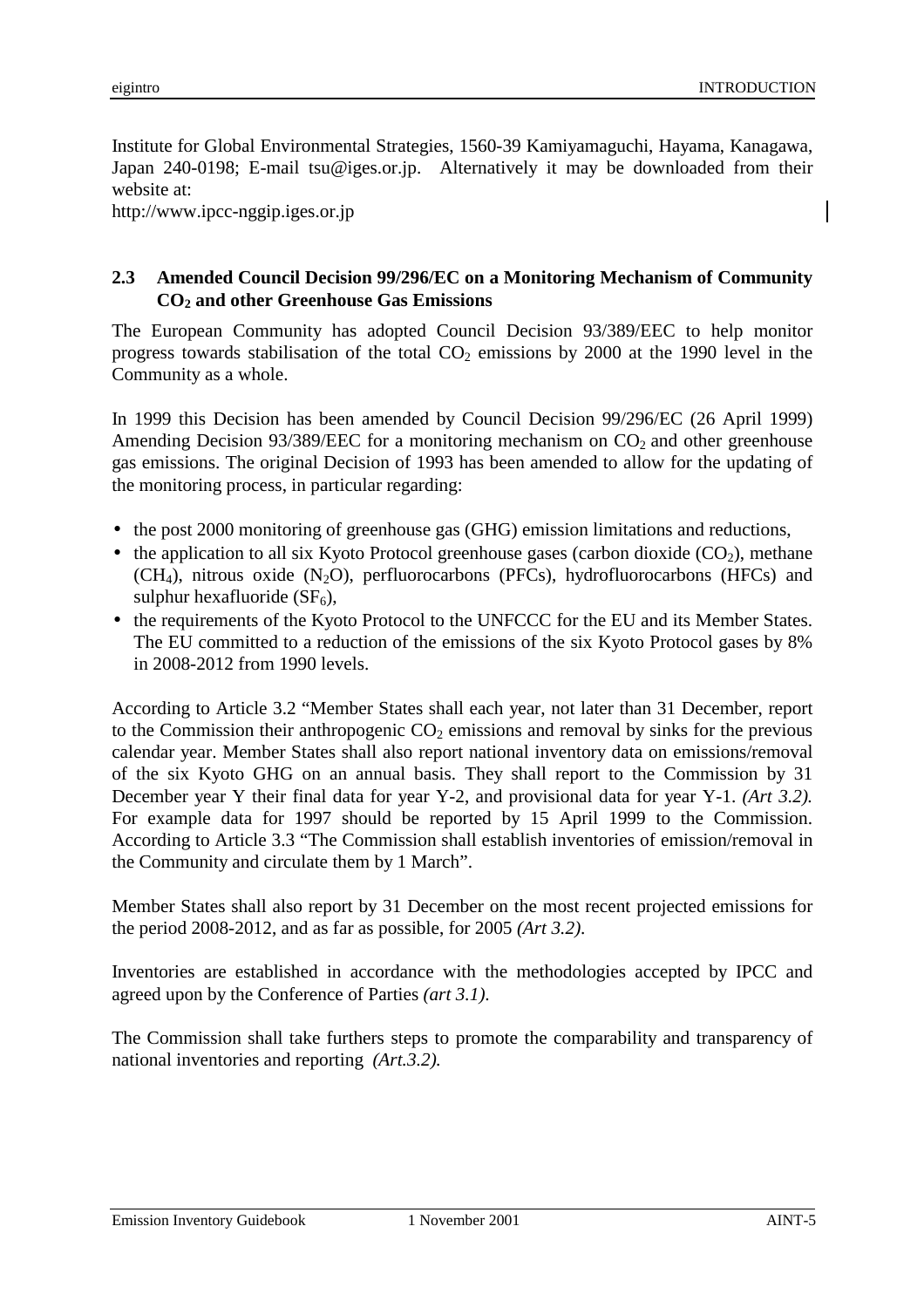#### **3 ATMOSPHERIC EMISSION INVENTORY METHODOLOGY**

There have been several major international initiatives over the past 10 years that have built on each other and helped develop the emission inventory methodology to its current state. These include:

- the OECD Control of Major Air Pollutants (MAP) Project
- the DGXI Inventory
- the CORINE Programme and subsequent work by the European Environment Agency Task Force
- the Co-operative Programme for Monitoring and Evaluation of the Long Range Transmission of Air Pollutants in Europe (EMEP)
- the IPCC/OECD Greenhouse Gas Emissions Programme.

#### **3.1 OECD/MAP Project**

The MAP Project was designed (OECD, 1990) to:

- assess pollution by large scale photochemical oxidant episodes in Western Europe and
- evaluate the impact of various emission control strategies for such episodes.

The Project started in 1983 and the report on the work was published in 1990. The MAP emission inventory covered the following pollutants:

sulphur dioxide -  $SO<sub>2</sub>$ nitrogen oxides - NOx, and volatile organic compounds - VOC, including natural emissions.

The inventory quantified point and area source emissions in nine main source sectors from 17 European OECD countries - the current 15 Member States (excluding the former German Democratic Republic) plus Norway and Switzerland.

The nine main source sectors were:

- mobile
- power plant
- non-industrial combustion
- industry
- organic solvent evaporation
- waste treatment and disposal
- agriculture and food industry
- nature
- miscellaneous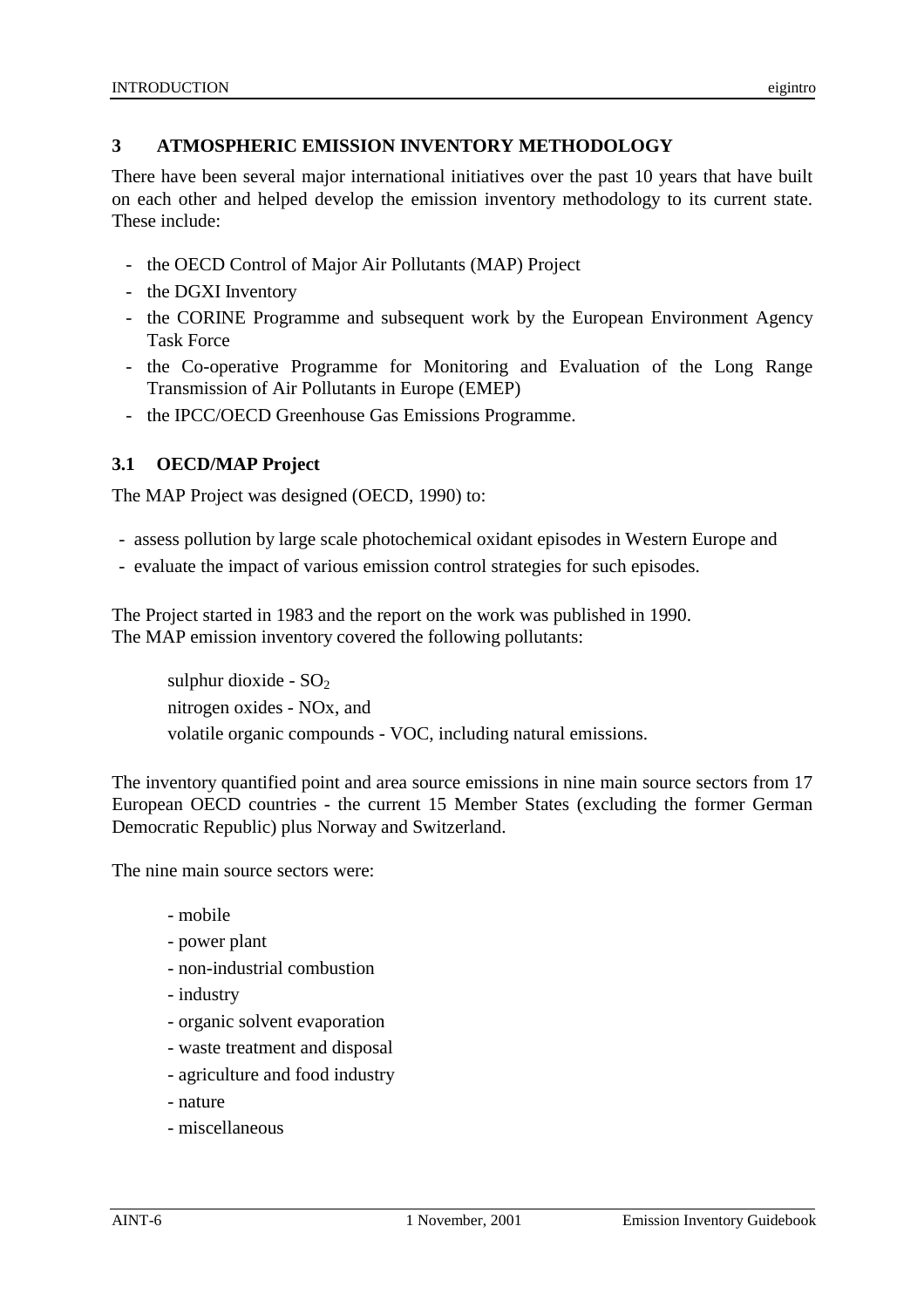In most but not all cases the inventory was compiled from emission estimates submitted officially by each country. OECD worked closely with each country and with the CEC (which funded activity on the inventory to regroup emission estimates into the OECD source sectors and to help countries complete their inventories).

#### **3.2 The DGXI Inventory**

In 1985, the CEC Environment Directorate (DGXI) funded the compilation of an emission inventory for the EU12 Member States (Spain and Portugal joined the European Community during the course of the work) in 1980 and 1983.

The aim of the DGXI Inventory was (CITEPA, 1988) to collect data on emissions from all relevant sources in order to produce a database for use in the study of air pollution problems and to base policy measures in the field of air pollution control.

The inventory covered four pollutants -  $SO_2$ , NOx, VOC and particulates - and recognised 10 main source sectors:

- utility power plant
- industrial combustion plant
- district heating
- oil refineries and petrochemical plant
- domestic heating
- industrial processes
- solvent use
- transportation
- agriculture
- nature.

The work, which was completed with the publication of the report in 1988, was carried out under contract by a group of four national laboratories/consultancies in collaboration with the Member States and OECD, who were simultaneously compiling the MAP Inventory.

#### **3.3 CORINE and the EEA Task Force**

Council Decision 85/338/EEC (OJ, 1985) established a work programme concerning an "experimental project for gathering, co-ordinating and ensuring the consistency of information on the state of the environment and natural resources in the Community". The work programme was given the name CORINE - CO-oRdination d'INformation Environnementale and include a project to gather and organise information on emissions into the air relevant to acid deposition - CORINAIR. This project started in 1986 with the objective of compiling a

co-ordinated inventory of atmospheric emissions from the 12 Member States of the Community in 1985 (CORINAIR 1985).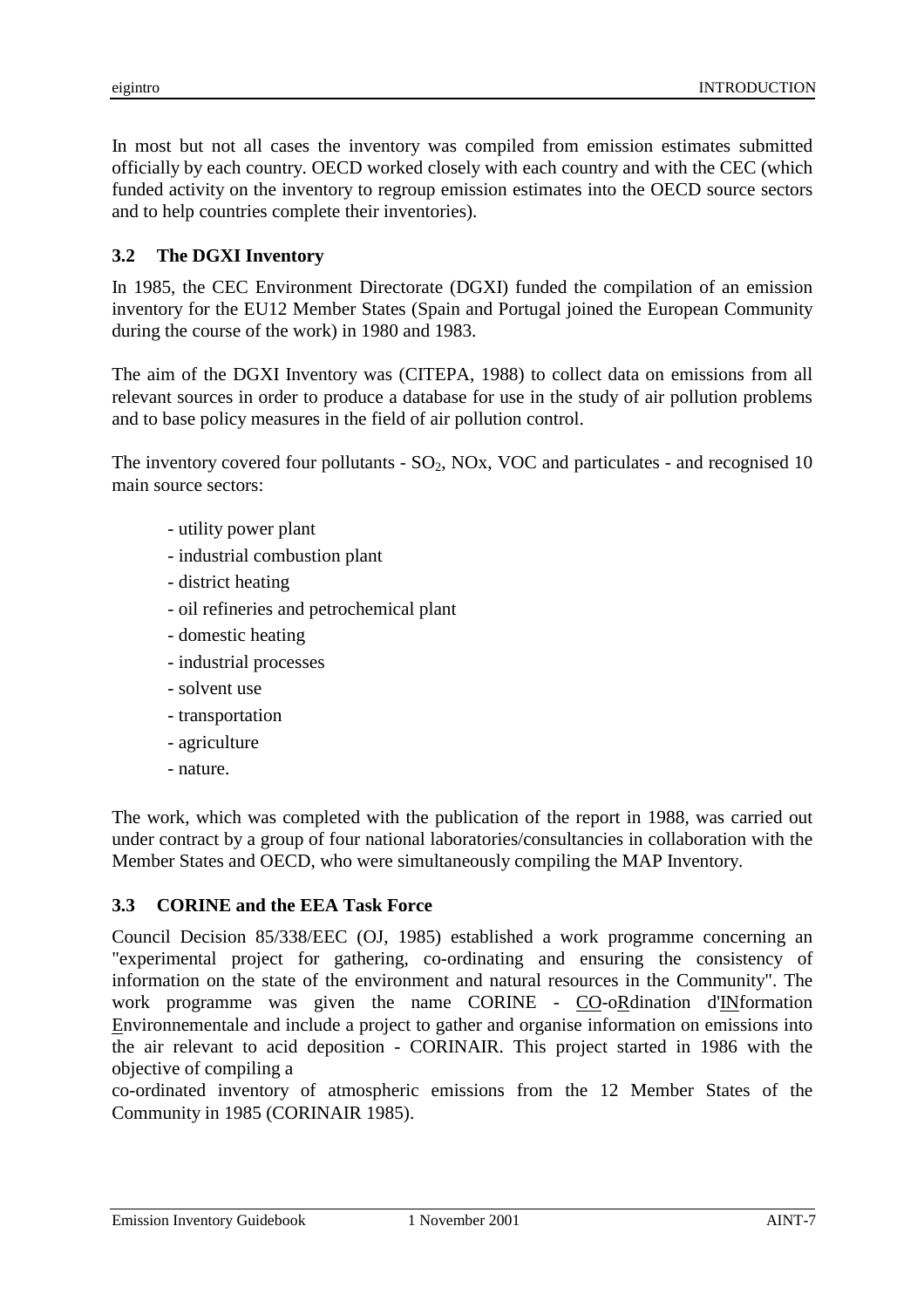The CORINAIR 1985 Inventory covered three pollutants  $-SO<sub>2</sub>$ , NOx, and VOC (total volatile organic compounds) - and recognised eight main source sectors:

- combustion (including power plant but excluding other industry)
- oil refineries
- industrial combustion
- processes
- solvent evaporation
- road transportation
- nature and
- miscellaneous.

The project also developed :

- a source sector nomenclature NAPSEA, Nomenclature for Air Pollution Socio-Economic Activity and SNAP, Selected Nomenclature for Air Pollution - for emission source sectors, sub-sectors and activities
- a Default Emission Factor Handbook and
- a computer software package for data input and the calculation of sectorial, regional and national emission estimates.

The CORINAIR 1985 Inventory was developed in collaboration with the Member States, Eurostat, OECD and UNECE/EMEP.

The Inventory was completed in 1990 and the results have been published (Eurostat, 1991; CEC, 1995) and widely distributed in tabular and map forms.

Pending a decision on the location of the EEA, it was agreed in 1991 to produce an update of CORINAIR for 1990 (CORINAIR 1990). This update has been performed in co-operation with EMEP and IPCC-OECD to assist in the preparation of inventories required under the Long Range Transboundary Air Pollution (LRTAP) Convention and the Framework Climate Change Convention (FCCC) respectively.

The CORINAIR90 system was made available to :

- the 12 member states of the European Community in 1990: Belgium, Denmark, France, Germany, Greece, Ireland, Italy, Luxembourg, Netherlands, Portugal, Spain and United Kingdom
- 5 EFTA countries: Austria, Finland, Norway, Sweden and Switzerland
- 3 Baltic States: Estonia, Latvia and Lithuania
- 9 Central and Eastern European countries: Albania, Bulgaria, Croatia, Czech Republic, Hungary, Poland, Romania, Slovakia and Slovenia and
- Russia.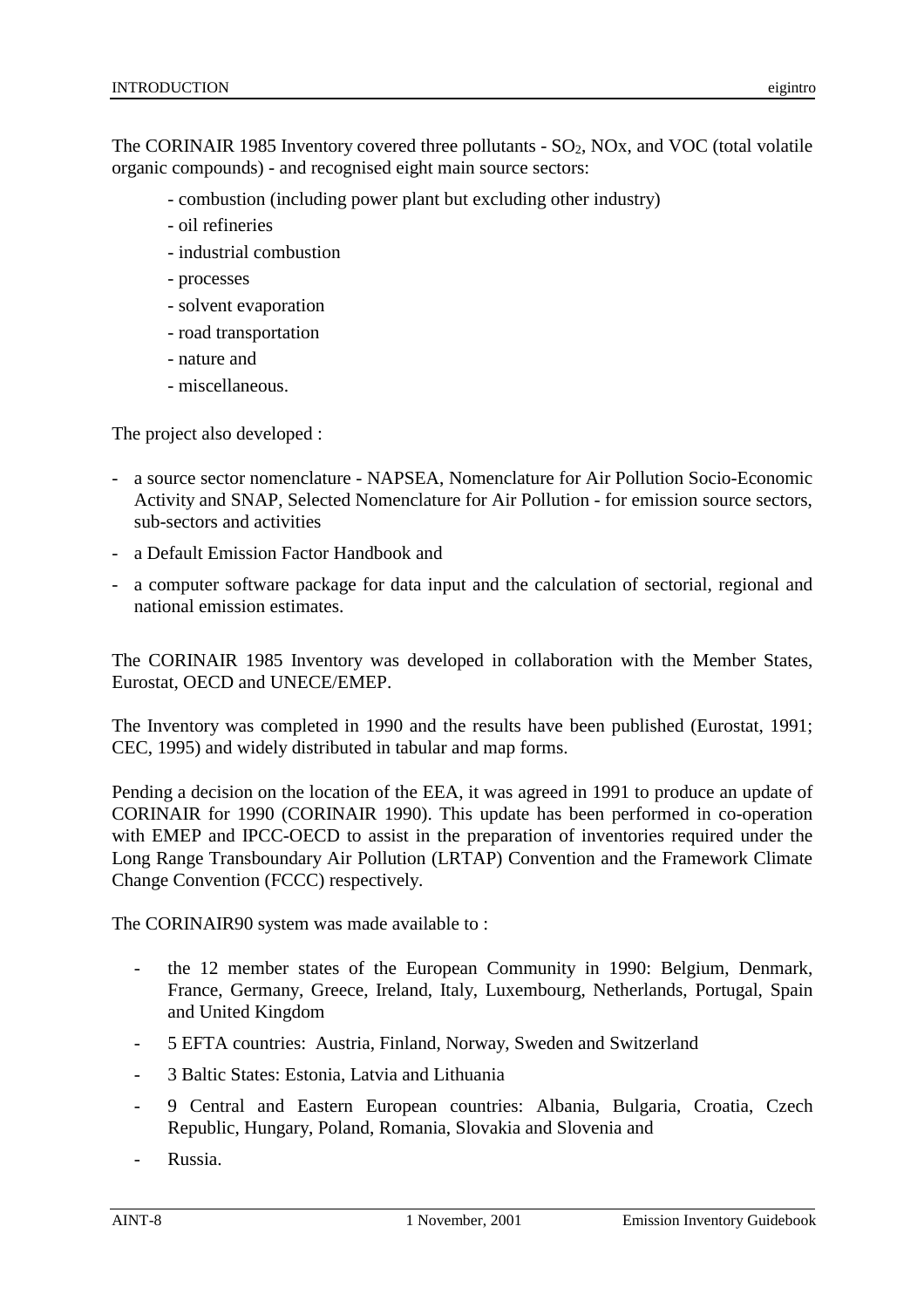This collaboration:

- produced a more developed nomenclature (source sector split) SNAP90 involving over 260 activities grouped into a three level hierarchy of sub-sectors and 11 main sectors
- extended the list of pollutants to be covered to eight:
	- sulphur dioxide  $(SO<sub>2</sub>)$ oxides of nitrogen  $(NO<sub>x</sub>)$  non-methane volatile organic compounds (NMVOC) ammonia carbon monoxide methane nitrous oxide carbon dioxide
- extended the number of sources to be considered as point sources (there were over 1400 large point sources in the CORINAIR85 inventory)
- recognised that an emission inventory needs to be complete, consistent and transparent
- extended the availability of the CORINAIR system to 30 countries
- increased awareness of CORINAIR and the need to produce an inventory within a reasonable time-scale to serve the requirements of the user community (policy-makers, researchers etc).

The CORINAIR 1990 Inventory recognises 11 main source sectors (as agreed with EMEP, see below):

- Public power, cogeneration and district heating plants
- Commercial, institutional and residential combustion plants
- Industrial combustion
- Production processes
- Extraction and distribution of fossil fuels
- Solvent use
- Road transport
- Other mobile sources and machinery
- Waste treatment and disposal
- Agriculture
- Nature.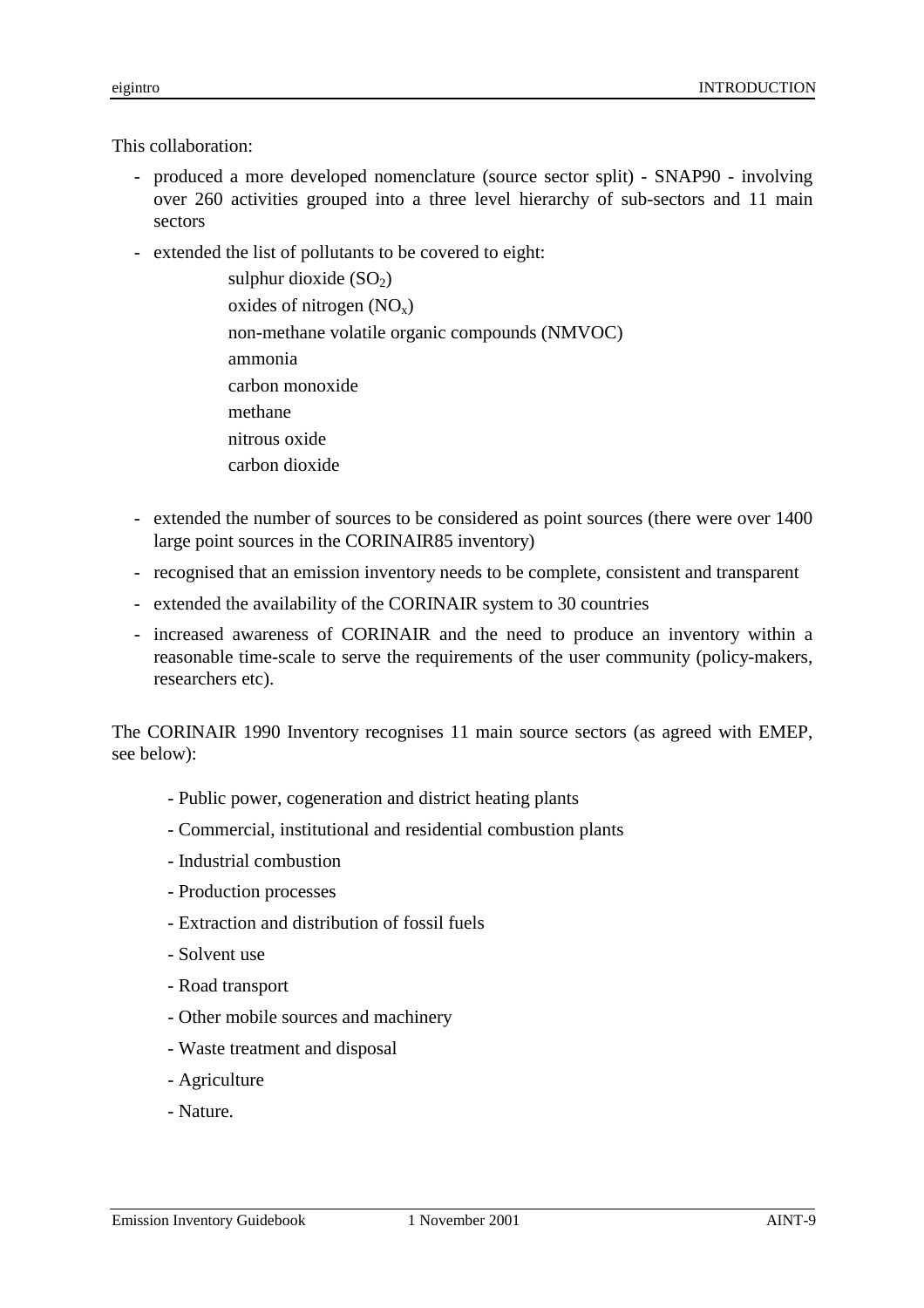Data are provided on large point sources on an individual basis and on other smaller or more diffuse on an area basis, usually by administrative boundary at the county, department level (NUTS level 3). The sources to be provided as point sources are:

- Power plant with thermal input capacity >=300MW
- Refineries
- Sulphuric acid plant
- Nitric acid plant
- Integrated iron/steel with production capacity >3Mt/yr
- Paper pulp plant with production capacity > 100kt/yr
- Large vehicle paint plant with production capacity > 100000 vehicles/yr
- Airports with >100000 LTO cycles/yr
- Other plant emitting  $>=1000t/yr$  SO<sub>2</sub>, NO<sub>x</sub> or VOC

or  $>=$  300000t/yr  $CO<sub>2</sub>$ 

The **Goal of CORINAIR90** is to provide a complete, consistent and transparent air pollutant emission inventory for Europe in 1990 within a reasonable time scale to enable widespread use of the inventory for policy, research and other purposes.

**Completeness** covers two aspects: the CORINAIR90 system is available to almost all countries of Europe and the SNAP90 nomenclature has been designed to provide a comprehensive list of activities generating emissions of the eight pollutants to be quantified.

**Consistency** will be provided by the systematic application of the CORINAIR methodology by using the CORINAIR software and the SNAP90 nomenclature - to provide emission estimates.

**Transparency** will be achieved through the provision within the inventory of activity statistics/data and emission factors (or details of emission measurements where available) used to calculate emissions and through the supply of full references to the sources of these data.

Initial data from CORINAIR90 became available in early 1994 and the project was completed and a series of reports prepared during 1995 and early 1996.

The work was finalised and published by the EEA in 1996 and 1997 (see under section 5).

#### **3.4 EMEP**

The Cooperative Programme for Monitoring and Evaluation of the Long Range Transmission of Air Pollutants in Europe (EMEP) formed by a Protocol under the Long Range Transboundary Air Pollution Convention has arranged a series of workshops on Emission Inventory Techniques to develop guidelines for estimation and reporting of emission data for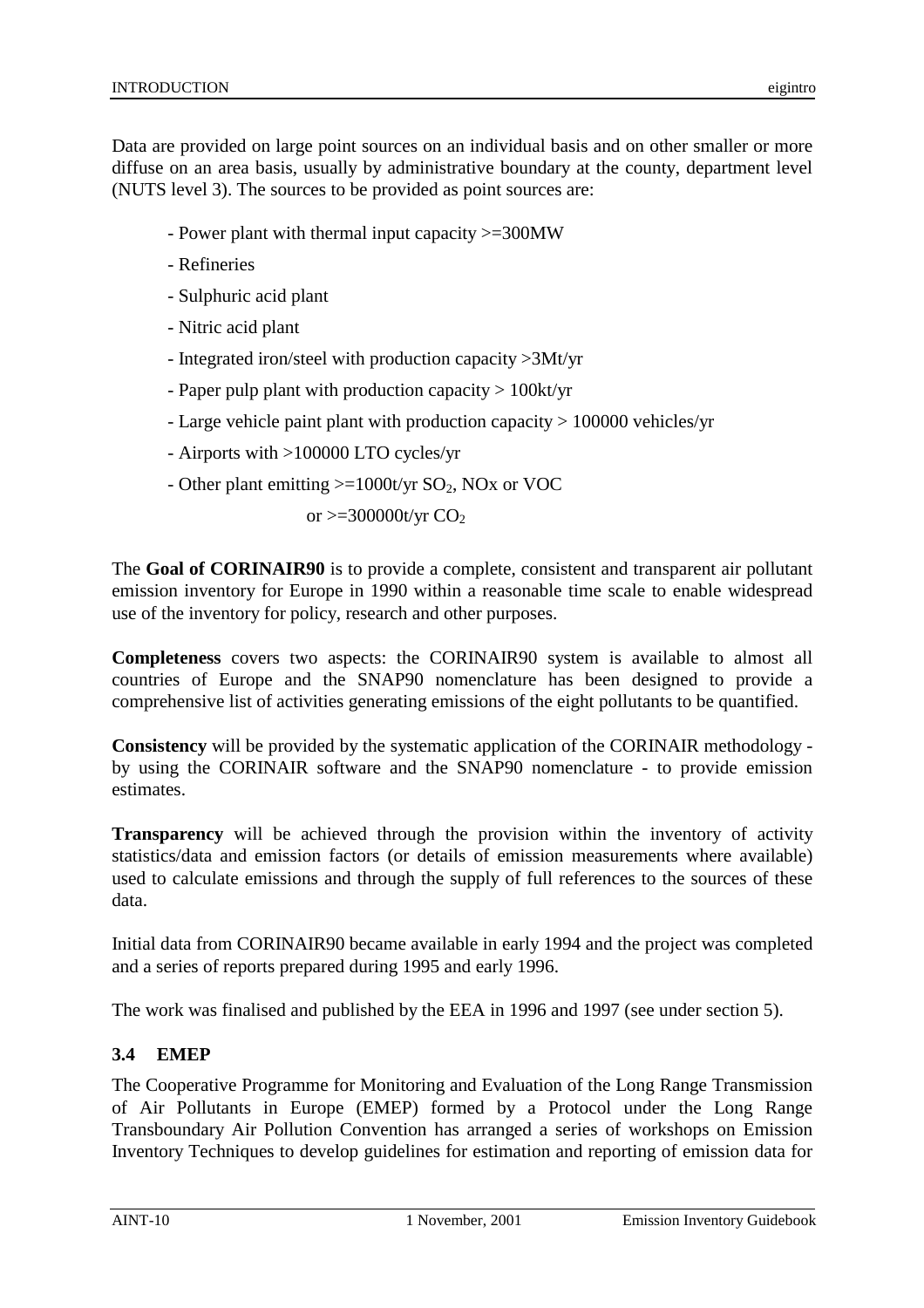SOx, NOx, NMVOCs, CH4, NH3 and CO under the Convention. The 1991 Workshop agreed to recommend that:

- a task force on emission inventories should be established by the Executive Body of the Convention to review present emission inventories and reporting procedures for the purpose of further improvement and harmonisation, and
- the EMEP Steering Body should approve the guidelines prepared by the workshop for estimation and reporting for submission to the Executive Body of the Convention.

These guidelines included a recommendation that emission data should be reported as totals and at least for the 11 major source categories agreed with the CORINAIR project and other experts for the CORINAIR 1990 Inventory (see above).

The proposed task force was set up under the EMEP Steering Body with leadership from the United Kingdom and support from Germany and the European Community (including the European Environment Agency).

The objectives of the task force are to:

- provide a technical forum to discuss, exchange information and harmonise emission inventories including emission factors, methodologies and guidelines
- conduct in-depth evaluation of emission factors and methodologies in current operation
- co-operate with other international organisations working on emission inventories with the aim of harmonising methodologies and avoiding duplication of work.

The first meeting of the task force was held in London (UK) in 1992) and established eight expert panels to progress the work of the task force. The second meeting was held in Delft (Netherlands) in 1993 and agreed the specification for the joint EMEP/CORINAIR Emission Inventory Guidebook. The third meeting was held in 1994 in Regensburg (Germany) and reviewed first drafts of the Guidebook and considered how to integrate into the task force work previously developed by the task force on emission projections. The fourth meeting was held in 1995 in Oslo (Norway) and reviewed/assessed the second draft of the Emission Inventory Guidebook and considered how to develop the second phase of the Task Force. In 1995 the Executive Body agreed that the TFEI should continue beyond June 1995 and combine with the Task Force on Emission Projections to become the Task Force on Emissions Inventories and Projections (TFEIP). The subsequent meetings were held in 1996 in Oxford (UK)  $(5<sup>th</sup>)$ , resulting in finalisation of the first edition of the Guidebook (EEA, 1996), in 1997 in Apeldoorn (Netherlands) ( $6<sup>th</sup>$ ), in 1998 in Wismar (Germany) ( $7<sup>th</sup>$ ) and in 1999 in Roskilde (Denmark)  $(8<sup>th</sup>)$ , resulting in finalisation of the second edition of the Guidebook (EEA, 1999). Since then the TFEIP has met in Rome (Italy) in 2000 and in Geneva (Switzerland) in 2001, where revised EMEP reporting procedures were presented and discussed. Following this meeting the Task Force set up an editorial sub-group to revise and finalise these Guidelines, in response to comments received, for submission to the Steering Body. Following this the Steering Body adopted the new guidelines for estimating and reporting emissions data in principle for a pilot phase to allow Parties to apply them in the 2001 reporting round, while requesting the TFEIP to incorporate the comments made to the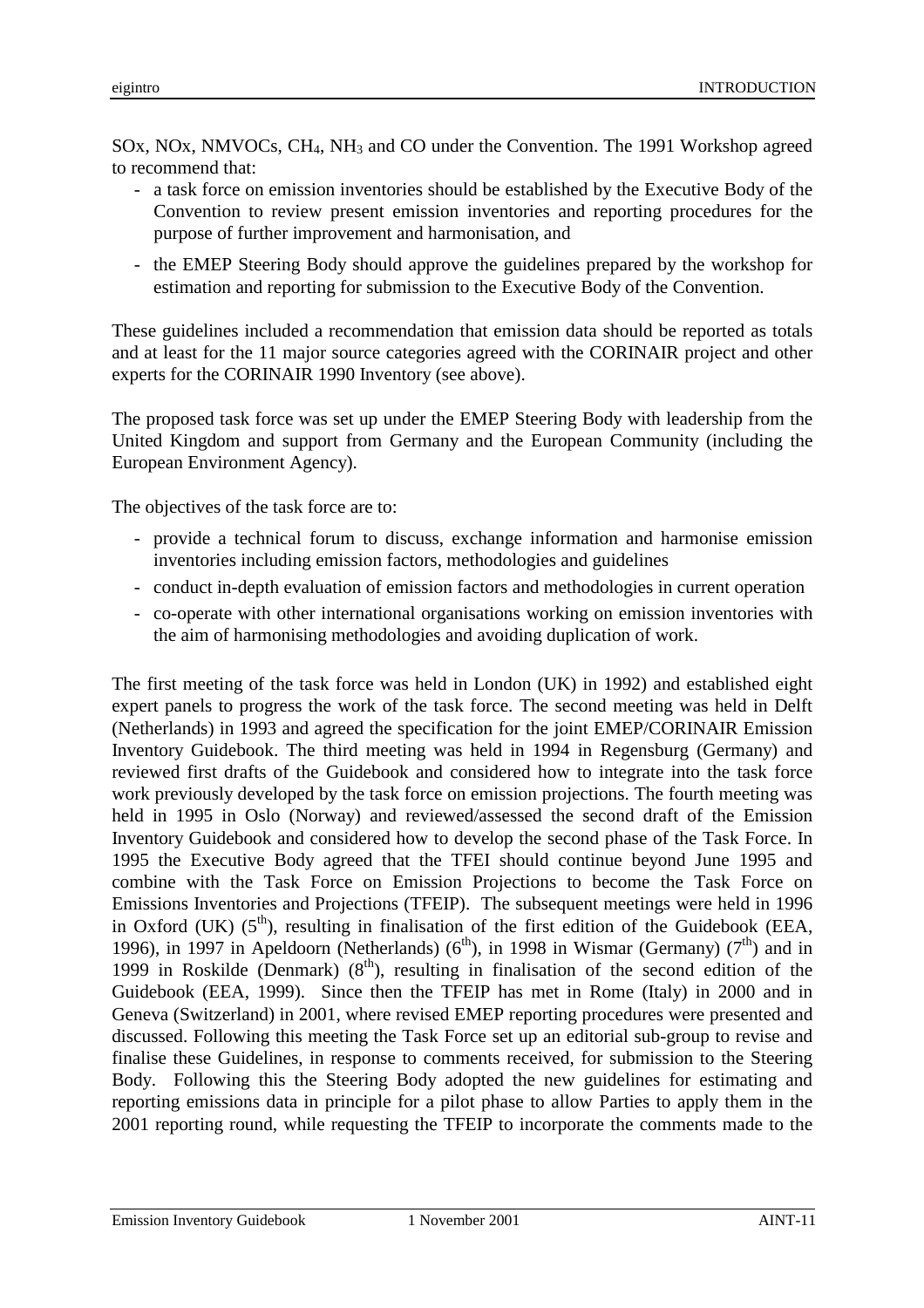extent possible, taking into account the comments made by National Experts and experience gained.

#### **3.5 The IPCC/OECD/IEA Programme on National Greenhouse Gas Inventories**

In February 1991 the OECD held a workshop in Paris on greenhouse gas emission inventory methodology to consider the OECD report 'Estimation of Greenhouse Gas Emissions and Sinks' (Background Report). The workshop produced (OECD, 1991) consensus on:

- a) a basic methodology document as the best available starting point for work on consistent national emission estimates and
- b) a proposed plan for a two-year programme of work to improve and disseminate the inventory methodology.

IPCC subsequently adopted the Work Programme to be carried out by IPCC Working Group 1 with support from OECD and IEA and recognised that method development effort should (IPCC, 1992):

- a) build on available information both best available scientific data from ongoing research and currently available inventories and methods
- b) provide a simple default method accessible to all participating countries
- c) allow more detailed methods those countries which have detailed emissions inventory capabilities should be encouraged to use them to provide the best possible data to the IPCC
- d) have careful documentation and review procedures to ensure consistency and transparency of results.

This Work Programme prepared Draft Guidelines for National Greenhouse Gas Inventories in three volumes - Reporting Instructions, Workbook and Reference Manual - in the six official languages of the United Nations for world-wide review during 1994. These guidelines were revised, updated and issued as a three volume set of Guidelines in early 1995 prior to the first Conference of the Parties held in Berlin in March-April 1995.

The Guidelines were revised in 1996 and 1997 through a series of expert workshops on agricultural soils, waste, new gases/industrial processes, land-use change and fuel combustion followed by a formal review process. This resulted in the three volume set "Revised 1996 IPCC Guidelines for National Greenhouse Gas Inventories" (IPCC/OECD/IEA, 1997).

The Guidelines cover the main sources of the three major greenhouse gases  $\sim CO_2$ , CH<sub>4</sub> and  $N_2O$  - and three additional groups of greenhouse gases - HFCs, PFCs and  $SF<sub>6</sub>$  but also prompt for emission estimates from three ozone precursors - NOx, CO and NMVOC. Furthermore, it is likely that information may be requested on  $SO_2$  and  $NH<sub>3</sub>$  (which are important in the formation of aerosols and hence cloud formation which may have a negative effect on global warming) and other greenhouse gases and precursors.

The IPCC Guidelines specifies six main sectors for reporting emissions and removals :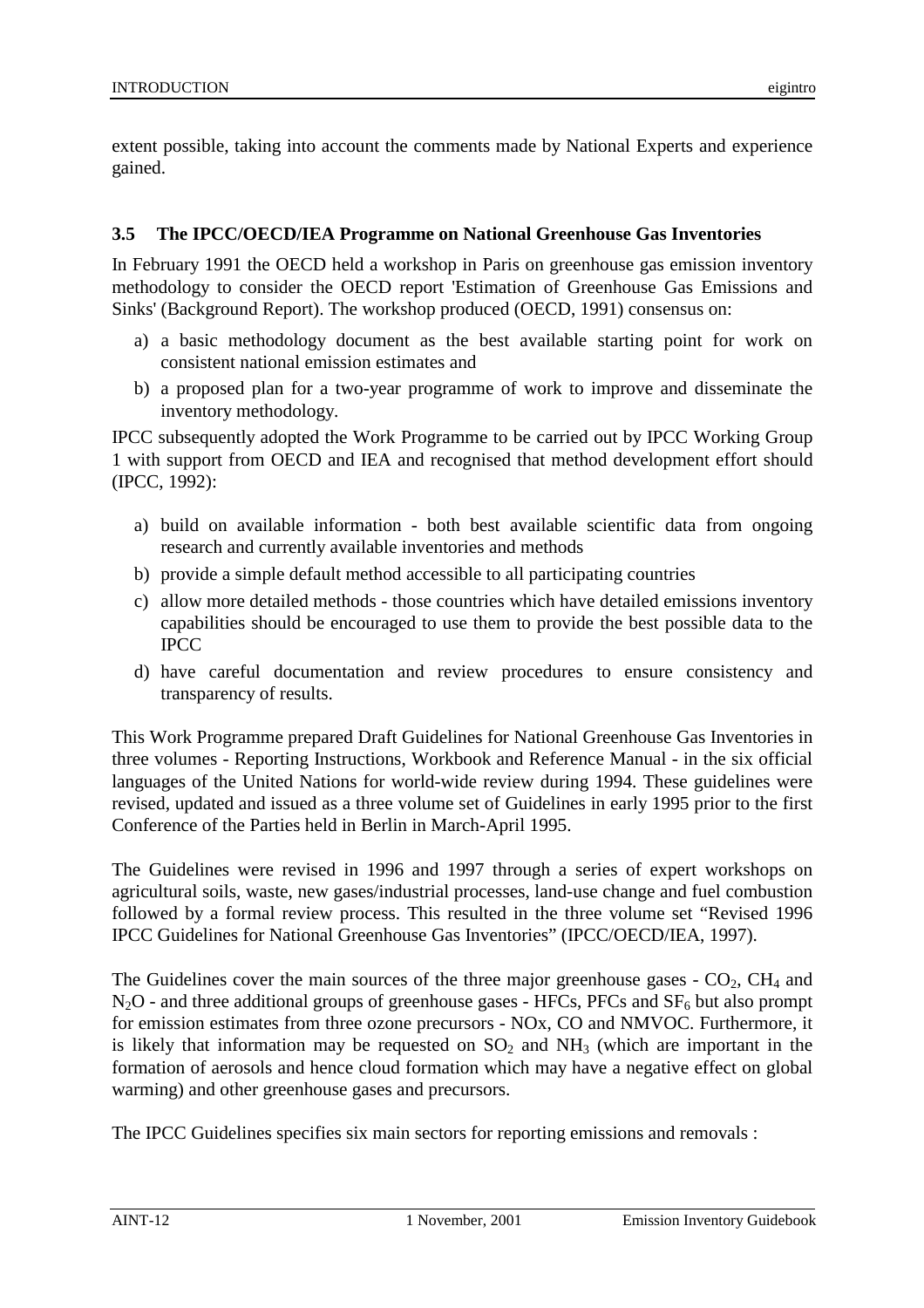- All Energy (Combustion + Fugitive)
- Industrial Processes
- Solvent and other Product Use
- Agriculture
- Land Use Change and Forestry
- Waste.

The CORINAIR Technical Unit followed by the European Topic Centre on Air Emissions (ETC/AE) has been working closely with the IPCC/OECD/IEA to ensure compatibility between the joint EMEP/CORINAIR Atmospheric Emission Inventory Guidebook and reporting formats and the IPCC Guidelines and reporting formats. This was achieved by means of the preparation by ETC/AE of the revised SNAP97, distributed in 1998 and included in this Guidebook. SNAP97 is fully in line with the 1996 Revised IPCC Guidelines. Work to further harmonise EMEP and IPCC systems continues.

#### **4 MULTI-MEDIA INTEGRATED INVENTORIES**

#### *General*

In reviewing the requirements of the Fifth Environmental Action Programme (5EAP) 'Towards Sustainability' and developing the work programme for the EEA, the EEA Task Force has recognised the potential for extending the CORINAIR methodology to other media - a common, core set of relevant activity data would be collected and emission factors applied to these data to provide estimates of emissions or releases into all media - air, water and land - as well as waste.

An initial feasibility study carried out for the EEA-TF recommended that an integrated emission inventory should, in the long term, aim to:

- cover all the emittants relevant to the Fifth Environmental Action Programme
- cover emissions from both anthropogenic and natural sources
- include emissions to all the environmental media relevant to the Fifth Environmental Action Programme (air, surface waters, groundwaters, land)
- be capable of defining major point and line emission sources, as well as diffuse emissions
- be based upon a combined methodology of self-monitoring (for point sources) and centralised assessment (for non-point sources)
- be based on a modular structure, allowing data on emissions to be combined and aggregated by environmental medium, socio-economic activity/sector, product, geographic area etc according to need
- provide a survey of emissions on an annual cycle
- include rigorous procedures for data quality control and documentation
- provide support for access-by-request from *bona fide* users, including policy makers, scientists and public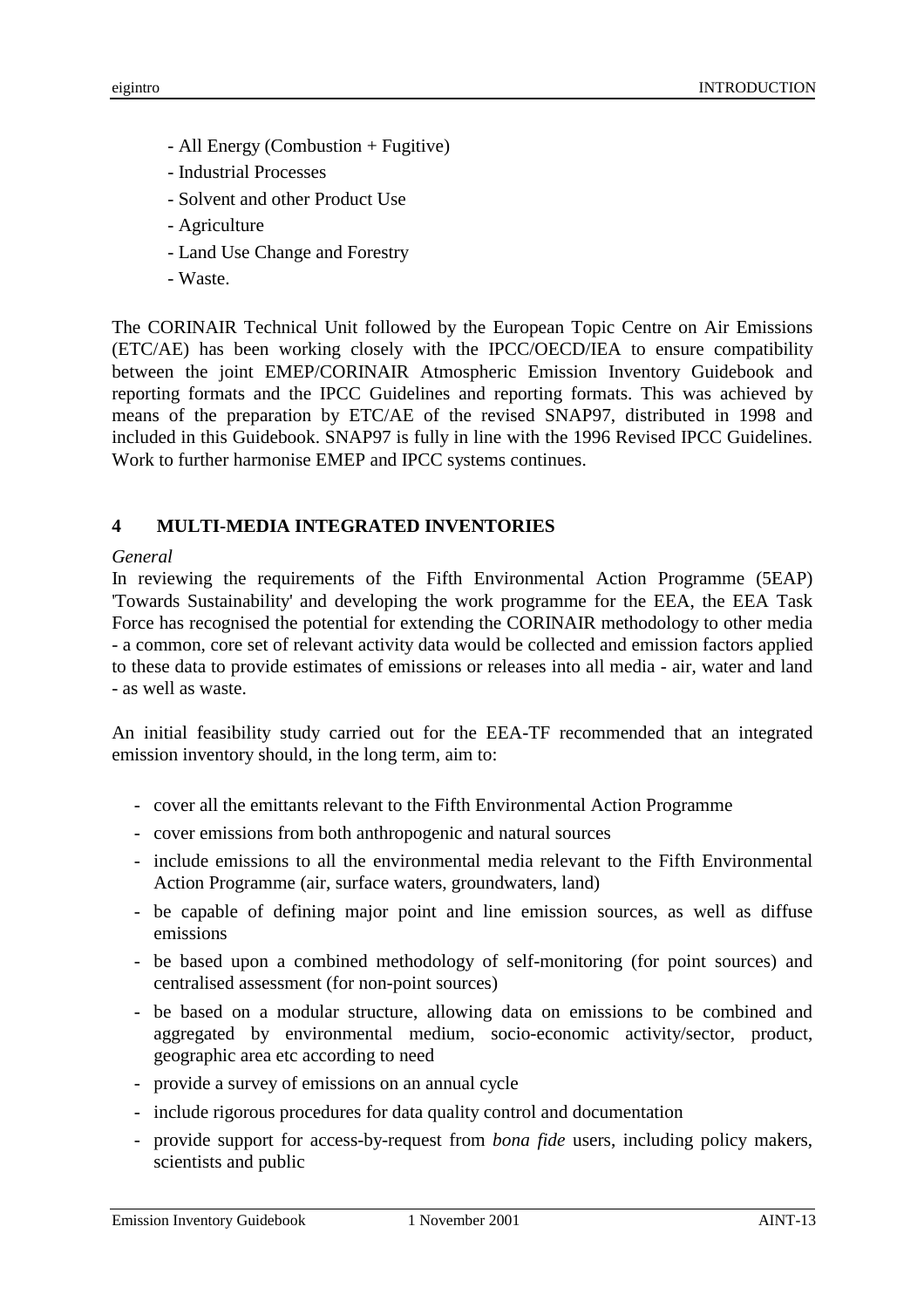- provide regular publications and summaries of results in an accessible form (including CD-ROM)
- be built upon the wide body of experience and data which already exist in member states and international agencies
- be managed to ensure that data are collated and stored at the most appropriate institutional level and that only data explicitly required at a European level need be transferred to the central co-ordinating agency
- be co-ordinated by the European Environment Agency with the support of a Topic Centre and national focal points.

To achieve these long-term aims, the report also recommended a number of steps to be taken, including

- the development of a conceptual model of emissions including sources, pathways and receiving media of concern
- development (in collaboration with Eurostat and other international statistics agencies) of a source classification, consistent with the general structure of the hierarchical NAPSEA nomenclature but covering other media and emission pathways and formally and explicitly linked to existing statistical classifications (for example NACE, ISIC, PRODCOM)
- development of a list of priority emittants
- definition of clear criteria for the identification and selection of point sources
- formulation of agreed reporting procedures
- definition of approved measurement methods
- establishment of a network of reporting agencies
- specification of inventory structure and database
- development of quality control procedures
- agreement on access conditions.

Finally, since an integrated inventory cannot be achieved in a single step, the report recommended that a phased approach should be adopted with piloting of some of the required features, as was carried out for CORINAIR with the 1985 inventory.

The feasibility study recognised a two-pronged strategy for developing integrated emission inventories, based on:

- the use of plant-specific information, where available from measurements, permits and registers developed for the purposes of emission abatement and control, and
- modelling emissions from appropriate activity data and emission factors for other sources.

This work is now continuing as part of the work programme of the European Environment Agency to progressively develop source-oriented inventories covering emissions to air, water and soil as well as waste releases and transfers.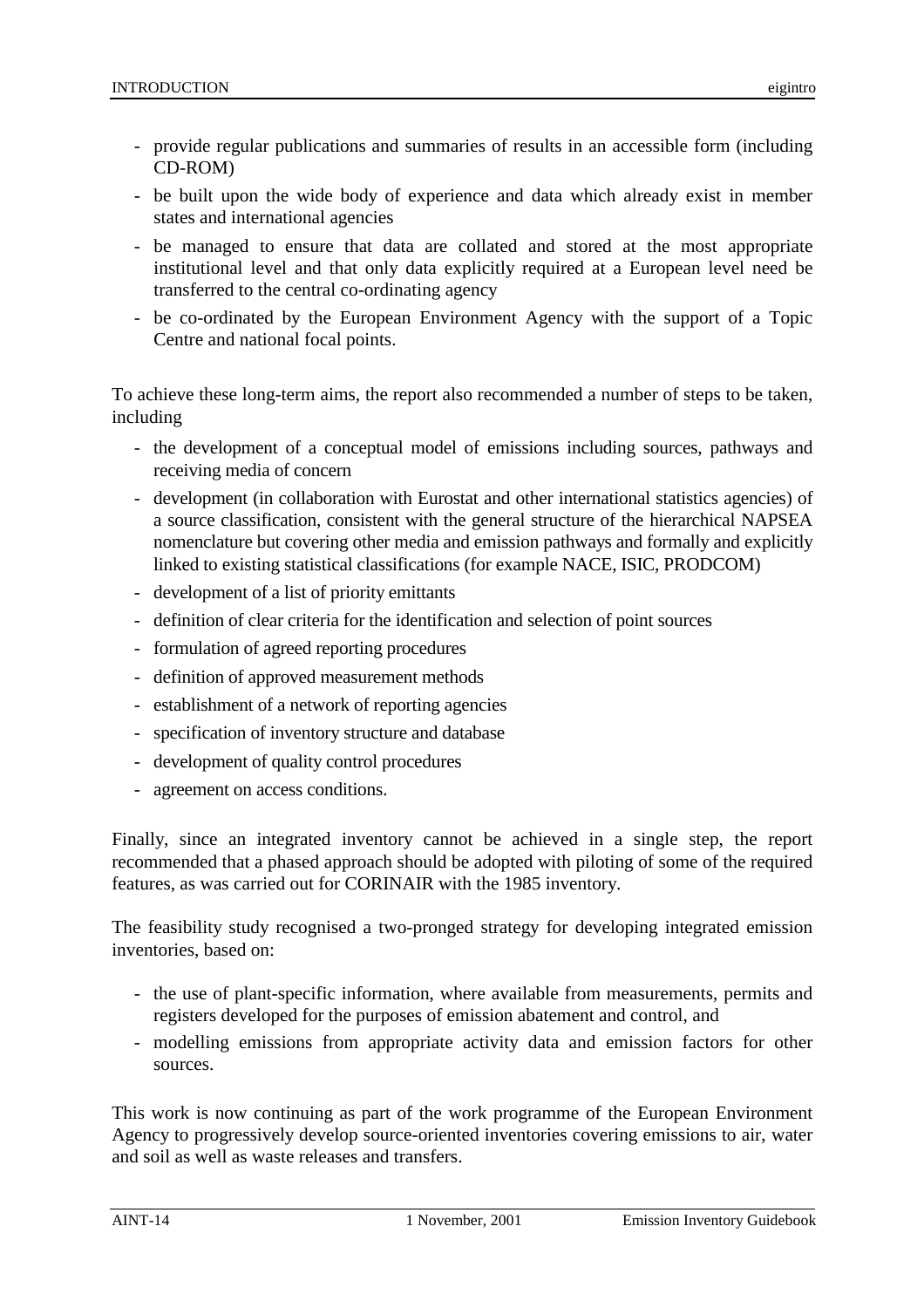#### *IPPC Directive (PER)*

In 1996 the EC Directive on Integrated Pollution Prevention and Control was adopted (Directive 96/61/EC). The purpose is to achieve integrated prevention and control of pollution arising from activities listed in Annex 1 of the Directive, through permits to be issued by the Member States. In 1997 a Committee has been formed according to Article 19 of the IPPC Directive to establish the format and particulars of the "inventory of principal emissions and sources responsible" (so-called Polluting Emissions Register or PER) provided for in Article 15(3) of the Directive. This inventory is to be based on data supplied by member states to DGXI. DGXI is required to report this inventory on a 3-yearly basis to Council and Parliament with the first inventory expected to be reported in 2002.

In 1997, 1998 and 1999 several meetings of the Committee and additional working groups have been held to discuss issues such as the list of substances to be reported, the use of threshold values for reporting, the definitions of the reporting unit (e.g. industrial site), the source nomenclature to be used (for example the NOSE-P system developed by Eurostat, assisted by EEA. NOSE-P means Nomenclature of Sources of Emissions, Processes). The EEA could assist the Commission in the collection, management and/or presentation of the data (from member states), in co-operation with Eurostat. Final decisions on the European PER are expected in 1999 or 2000.

The results of the European PER could eventually be fed into a future EEA Integrated Emissions Inventory (IEI), that would consist of emissions to air and water and generation of waste from large point sources (meaning IPPC installations in the European PER) and diffuse or "area" sources (e.g. transport, agriculture, small enterprises).

#### *OECD/PRTR*

The OECD has developed a guidance document for governments who are considering establishing a national pollutant release and transfer register (PRTR). The Guidance Manual for Governments, published in 1996 [OCDE/GD(96)32], was developed through a series of workshops which addressed the key factors countries should consider when developing a PRTR: why should a country establish a PRTR; what are the goals/objectives of the system and which chemical substances should be reported; how should the data be disseminated; and how should a PRTR system be implemented.

The OECD and the Environment Agency of Japan hosted in 1998 an international conference on Pollutant Release and Transfer Registers (PTRT). Representatives from 38 countries met in Tokyo to take stock of the progress and status of PRTRs world-wide and to discuss future directions for its use and design. The conference recommended that OECD countries should continue to set the example in implementing PRTRs and take the lead in sharing their experiences; that OECD should review its PRTR Guidance Manual for Governments and identify areas where supplemental policy and technical guidance might be needed to better share methodologies for estimating pollutant releases, verifying the data, standardising reports and comparing PRTR data across borders and using PRTRs to indicate cleaner technology and technology transfer opportunities; that international organisations should work together to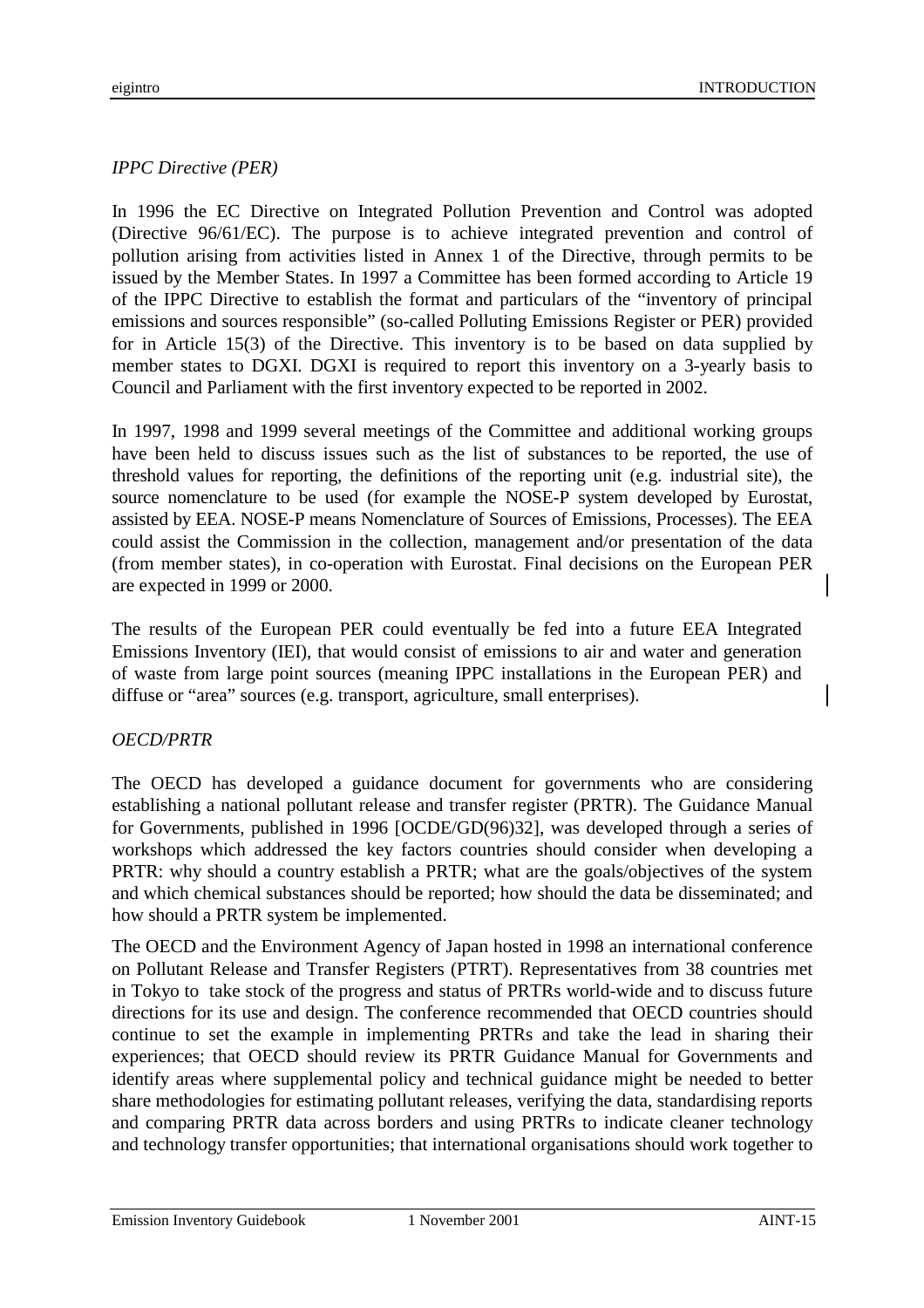identify how a PRTR could be used to monitor commitments set forth in international environmental agreements; and that all countries without PRTRs should consider the initiation of a national system.

#### **5 THE EUROPEAN ENVIRONMENT AGENCY**

The European Environment Agency was established by EC Regulation 1210/90 (updated in 1999 (Regulation 933/1999) and commenced operation in Copenhagen on 30 October 1993.

The overall objective of the Agency as specified in the Regulation is "to provide the European Community and the Member States with objective, reliable and comparable information at European level enabling them to take the requisite measures to protect the environment, to assess the results of such measures and to ensure that the public is properly informed about the state of the environment".

The geographical scope of the Agency's work is not confined to Member States of the EU; membership is open to other countries that share the concerns of the EU and member states and the objectives of the Agency. Current membership includes all 15 EU states, as well as Iceland, Liechtenstein and Norway (EEA18 countries). Furthermore EEA co-operates with Central and Eastern and other European countries.

An important product of the EEA is its regular State of the Environment report, for example the report "Europe's Environment: The Second Assessment", published in June 1998 as an update of "Europe's Environment: the Dobris Assessment" (1995) and the report "Environment in the European Union at the turn of the century" (1999).

The second Multiannual Work Programme for 1999-2003 was adopted by the Management Board of the Agency in 1999. The Regulation specifies that the Agency shall furnish information which can be directly used in the implementation of Community environmental policy and that it should give priority to a number of areas including atmospheric emissions.

As part of the first work programme the Agency in December 1994 designated five European Topic Centres to address inland waters, marine & coastal environment, air quality, nature conservation and air emissions respectively for a first 3-yearly work period, which was extended for a second 3-year period in 1998, ending by 31 December 2000.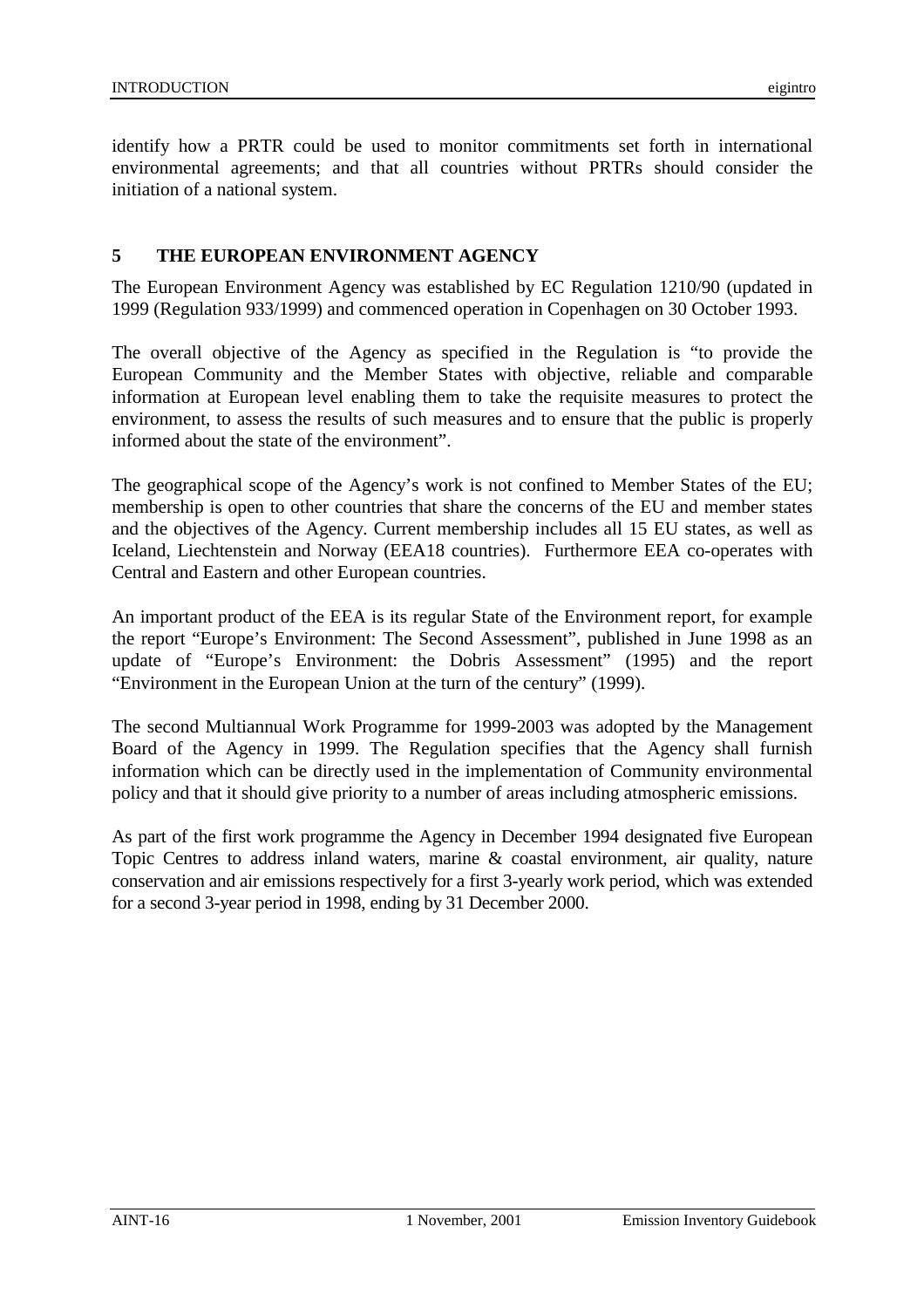The European Topic Centre on Air Emissions (ETC/AEM) is led by the Umweltbundesamt (UBA), Germany supported by a consortium of partners involving:

- Umweltbundesamt (UBA), Austria
- Centre Interprofessionel Technique de la Pollution Atmospherique (CITEPA), France
- POSEIDON, Greece and
- the European Network of Environmental Research Organisations (ENERO, which includes - NETCEN, United Kingdom RISO, Denmark ENEA, Italy TNO, Netherlands).

The ETC/AE shall support national experts of EEA countries and ensure the delivery of high quality - reliable, comparable and timely - air emissions data relevant at the European level in the context of the EEA's mandate (EEA Regulation), objectives and work programme (EEA Annual Work Programme 2000 and Multi Annual Work Programme 1999-2003). Air emissions data are in particular required by EU legislation and the various international conventions and protocols. ETC/AE also contributes to the production of the main EEA state of the environment reports, where air emission estimates are needed for assessing the environmental problems climate change, ozone depletion, acidification, tropospheric ozone, dispersion of hazardous substances and urban air quality.

The main aim of the work programme of ETC/AE is to set up an annual European air emission inventory system (CORINAIR : CORe INventory of AIR emissions), including collecting, managing, maintaining and publishing the information, based on official national inventories (national total emissions, emissions by source sector, geographically distributed emissions).

ETC/AE assists participating countries to report their national emission inventories to the various international obligations in a consistent, transparent, complete and timely way, mainly by providing software and organising regular workshops. ETC/AE also checks to a limited extent national inventories before submission by the country, but the country is always responsible for the final official submission. ETC/AE makes available to participating countries a software package (CollectER, Collect Emission Register, and ReportER, June 1998) and a manual to enable the countries to report to all the international obligations. The software system makes use of the SNAP97 source nomenclature. In addition a software package with a report and a manual to estimate national emissions from road transport was made available (COPERT2, Computer Programme for estimating Emissions from Road Transport) to participating countries end of 1997 and a revised version in mid 1999 (COPERT3). COPERT3 includes most results from the DGVII (Directorate for Transport) programmes COST 319, the Estimation of Emissions from Transport, and MEET (Methodologies to Estimate Emissions from Transport).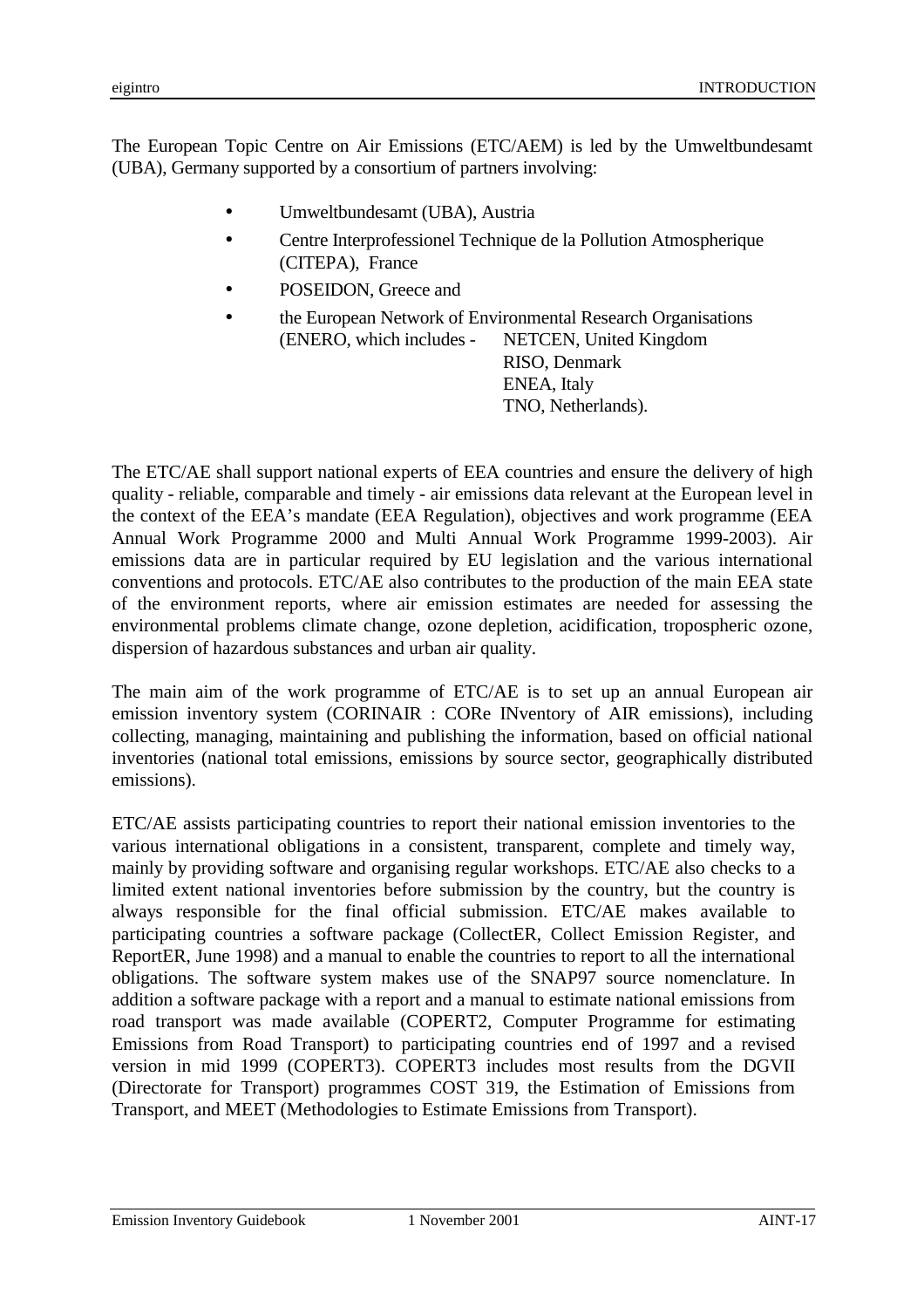Apart from the individual MS the European Community is also a Party to UNECE/CLRTAP and UNFCCC, requiring the European Community (Commission, DGXI) to report total EU15 emissions. ETC/AE is assisting the Commission in preparing these EU15 emission estimates as well as the necessary reports under the EC Monitoring Mechanism and to CLRTAP.

The ETC/AE has paid much attention the past years to reach full consistency between the CORINAIR and UNECE/CLRTAP/EMEP approach by developing jointly a emission source nomenclature SNAP97 (Selected Nomenclature for sources of Air Pollution) with CLRTAP/EMEP (the Co-operative Programme for Monitoring and Evaluation of the Long Range Transmission of Air Pollutants in Europe) and its Task Force on Emission Inventories and Projections (TFEIP). In addition the SNAP97 nomenclature has been made fully compatible with the source nomenclature used in by the IPCC (Intergovernmental Panel on Climate Change) for reporting by countries to UNFCCC. Work to further harmonise EMEP and IPCC systems continue.

Since October 1998 EEA and ETC/AE work closely together with the DGI PHARE programme, and a PHARE Topic Link on Air Emissions (PTL-AE). PTL-AE has a contract of 2 years to perform similar activities as ETC/AE in the 13 PHARE Central and Eastern European countries, as ETC/AE performs for EEA countries.

Over the period until 1999 the ETC/AE has prepared the following EEA reports:

- Review of CORINAIR 90 Proposals for Air Emissions 94, *Topic Report 6 (1996);*
- Recommendations for Revised Data System, *Topic Report 12 (1996);*
- CORINAIR 90 : Summary Report no 1 (Sectors), *Topic Report 7 (1996);*
- CORINAIR 90 : Summary Report no 2 (Sub-sectors) , *Topic Report 8 (1996);*
- CORINAIR 90 : Summary Report no 3 (Large Point Sources), *Topic Report no. 20 (1996);*
- Updated CORINAIR software and Instructions for Use (Version 1.01b), September 1996;
- Annual Summary Report 1995, *Topic Report no. 9 (1996);*
- Review study on European Urban Emission Inventories, *Topic Report no. 20 (1996);*
- CORINAIR94 inventory, *Topic Report no. 8 (1997);*
- Annual Summary Report 1996, *Topic Report no. 6 (1997);*
- Air Pollution in Europe, *EEA Environmental Monograph No. 4 (1997);*
- COPERT2 Computer Programme to Calculate Emissions from Road Transport, Methodology and Emission Factors, software User Manual, *Technical Report No. 5 and No. 6 (1997);*
- Annual Topic Update 1997, *Topic Report no. 8 (1998);*
- COPERT3, Methodology and Emission Factors, software User Manual, *final draft July 1999;*
- CollectER and ReportER software (version 1.0), Installation, User Guide, Manual, *final draft April 1999;*
- Overview of national programmes to reduce greenhouse gas emissions, *Topic Report no. 8 (1999);*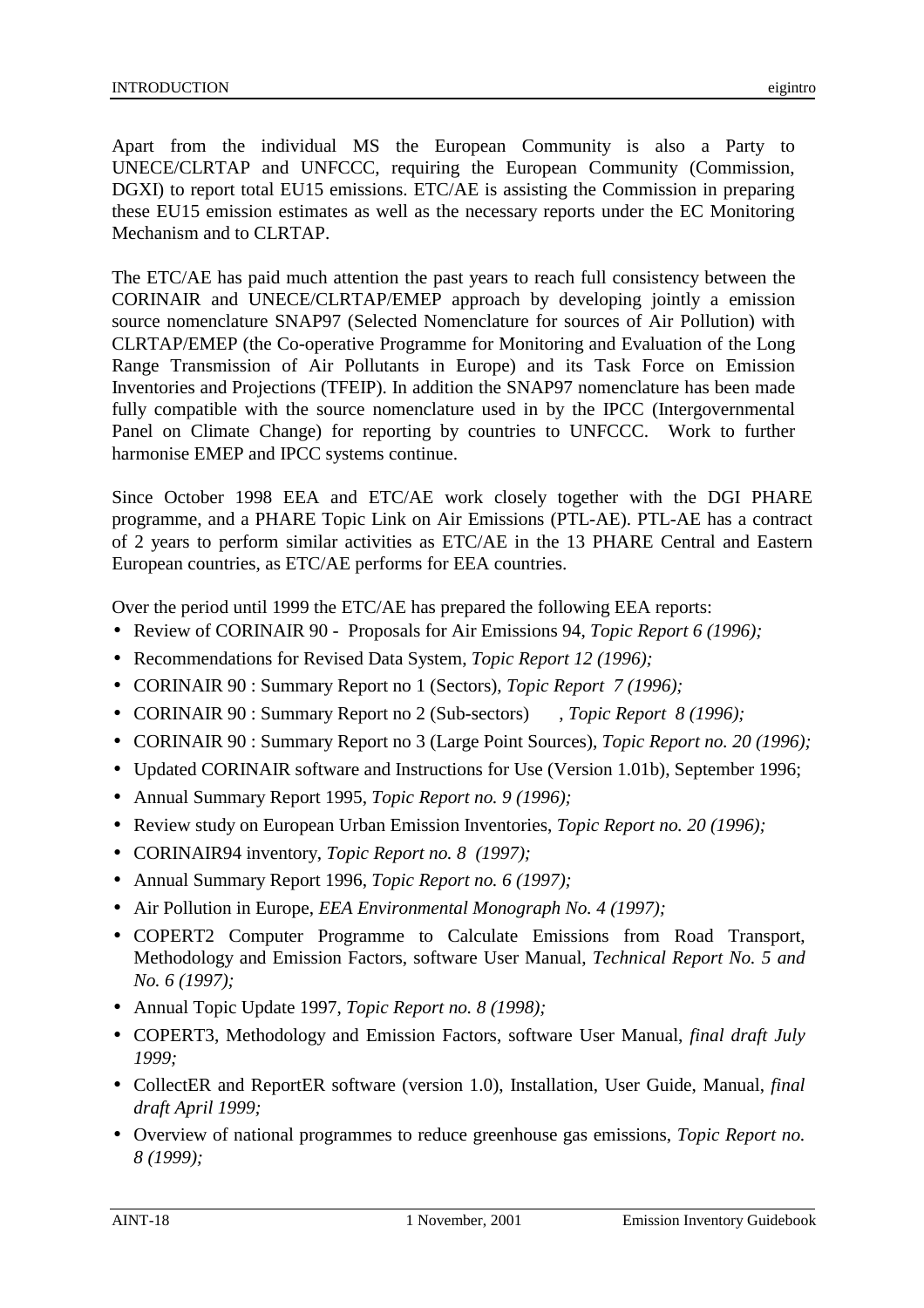• Annual European Community Greenhouse Gas Inventory 1990-1996, *Technical Report no. 19 (1999);*

In addition ETC/AE has made the results of the CORINAIR90 and CORINAIR94 emission inventories available on its web site and in addition has prepared a database with time series of aggregated emissions estimates for all EU Member States, that is available for public access on the EEA web site (EEA Data Warehouse).

See for more information the EEA and ETC/AE web sites: http://eea.eu.int http://etc-ae.eionet.eu.int/etc-ae/index.htm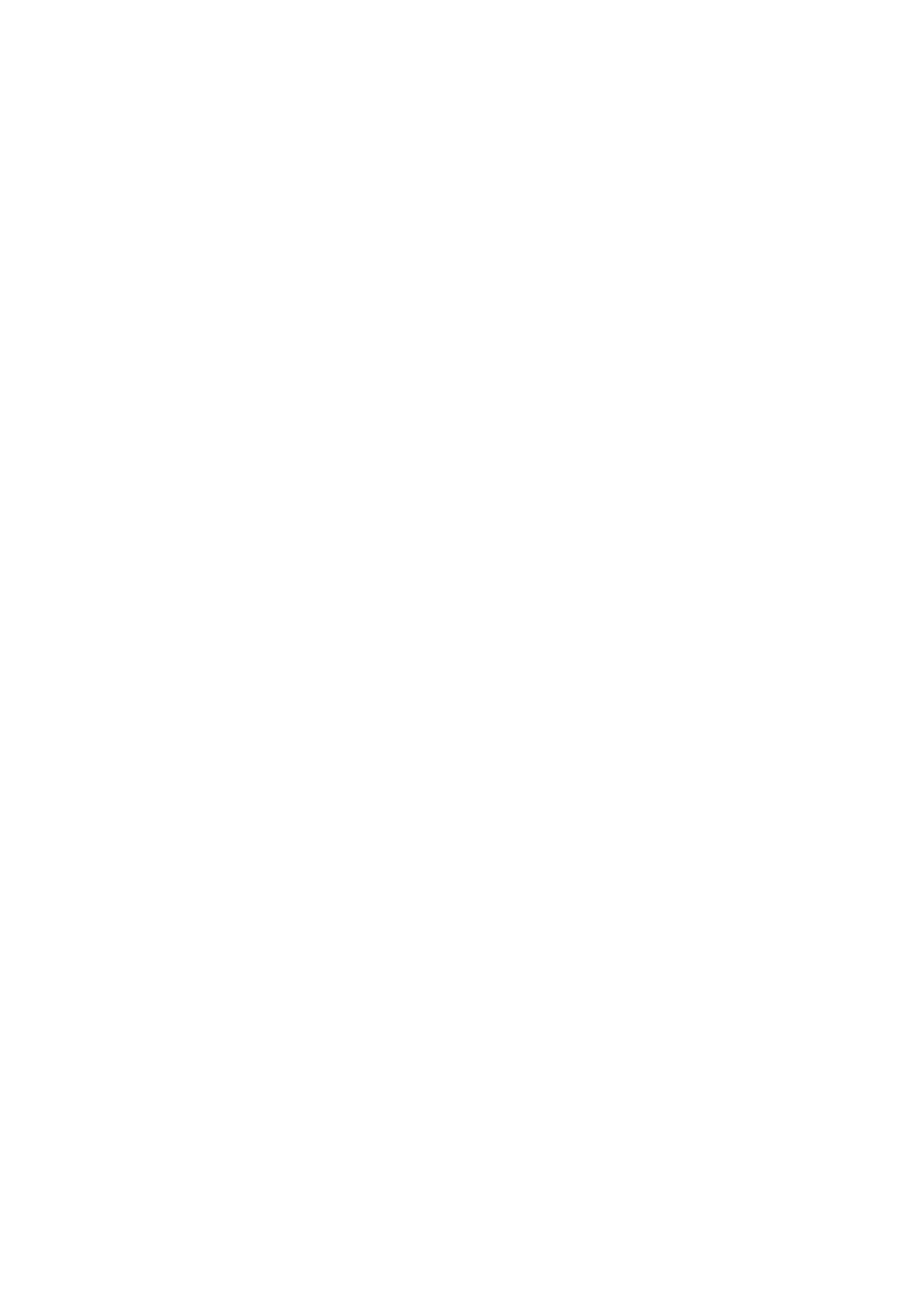#### **TASK FORCE ON EMISSION INVENTORIES AND PROJECTIONS**

The Task Force on Emission Inventories (TFEI) was initiated in 1991 following agreement by the Executive Body for the Convention on Long-Range Transboundary Air Pollution. In 1995 the Executive Body agreed that the TFEI should continue beyond June 1995 and combine with the Task Force on Emission Projections to become the Task Force on Emission Inventories and Projections (TFEIP). The TFEIP Secretariat is from late 2003 provided by Norway and is supported by the other signatories to the Convention including the European Community, through the European Commission and the European Environment Agency (EEA).

The TFEIP is designed to assist in:

- the evaluation of the emission inventory requirements of the Co-operative Programme for Monitoring and Evaluation of Air Pollutants in Europe (EMEP);
- ensuring an adequate flow of reliable information to support the work under the Convention;
- accounting for the emission data needs of other relevant bodies under the Executive Body.

The objectives of the TFEIP are therefore:

- to provide a technical forum to discuss, exchange information and harmonise emission inventories including emission factors, methodologies and guidelines;
- conduct in-depth evaluation of emission factors and methodologies in current operation and
- co-operate with other international organisations working on emission inventories with the aim of harmonising methodologies and avoiding duplication of work.

The TFEIP meets these objectives through the holding of an annual meeting, the publication of a guidebook and through the operation of a number of expert panels. The first annual meeting of the TFEI was held in London in May 1992. Subsequent annual meetings have been held in Delft, Regensberg, Oslo, Oxford, Apeldoorn, Wismar, Roskilde, Rome and Geneva, Cordoba and Warsaw. The meetings are usually sponsored by the host country.

In 1993 the TFEI agreed a specification for the EMEP/CORINAIR Emission Inventory Guidebook (the 'Guidebook'). The first edition of the Guidebook was subsequently completed in 1996 and published and distributed by the EEA (on paper, CDROM and the EEA Internet site). The second edition of the Guidebook was officially launched in 1999 and was updated to the third edition in October 2001, and is subsequently updated with new/updated chapters following acceptance by the Steering Body every September.

The TFEIP currently operates four expert panels sponsored by signatories to the Convention. Individual members of the panels are drawn from across the whole of the UNECE area. Three technical panels cover the 11 main source categories of SNAP. In addition at their 2003 meeting, the TFEIP agreed to set up an expert panel on review. The following table lists the current expert panels, the sponsors of their secretariats and the relevant SNAP categories:

Emission Inventory Guidebook 30 September 2003 AETF-1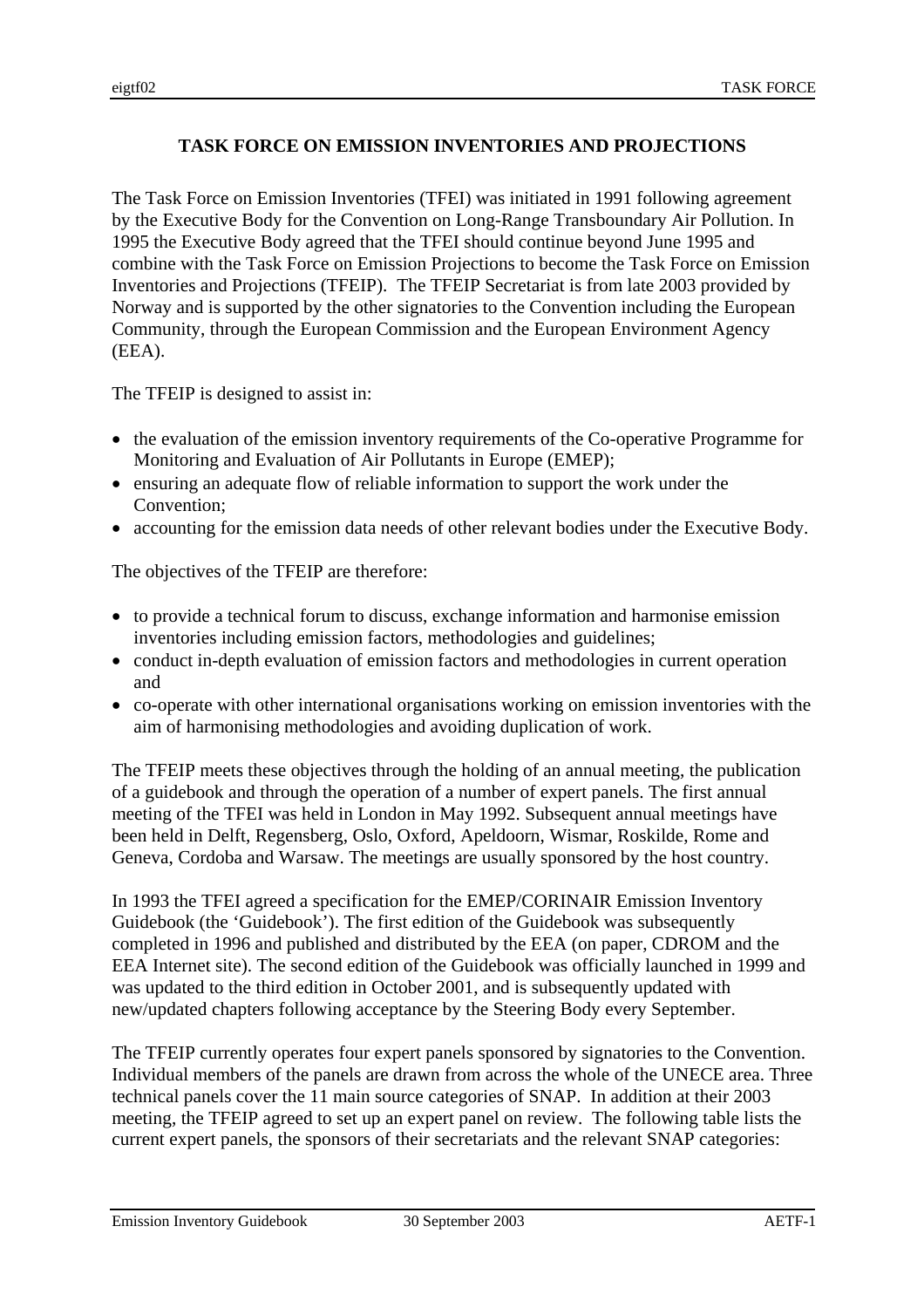| <b>TFEIP Panel</b>            | <b>Sponsors</b> | <b>SNAP Categories</b> |
|-------------------------------|-----------------|------------------------|
|                               |                 |                        |
| Combustion and Industry       | Nl, No, J.R.C.  | 1, 2, 3, 4, 5, 6, 9    |
| Transport                     | It, EEA         | 7.8                    |
| <b>Agriculture and Nature</b> | Ge, Dk          | 10, 11                 |
| Review                        | EEA, Sv         | All categories         |

#### **1 Guidebook Specification**

#### **1.1 The Purpose of the Guidebook**

The aim of the Guidebook is to provide an up-to-date comprehensive summary of emission inventory methodology for each of the pollutants and sources to be quantified.

The Guidebook is systematically organised and will be maintained as the reference document for emission inventory methodology. It provides guidance on methodology that could be adopted/followed without making or suggesting that such adoption is mandatory. The methodology can be used for national, regional and local emission inventories.

#### **1.2 The Structure of the Guidebook**

The Guidebook is structured in Chapters with each chapter presenting information to a common format. The common format for each chapter will be a key feature of the Guidebook, designed to ensure that users (familiar or unfamiliar with the technical details of the area covered by each section) can readily locate and understand the essential aspects of the area covered.

Emission inventory nomenclature and hence the Guidebook will develop over time. The Third edition of the Guidebook addresses the source sector split and activity list given by SNAP97 (see CONTENTS) and the new Nomenclature For Reporting (NFR). The relationship between SNAP97, NFR and the IPCC96 formats is included in the CONTENTS list.

The EEA is also supporting development of a general environmental thesaurus, including surveys of nomenclatures used (or to be used) in different media and sectors, in order to obtain sets of common standard terms. Development of the Guidebook will need to be co-ordinated with this activity to help ensure harmonisation.

Each chapter of the Guidebook covers a homogeneous Source Sector, Sub-sector, Activity or Group of Activities as listed in SNAP97. For example, a Section might cover Sector 2 (Commercial, institutional and residential combustion) or Sub-sector 4.4 (Processes in inorganic chemical industries) or Activity 9.2.1 (Incineration of domestic or municipal wastes) or 3.3.1 (Combustion Plant >=300MW).

Each chapter should be as self-contained as possible. It should provide, in most cases, the main reference point for information and guidance on the essential requirements for compiling the emission estimates for the emission source covered. In some cases, the text will direct the user to supplementary documents and other relevant data sources that will help completion of this compilation.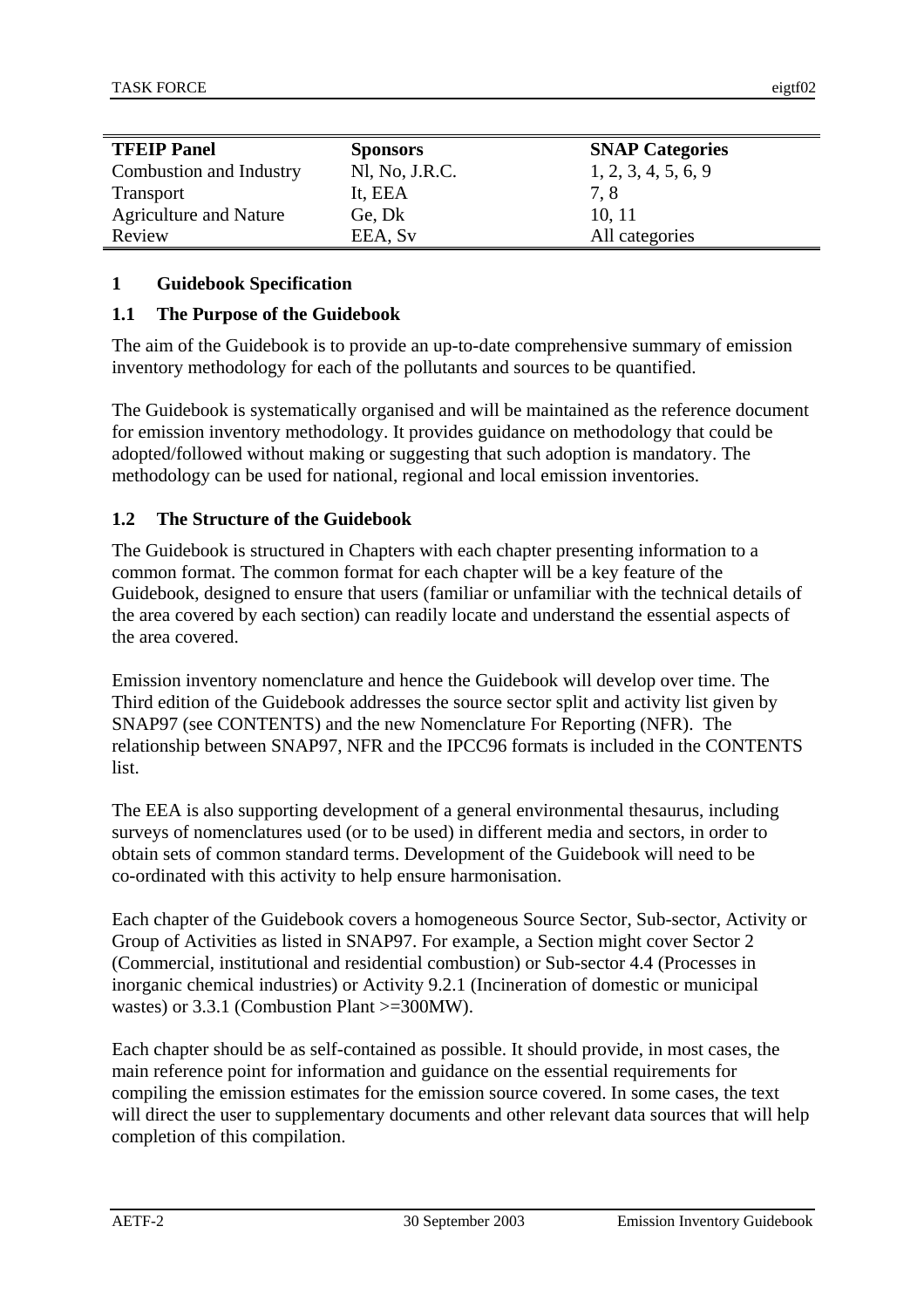An example of a supplementary document would be the 'COPERT 3' User Manual and computer program, which would need to be used in conjunction with the Guidebook to work up the required inventory for mobile emissions. Examples of other relevant data sources could be reports or on-line databases with information on Best Available Technology and/or emission factors used elsewhere (for example the IPCC 1996 Revised Guidelines for National Greenhouse Gas Inventories and subsequent IPCC documents on good practice and the US EPA's Air CHIEF system).

#### **1.3 The Development of the Guidebook**

The Guidebook will be developed via a procedure to track additions and updates, their source and dates of occurrence. A document to track these changes will be produced and kept up-todate on the EEA web site (http://reports.eea.eu.int/EMEPCORINAIR3/en/).

Updated versions of the Guidebook are only available through the Internet. The most recent draft chapters, prepared by expert panels between meetings of the TFEIP, will be circulated to relevant Expert Panel members for review. The final official version, which has to be approved by the TFEIP at its annual meeting and the subsequent Steering Body meeting of CLRTAP/EMEP, will be made available on the EEA Internet (web) site annually.

#### **2 Guidebook Format**

Subject to further development by the TFEIP, the common format for each Chapter is as follows (small changes have been introduced since the structure was agreed at the meeting of the Task Force held in Delft in May 1993):

|                                                                 | <b>SNAP SECTOR, SUB-SECTOR OR</b><br><b>ACTIVITY CODE(S)</b> |                                                                                                                                                                                                                                                                                                                                                                                                                                                                                                                                                                |
|-----------------------------------------------------------------|--------------------------------------------------------------|----------------------------------------------------------------------------------------------------------------------------------------------------------------------------------------------------------------------------------------------------------------------------------------------------------------------------------------------------------------------------------------------------------------------------------------------------------------------------------------------------------------------------------------------------------------|
| <b>SOURCE SECTOR, SUB-SECTOR OR</b><br><b>ACTIVITY TITLE(S)</b> |                                                              |                                                                                                                                                                                                                                                                                                                                                                                                                                                                                                                                                                |
|                                                                 | <b>NOSE CODE(S)</b>                                          |                                                                                                                                                                                                                                                                                                                                                                                                                                                                                                                                                                |
|                                                                 | <b>NFR CODE(S)</b>                                           |                                                                                                                                                                                                                                                                                                                                                                                                                                                                                                                                                                |
| 1.                                                              | <b>Activities included</b>                                   | Provides for chapters covering a source sector, sub-sector<br>or parts thereof, codes and names for each of the<br>activities covered within this chapter. Notes any related<br>emission sources not included in the chapter.                                                                                                                                                                                                                                                                                                                                  |
|                                                                 | <b>Contribution to total emission</b>                        | Provides tables summarising current state of knowledge<br>on (a selection of) national and multi-national<br>(CORINAIR, EMEP, OECD, UNFCCC) data on weight<br>and percent contributions to total emissions for each<br>relevant pollutant.<br>Sectors and sub-sectors producing more than one percent<br>of total emissions of any pollutant should be<br>disaggregated as far as practicable within these tables to<br>show contributions from the main sub-sectors and/or<br>activities producing at least one percent of the most<br>significant pollutant. |
| 3.                                                              | <b>General</b>                                               |                                                                                                                                                                                                                                                                                                                                                                                                                                                                                                                                                                |
|                                                                 | 3.1 Description                                              | Provides a general introduction to explain what the<br>section covers. Use ISIC, NACE, PRODCOM (or other)                                                                                                                                                                                                                                                                                                                                                                                                                                                      |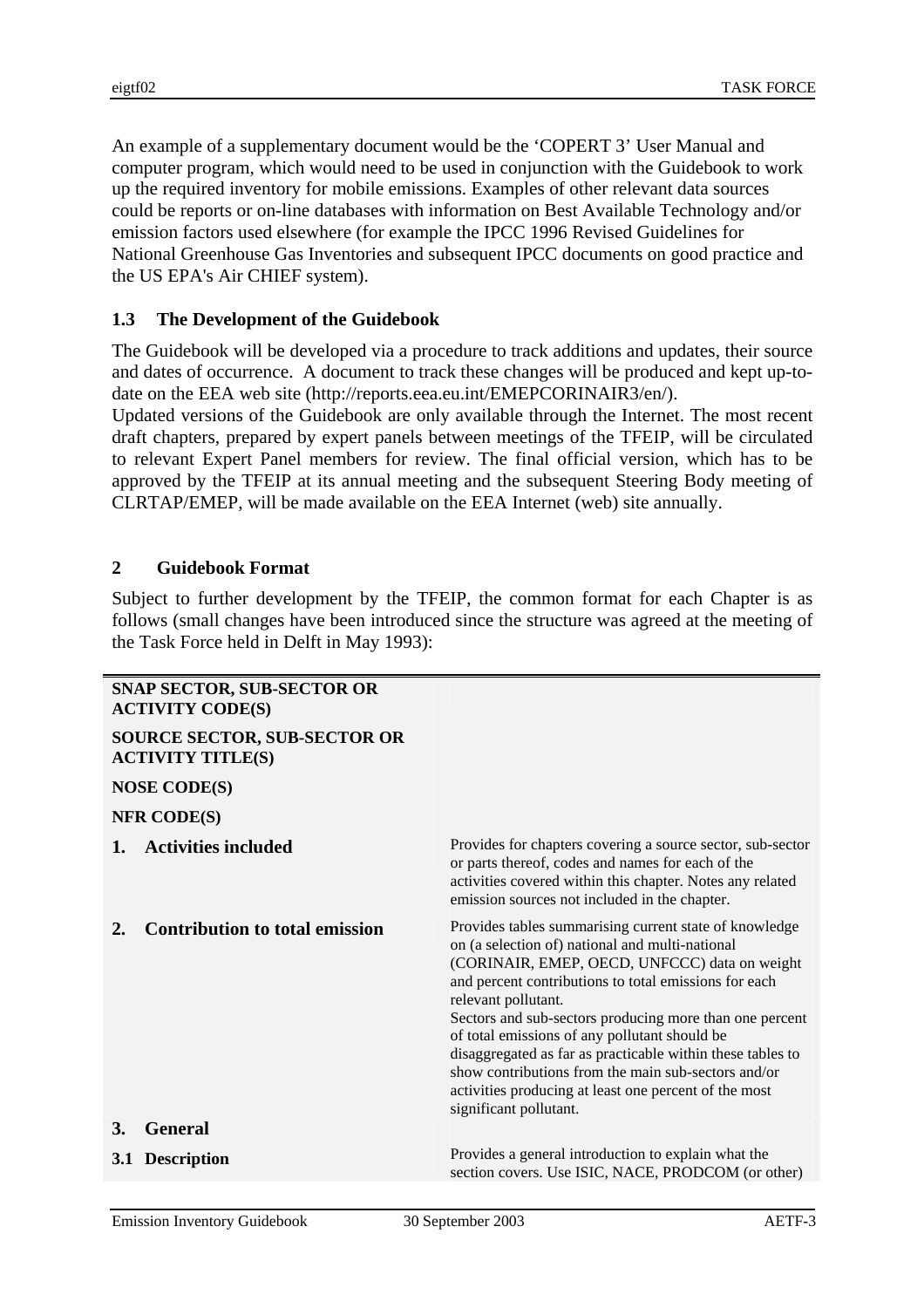|    |                                                          | codes and definitions where these can help in the<br>definition of the activities covered.                                                                                                                                                                                                                                                                                                                   |
|----|----------------------------------------------------------|--------------------------------------------------------------------------------------------------------------------------------------------------------------------------------------------------------------------------------------------------------------------------------------------------------------------------------------------------------------------------------------------------------------|
|    | 3.2 Definitions                                          | Provides definitions of important terms.                                                                                                                                                                                                                                                                                                                                                                     |
|    | 3.3 Techniques                                           | Describes the relevant techniques/technologies (reference<br>may be given to additional sources of information).                                                                                                                                                                                                                                                                                             |
|    | 3.4 Emissions                                            | Presents the relevant pollutants and describes where and<br>how they are emitted.                                                                                                                                                                                                                                                                                                                            |
|    | 3.5 Controls                                             | Describes the controls/abatement techniques available,<br>how these have been introduced over time and their<br>effects on emissions.                                                                                                                                                                                                                                                                        |
|    |                                                          | Each of the above should include reference to the source<br>of the definitions of terms and classification.                                                                                                                                                                                                                                                                                                  |
| 4. | <b>Simpler methodology</b>                               | The purpose of the simpler methodology is to enable<br>users to determine whether emissions from this activity<br>are significant.                                                                                                                                                                                                                                                                           |
|    |                                                          | Describes the minimum acceptable approach for<br>quantifying emission from this source. The rationale for<br>the approach should be presented and should have been<br>confirmed as acceptable by several experts (some of<br>whom will use this approach and some a more advanced<br>approach). Appropriate base statistics and emission<br>factors to be used should be clearly specified and<br>explained. |
| 5. | <b>Detailed methodology</b>                              | The detailed methodology should be used for those<br>sources that have been identified as significant. It<br>describes the methodology, the benefits in terms of detail,<br>improved accuracy and precision etc. and how it relates<br>to the simpler approach. (In some case the simpler and<br>detailed methodology may be the same).                                                                      |
| 6. | <b>Relevant activity statistics</b>                      | Provides lists and possible sources of statistics/data on<br>activities relevant to the estimation of emissions.<br>Example activities are fuel consumption, traffic,<br>industrial consumption/output and example data sources<br>are national statistics offices, Eurostat, UNECE, OECD,<br>IEA.                                                                                                           |
| 7. | Point source criteria                                    | Lists the current criteria to be used to split sources into<br>point and area/line sources.                                                                                                                                                                                                                                                                                                                  |
| 8. | <b>Emission factors, quality codes and</b><br>references | Provides tables of emission factors for each pollutant,<br>medium, technique, activity and fuel covered with<br>associated quality codes and references (to the literature<br>sources of the emission factors). Where appropriate and<br>available, uncontrolled techniques should be given first<br>and the temporal development of emissions/abatement<br>should be included.                              |
| 9. | <b>Species profiles</b>                                  | Provides available information on species profiles, for<br>example NO <sub>x</sub> and VOC <sub>s</sub> , with associated quality codes<br>8A-E) and references, as for emission factors above.                                                                                                                                                                                                              |
|    | 10. Uncertainty estimates                                | Provides current estimates in the uncertainties of base<br>statistics, emission factors, disaggregation factors and<br>emission estimates as percentages and/or quality codes                                                                                                                                                                                                                                |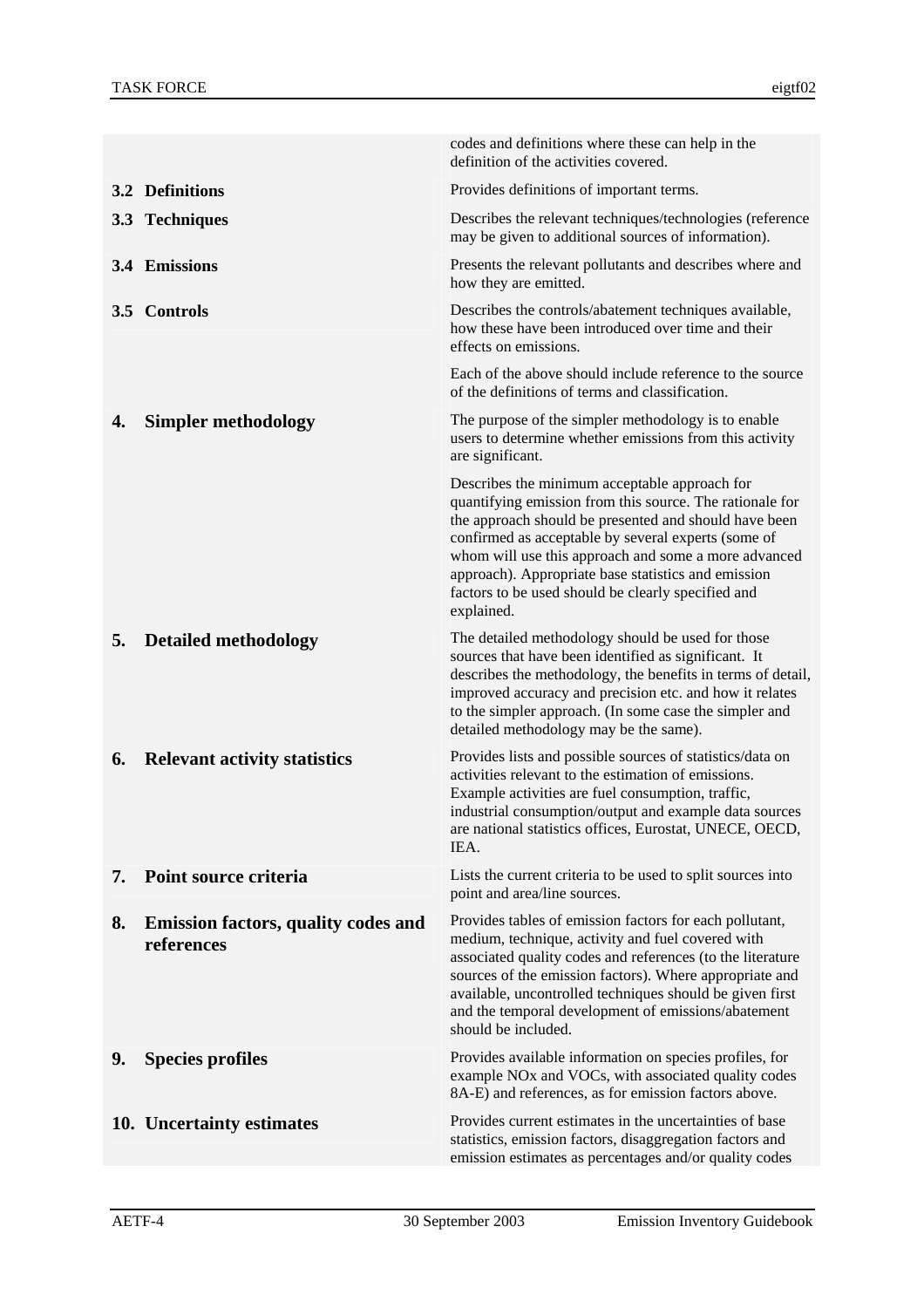|                                                                                 | $(A-E).$                                                                                                                                                                                                                                                                       |
|---------------------------------------------------------------------------------|--------------------------------------------------------------------------------------------------------------------------------------------------------------------------------------------------------------------------------------------------------------------------------|
| 11. Weakest aspects/priority areas for<br>improvement in current<br>methodology | Provides a summary of these aspects with<br>suggestions/proposals on how they can be addressed or<br>on how they are being addressed.                                                                                                                                          |
| 12. Spatial disaggregation criteria for<br>area sources                         | Provides recommendations for activity or surrogate<br>statistics to be used for spatial disaggregation.                                                                                                                                                                        |
| 13. Temporal disaggregation criteria                                            | Provides a summary of what is known or what needs to<br>be considered to disaggregate annual totals to shorter<br>time periods.                                                                                                                                                |
| <b>14. Additional comments</b>                                                  | Any comments not mentioned elsewhere, which may<br>assist the estimation of emissions from this activity.                                                                                                                                                                      |
| 15. Supplementary documents                                                     | Provides a summary of documents which are to be used<br>in conjunction with the Guidebook and which provide<br>supplementary information necessary for completion of<br>this part of the inventory, for example COPERT manuals.                                                |
| 16. Verification procedures                                                     | Describes verification procedures relevant to this section<br>and who should apply them (national expert, central<br>team, statistical office etc.). The Verification Export<br>Panel will provide advice/examples to the other Panel<br>Leaders to help develop this section. |
| 17. References                                                                  | Provides list of references quoted within this section.                                                                                                                                                                                                                        |
| 18. Bibliography                                                                | Provides a list of other relevant literature which is not<br>referred to but which might be useful for extra<br>background reading should further information be<br>required.                                                                                                  |
| 19. Release version, date and source                                            | Includes the chapter release version number, date of<br>preparation or revision, list of author(s) plus<br>people/organisations responsible for further updates.                                                                                                               |
| 20. Point of Enquiry                                                            | A current contact point for questions on the chapter.                                                                                                                                                                                                                          |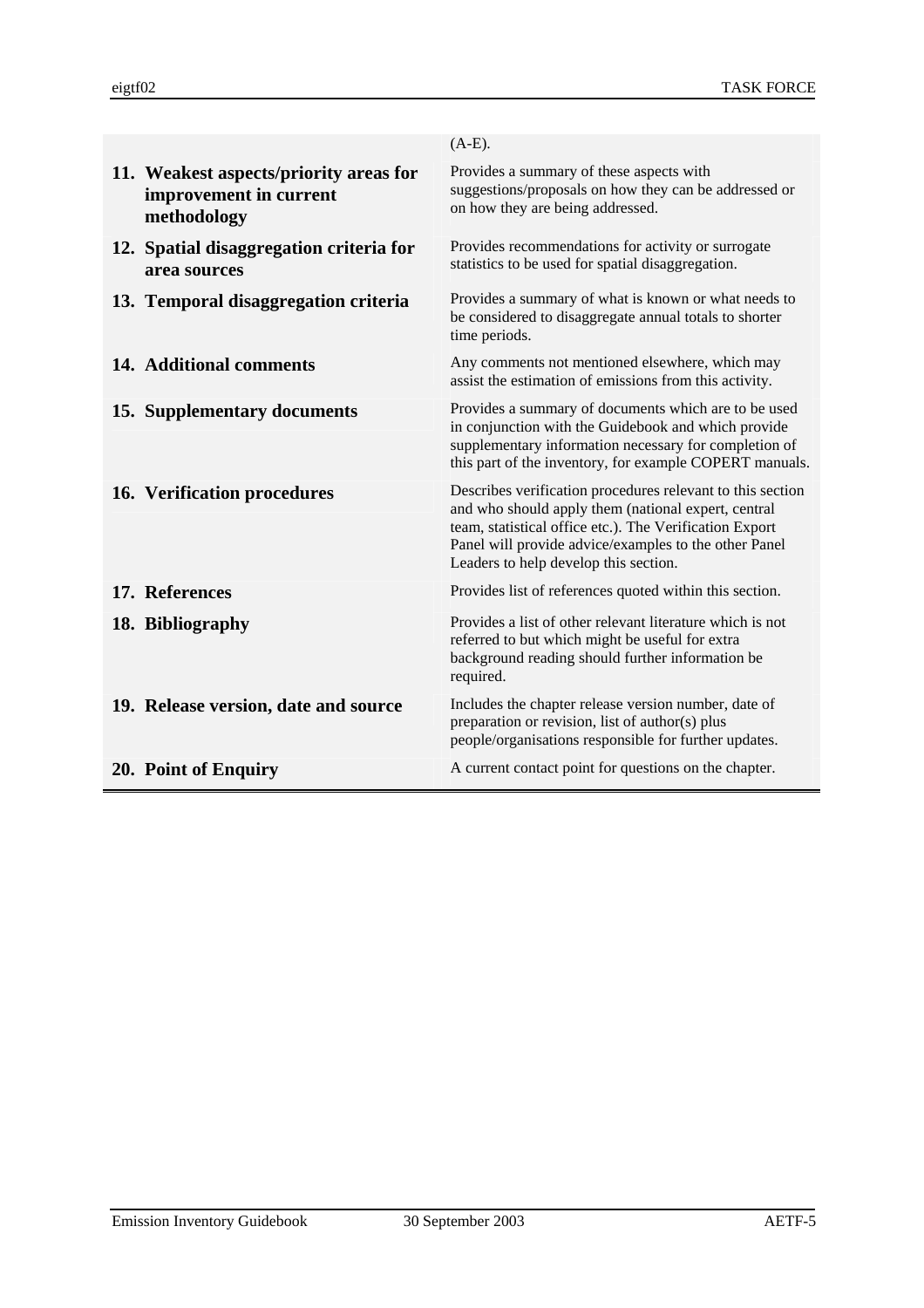#### **3 Tasks for the Expert Panels**

The current Expert Panels set up by the TFEIP are:

- Combustion and Industry Panel
- Transport
- Agriculture and Nature
- Review

The first three 'technical' panel leaders, with support from other members of the panel and from the review panel, will:

- a) Collect/review available information on activities and inventory methodology (emission estimates, emission factors, activity statistics etc.) allocated to the panel; this should include national and international methodologies for emission inventories using both emission factor and plant specific.
- b) consider the significance of each of these activities in terms of their contribution to emissions, the scope to sub-divide activities and the case for adding related activities (not included specifically in the latest nomenclature;
- c) prioritise the order in which activities will be addressed for inclusion in the Guidebook;
- d) consider the scope for simplifying the methodologies to be recommended so that they can be adopted by the widest range of countries yet maintain a reasonable level of accuracy. There is no point in recommending a methodology which requires detail beyond the available information or is beyond the financial resources of most countries or the timescales of the inventory programme;
- e) prepare text, tables, figures etc. to the required format in priority order;
- f) circulate draft text etc. for review, correction, amendment by the rest of the panel;
- g) submit agreed text etc. to publisher or to lead panel;
- h) continue to collect data on activities already submitted in item 6 for later updates;
- i) liaise with lead/supporting panel leader as necessary;
- j) liaise with/participate in the Review expert panel;
- k) attend Co-ordination Group Meetings are required;
- l) make proposals for further research/study to improve the methodology.

The work plan of the newly formed expert panel on review has yet to be formalised.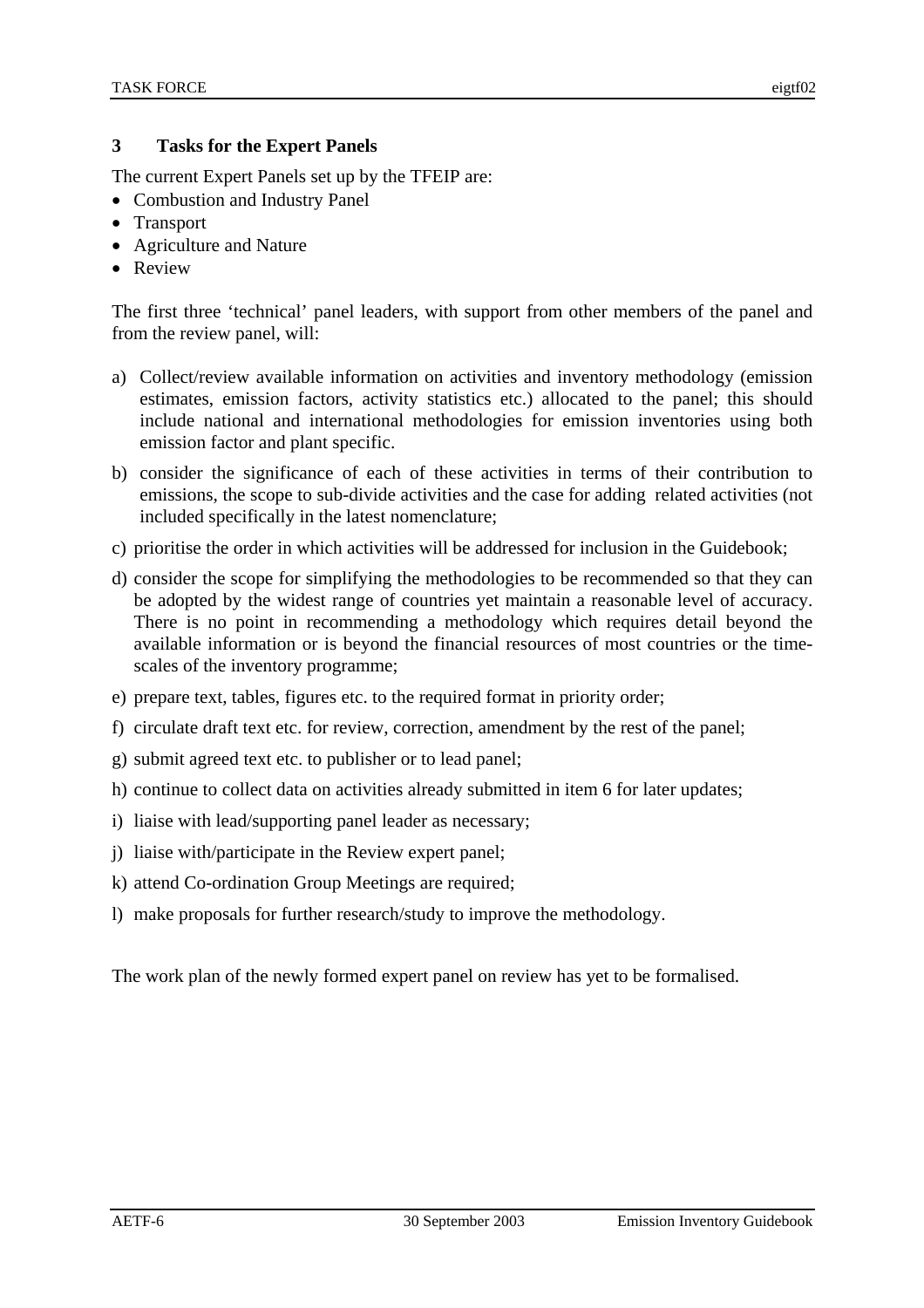#### **GLOSSARY**

**CORINAIR** - CORe INventory of AIR emissions. CORINAIR is a project performed since 1995 by the European Topic Centre on Air Emissions under contract to the European Environment Agency. The aim is to collect, maintain, manage and publish information on emissions into the air, by means of a European air emission inventory and database system. This concerns air emissions from all sources relevant to the environmental problems of climate change, acidification, eutrophication, tropospheric ozone, air quality and dispersion of hazardous substances. Before 1995 the CORINAIR project was developed under the CORINE programme of the EU (CO-oRdination d'INformation Environnementale, a programme established by Council Decision 85/338/EEC). The geographical scope of the current CORINAIR project is the 15 EU Member States, Iceland, Liechtenstein, Norway, Bulgaria, Cyprus, Latvia, Malta, Slovenia and the Slovak Republic (EEA24 countries) and the remaining severn candidates for EU membership - the Czech Republic, Estonia, Hungary, Lithuania, Poland, Romania and Turkey. For more information see: http://etcae.eionet.eu.int/etc-ae/index.htm

DG Environment - Directorate-General Environment of the European Commission, responsible for European Community policies for the environment, nuclear safety and civil protection. Its actions are carried out within the strategy defined in 1992 by the European Community Fifth Programme of Policy and Action in Relation to the Environment and Sustainable Development 'Towards Sustainability'. DG Environment is based in Brussels and Luxembourg. For more information see:

http://europa.eu.int/comm/environment/index\_en.htm

**DGXI** - Directorate-General XI of the European Commission, now called Directorate-General Environment. See DG Environment.

**EEA** - European Environment Agency was established by the European Union (EU) in 1993 with the objective to provide the Community and the Member States with objective, reliable and comparable information at the European level, enabling its member states to take the requisite measures to protect their environment, to assess the result of such measures and to ensure that the public is properly informed about the state of the environment. The EEA's mandate is defined by Council Regulation (EEC) No. 1210/90, updated in 1999 (Regulation 933/1999).

The geographical scope of the Agency's work is not confined to Member States of the EU; membership is open to other countries that share the concerns of the EU and member states and the objectives of the Agency. Current membership includes all 15 EU states, as well as Iceland, Liechtenstein, Norway, Bulgaria, Cyprus, Latvia, Malta, Slovenia and the Slovak Republic (EEA24 countries). The EEA co-operates with Central and Eastern and other European countries and the remaining seven candidates for EU membership — the Czech Republic, Estonia, Hungary, Lithuania, Poland, Romania and Turkey - will become members of the Agency once they, too, ratify their EEA membership agreements. It is anticipated that they will do so in the near future, taking the Agency's membership to a total of 31 countries. For more information see: http://www.eea.eu.int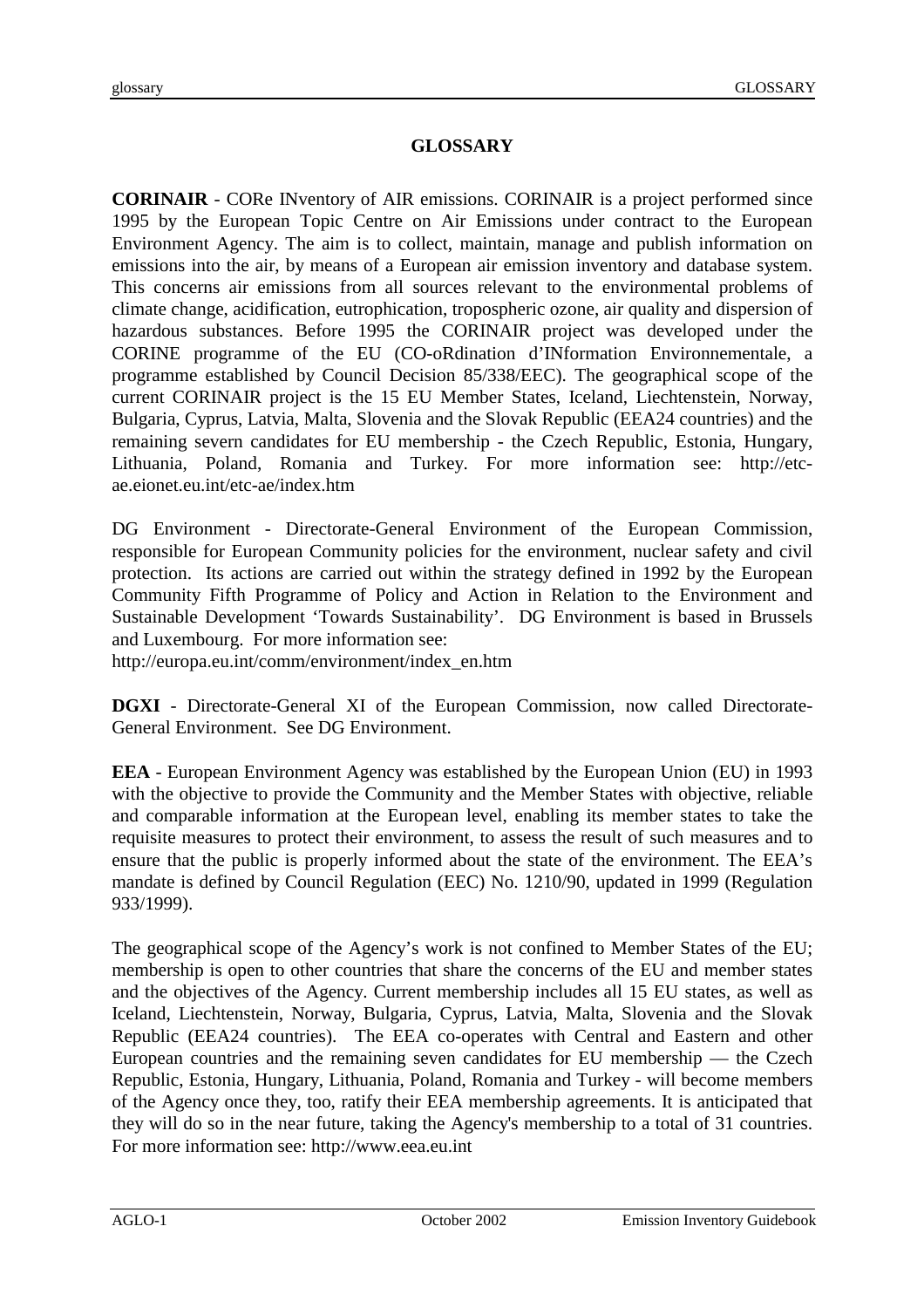**EMEP** - the Co-operative programme for monitoring and evaluation of the long range transmission of air pollutants in Europe, linked to the Convention on Long-range Transboundary Air Pollution (see LRTAP). The main objective of the EMEP programme is to regularly provide Governments and subsidiary bodies under the LRTAP Convention with qualified scientific information to support the development and further evaluation of the international protocols on emission reductions negotiated within the Convention (LRTAP).

EMEP has three main components:

- collection of emission data for  $SO_x$ ,  $NO_x$ , NMVOCs,  $CH_4$ , NH<sub>3</sub> and CO;
- measurement of air and precipitation quality;
- modelling of atmospheric dispersion.

At present, over 200 monitoring stations in 35 ECE countries participate in the programme. The work of EMEP is co-ordinated and approved by a Steering Body, which reports to the Executive Body of the Convention (LRTAP). In 1991 the Executive Body also established a Task Force on Emission Inventories (TFEI), to review present emission inventories and reporting procedures for the purpose of further improvement and harmonisation. See TFEI. For more information see http://www.emep.int/index.html

**ENERO** - the European Network of Environmental Research Organisations, which includes: NETCEN (UK), Risø (Denmark), ENEA (Italy), TNO (Netherlands).

**ETC** - European Topic Centre, an organisation appointed by the EEA for executing tasks on specific topics, including collecting, maintaining, managing and publishing data, analysing data and trends and assessing linkages with other information through integrated environmental assessment. For more information see: http://www.eionet.eu.int/

**EU** - the European Union, currently comprising of 15 Member States, namely Austria, Belgium, Denmark, Finland, France, Germany, Greece, Ireland, Italy, Luxembourg, The Netherlands, Portugal, Spain, Sweden and the United Kingdom. For more information see: http://www.europa.eu.int/

**Eurostat** - the 'Statistical Office of the European Communities', whose mission is to provide the European Union with a high-quality statistical information service. Eurostat uses uniform rules to collect all statistical data from the National Statistical Institutes of each of the 15 Member States of the European Union. For more information see: http://europa.eu.int/comm/eurostat/

**IEA** - the International Energy Agency, based in Paris, is an autonomous agency linked with the Organisation for Economic Co-operation and Development (OECD).

The IEA Secretariat collects and analyses energy data, assesses Member countries' domestic energy policies and programmes, makes projections based on differing scenarios and prepares studies and recommendations on specialised energy topics. For more information see: http://www.iea.org/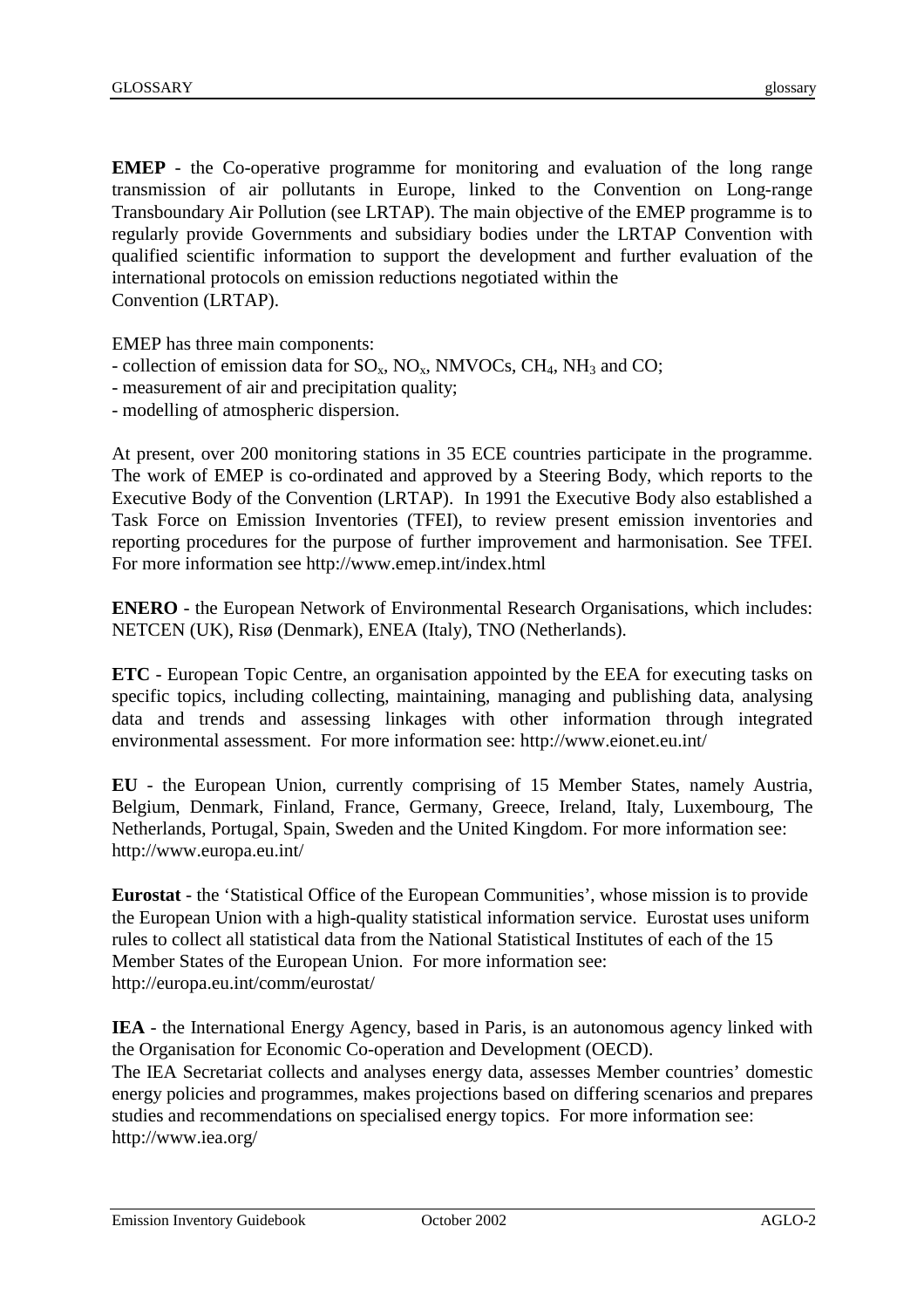**IPCC** - the Intergovernmental Panel on Climate Change, which was established in 1988 by the World Meteorological Organisation (WMO) and the United Nations Environment Programme (UNEP) to assess the available scientific, technical, and socio-economic information in the field of climate change.

The IPCC is organised into three working groups, the tasks of which are broadly:

Working group I: assesses scientific information on climate change;

Working group II: assesses environmental and socio-economic impacts of climate change;

Working group III: formulates response strategies in economic and social dimensions.

The IPCC released its Second Assessment Report in 1995 and continues to produce Technical Papers and develop methodologies (e.g. national greenhouse gas inventories) for use by Parties to the Climate Change Convention. The Third Assessment Report will be completed in the year 2000. For more information see: http://www.ipcc.ch/

**LRTAP Convention** - Long Range Transboundary Air Pollution - is the observed effect that air pollutants can travel several thousand kilometres before deposition and damage occurs (acidification, eutrophication, tropospheric ozone and dispersion of hazardous substances). To address this problem, the UN ECE Convention on Long Range Transboundary Air Pollution was signed in Geneva in 1979 and entered into force in 1983.

The Convention was the first internationally legally binding instrument to deal with problems of air pollution on a broad regional basis.

Since its entry into force in 1983 the Convention has been extended by eight protocols:

- <sup>−</sup> the 1984 (Geneva) Protocol on Long-term Financing of the Co-operative Programme for Monitoring and Evaluation of the Long-range Transmission of Air Pollutants in Europe (EMEP);
- <sup>−</sup> the 1985 (Helsinki) Protocol on the Reduction of Sulphur Emissions or their Transboundary Fluxes by at least 30 per cent;
- <sup>−</sup> the 1988 (Sofia) Protocol concerning the Control of Nitrogen Oxides or their Transboundary Fluxes;
- <sup>−</sup> the 1991 (Geneva) Protocol concerning the Control of Emissions of Volatile Organic Compounds or their Transboundary Fluxes;
- <sup>−</sup> the 1994 (Oslo) Protocol on Further Reduction of Sulphur Emissions;
- the 1998 (Aarhus) Protocol on Heavy Metals;
- <sup>−</sup> the 1998 (Aarhus) Protocol on Persistent Organic Pollutants (POPs);
- <sup>−</sup> the 1999 (Gothenburg) Protocol to abate Acidification, Eutrophication and Ground-level Ozone.

Besides laying down the general principles of international co-operation for air pollution abatement, the Convention set up an institutional framework associating research and policy. The Executive Body's annual report sets out its work plan and its tentative calendar of meetings. For more information see:

http://www.unece.org/env/lrtap/welcome.html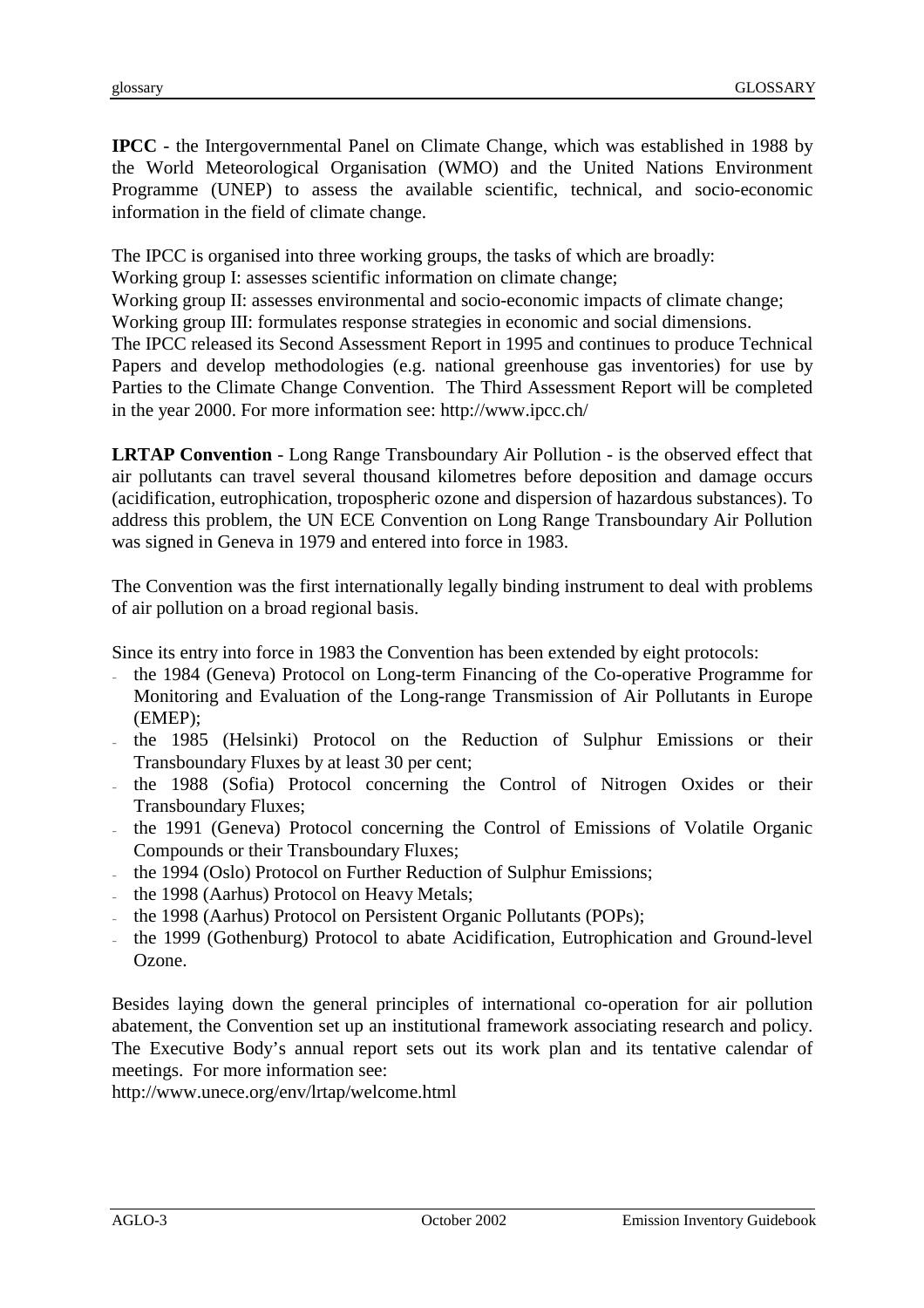**MAP** - control of Major Air Pollutants project, designed by the OECD to assess pollution by large scale photochemical oxidant episodes in Western Europe and evaluate the impact of various emission control strategies for such episodes.

The MAP emission inventory covered the following pollutants:  $SO_2$ , NOx, and VOCs, including natural emissions.

The Project started in 1983 and the report on the work was published in 1990.

**NFR** – Nomenclature For Reporting –is a classification system developed by the UN/ECE TFEIP for the Reporting Guidelines described in eb.air.ge.1.2002.7.pdf

**NOSE** – Nomenclature of Sources of Emissions – the NOSE system has been developed by Eurostat to facilitate the description of emission sources in relation both to NACE Revision 1 branches and also to technical process characteristics, using the NOSE process list (NOSE-P) which has evolved from the CORINAIR SNAP94 nomenclature. Eurostat published the first version of the NOSE manual as a basis for testing of the NOSE system.

**OECD** - the Organisation for Economic Co-operation and Development, established in 1961, to provide governments of member countries with a forum in which to discuss, develop and perfect economic and social policy. There are currently 29 member countries. Through OECD they compare experiences, seek answers to common problems and work to co-ordinate domestic and international policies that increasingly in today's globalised world must form a web of even practice across nations.

Such exchanges may either lead to formal agreements, or, more often, they make for better informed work within individual governments and clarify the impact of national policies on the international community.

Over time, the OECD's focus has broadened to include extensive contacts with non-member economies, for example in the former Soviet Union. These contacts aim to further economic integration by making OECD's experience available to others and enabling the OECD to profit from the insights and perspectives of non-members. For more information see: http://www.oecd.org/

**PRTR** - Pollution Release and Transfer Register - an environmental database or inventory of potentially harmful releases to air, water and soil as well as wastes transported off site for treatment and disposal.

Facilities releasing one or more of the substances report periodically as to what they release, how much and to which environmental media. Data are then made available to interested parties. In addition to collecting data for PRTRs from stationary sources, some PRTRs are designed to include estimates of releases from diffuse sources such as agricultural and transport activities based on other data elements (e.g. number of automobiles).

The development and implementation of a PRTR system adapted to national needs represent a means for governments to track the generation, release and the fate of various pollutants

Emission Inventory Guidebook October 2002 AGLO-4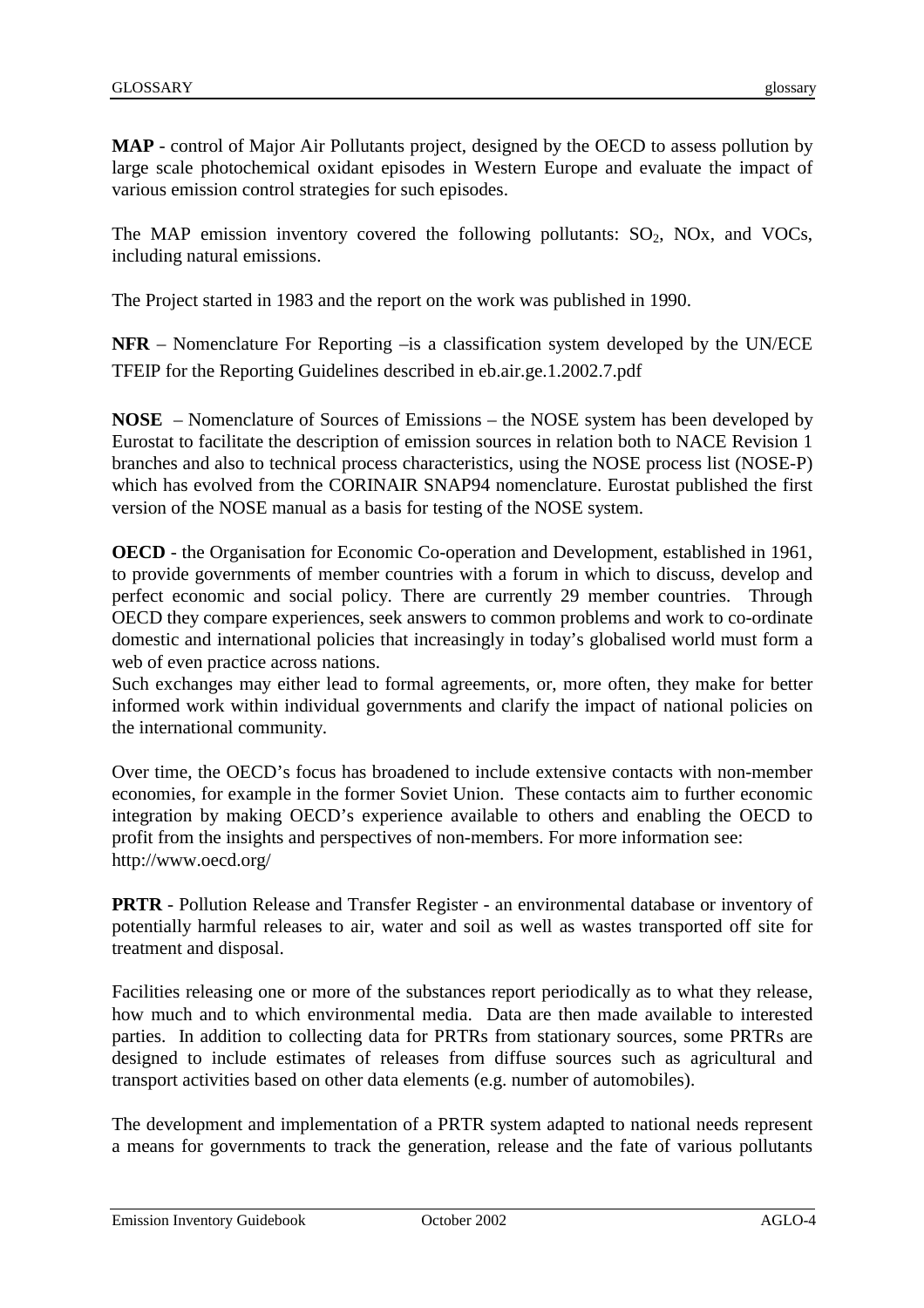over time. A PRTR can be an important tool in the total environment policy of a government, providing otherwise difficult to obtain information about the pollution burden, encouraging reporters to reduce pollution, and engendering broad public support for government environmental policies.

In 1996 the OECD published the 'Guidance Manual for Governments' [OCDE/GD(96)32], which addresses the key factors countries should consider when developing a PRTR. For more information see: http://www.oecd.org//ehs/prtr/index.htm

**SNAP** - Selected Nomenclature for sources of Air Pollution - developed as part of the CORINAIR project for distinguishing emission source sectors, sub-sectors and activities.

**TFEI** - the Task Force on Emission Inventories which was established in 1991, following agreement by the Executive Body for the Convention on Long-Range Transboundary Air Pollution (LRTAP), to support the work of EMEP. It is sponsored by Members of the United Nations Economic Commission for Europe (UN ECE). In 1995 it was merged with the Task Force on Emission Projections to become the Task Force on Emission Inventories and Projections (TFEIP).

For more information on the TFEI, see the previous chapter (AETF).

#### **TFEIP** – see TFEI

**TRI** - the Toxic Release Inventory - of the US EPA provides the first comprehensive overview of toxic chemical pollution from manufacturing facilities in the United States. For more information see: http://www.epa.gov/tri/

**UN ECE** - the United Nations Economic Commission for Europe is the forum at which the countries of North America, western, central and eastern Europe and central Asia come together to forge the tools of their economic co-operation. UN ECE is a forum for dialogue aimed at bringing about better understanding and agreement on common guidelines and policies, and where agreements exist to negotiate and assist activities prepared. Its main purpose is to harmonise the policies and practices of its member countries, to facilitate economic exchange investment and the integration of transport networks, and to make environmental procedures more effective. For more information see: http://www.unece.org/

**UNFCCC** - the United Nations Framework Convention on Climate Change is the main international agreement through which countries are addressing the issue of climate change. The Convention sets an ultimate objective of stabilising 'greenhouse gas concentrations in the atmosphere at a level that would prevent dangerous anthropogenic (human-induced) interference with the climate system'. The 1992 Convention took effect in 1994 and the Treaty was signed by 165 states. In 1997 the Kyoto Protocol was established, since then signed by approx. 84 states and ratified/acceded to by approx. 40 states, but it has not yet entered into legal force as it has not been ratified by the requisite number of countries. For more information see: http://www.unfccc.de/